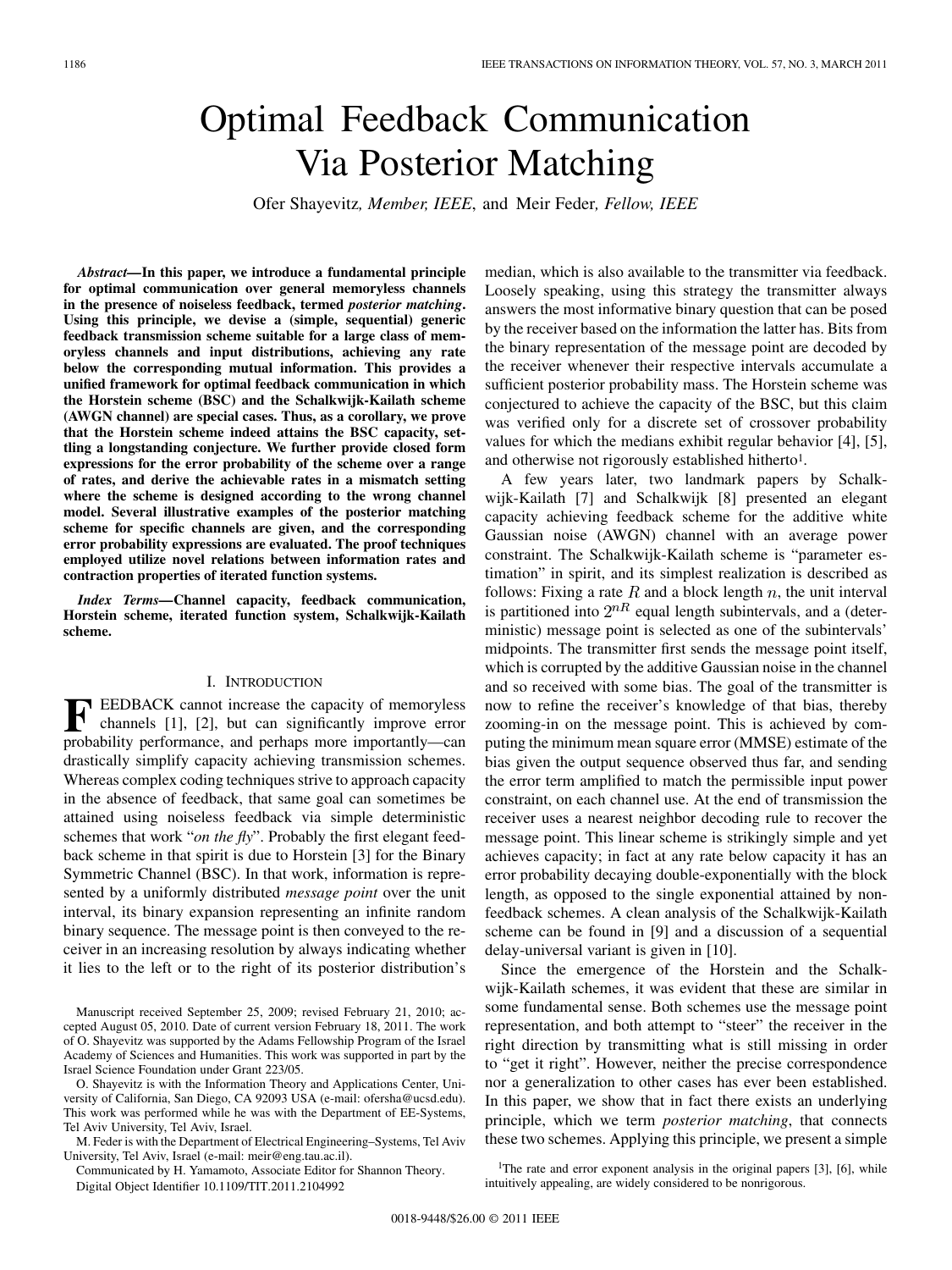recursive feedback transmission scheme that can be tailored to any memoryless channel and any desired input distribution (e.g., capacity achieving under some input constraints), and is optimal in the sense of achieving the corresponding mutual information, under general conditions. Loosely speaking, the new scheme operates as follows: At each time instance, the transmitter computes the posterior distribution of the message point given the receiver's observations. According to the posterior, it "shapes" the message point into a random variable that is independent of the receiver's observations and has the desired input distribution, and transmits it over the channel. Intuitively, this random variable captures the information still missing at the receiver, described in a way that best matches the channel input. In the special cases of a BSC with uniform input distribution and an AWGN channel with a Gaussian input distribution, the posterior matching scheme is reduced to those of Horstein and Schalkwijk-Kailath respectively, thereby also proving the Horstein conjecture as a corollary.

The paper is organized as follows. In Section II, notations and necessary mathematical background are provided. In Section III, the posterior matching principle is introduced and the corresponding transmission scheme is derived. Technical regularity conditions for channels and input distributions are discussed in Section IV. The main result of this paper, the achievability of the mutual information via posterior matching, is presented in Section V. Error probability analysis is addressed in Section VI, where closed-form expressions are provided for a range of rates (sometimes strictly) below the mutual information. Some extensions including variants of the baseline scheme, and the penalty in rate incurred by a channel model mismatch, are addressed in Section VII. A discussion and some future research items appear in Section VIII. Several illustrative examples are discussed and revisited throughout the paper, clarifying the ideas developed.

## II. PRELIMINARIES

In this section, we provide some necessary mathematical background. Notations and definitions are given in Section II-A. Information theoretic notions pertaining to the setting of communication with feedback are described in Section II-B. An introduction to the main mathematical tools used in the paper, continuous state-space Markov chains and iterated function systems, is given in Sections II-C and II-D.

## *A. Notations and Definitions*

Random variables (r.v.'s) are denoted by upper-case letters, their realizations by corresponding lower-case letters. A realvalued r.v. X is associated with a probability distribution  $P_X(\cdot)$ defined on the usual Borel  $\sigma$ -algebra over  $\mathbb{R}$ , and we write  $X \sim P_X$ . The *cumulative distribution function* (c.d.f.) of X is given by  $F_X(x) = P_X((-\infty, x])$ , and the inverse c.d.f. is defined to be  $F_X^{-1}(t) \stackrel{\text{def}}{=} \inf\{x : F_X(x) > t\}.$  Unless otherwise stated, we assume that any real-valued r.v.  $X$  is either continuous, discrete, or a mixture of the two<sup>2</sup>. Accordingly,  $X$  admits a (wide sense) *probability density function* (p.d.f.)  $f_X(x)$ , which can be written as a mixture of a Lebesgue integrable function (continuous part) and Dirac delta functions (discrete part). If there is only a continuous part then  $X$  and its distribution/c.d.f./p.d.f. are called *proper*. The *support* of  $X$  is the intersection of all closed sets A for which  $P_X(\mathbb{R} \setminus A) = 0$ , and is denoted supp $(X)$ .<sup>3</sup> For brevity, we write  $P_X(x)$  for  $P_X({x})$ , and  $x \in \text{supp}(X)$  is called a *mass point* if  $P_X(x) > 0$ . The discrete part of the support is the set of all mass points, and the continuous part the complement set. The *interior* of the support is denoted by  $\text{supp}(X)$  for short. A vector of real-valued r.v.'s  $X^n =$  $(X_1, X_2, \ldots, X_n)$  is similarly associated with  $P_{X^n}$ ,  $F_{X^n}$ ,  $f_{X^n}$ and with  $\text{supp}(X^n)$ , where the p.d.f. is now called proper if all the scalar conditional distributions are a.s. (almost surely) proper. We write  $\mathbb{E}(\cdot)$  for expectation and  $\mathbb{P}(\cdot)$  for the probability of a measurable event within the parentheses. The uniform probability distribution over  $(0, 1)$  is denoted throughout by  $\mathcal{U}$ . A measurable bijective function  $\mu : (0,1) \mapsto (0,1)$  is called a *uniformity preserving function* (u.p.f.) if  $\Theta \sim \mathcal{U}$  implies that  $\mu(\Theta) \sim \mathcal{U}.$ 

A scalar distribution  $P_X$  is said to be (strictly) *dominated* by another distribution  $P_Y$  if  $F_X(x) < F_Y(x)$  whenever  $F_Y(x) \in$  $(0, 1)$ , and the relation is denoted by  $P_X \prec_d P_Y$ . A distribution  $P_X$  is called *absolutely continuous* w.r.t. another distribution  $P_Y$ , if  $P_Y(A) = 0$  implies  $P_X(A) = 0$  for every  $A \in \mathfrak{B}$ , where  $\mathfrak B$  is the corresponding  $\sigma$ -algebra. This relation is denoted  $P_X \ll P_Y$ . If both distributions are absolutely continuous w.r.t. each other, then they are said to be *equivalent*. The *total variation distance* between  $P_X$  and  $P_Y$  is defined as

$$
d_{TV}(P_X, P_Y) = \sup_{A \in \mathfrak{B}} |P_X(A) - P_Y(A)|.
$$

A statement is said to be satisfied for  $P_X$ -a.a. *(almost all)*  $x$ , if the set of  $x$ 's for which it is satisfied has probability one under  $P_X$ .

In what follows, we use  $conv(\cdot)$  for the *convex hull* operator,  $|\Delta|$  for the length of an interval  $\Delta \subseteq \mathbb{R}$ , log for log<sub>2</sub>, range(f) for the range of a function  $f$ , and  $\circ$  for function composition. The indicator function over a set A is denoted by  $\mathbb{1}_A(\cdot)$ . A set  $A \subseteq \mathbb{R}^m$  is said to be *convex in the direction*  $u \in \mathbb{R}^m$ , if the intersection of  $A$  with any line parallel to  $u$  is a connected set (possibly empty). Note that  $\vec{A}$  is convex if and only if it is convex in any direction.

The following simple lemma states that (up to discreteness issues) any real-valued r.v. can be shaped into a uniform r.v. or vice versa, by applying the corresponding c.d.f or its inverse, respectively. This fact is found very useful in the sequel.

*Lemma 1:* Let  $X \sim P_X, \Theta \sim \mathcal{U}$  be statistically independent. Then

(i)  $F_X^{-1}(\Theta) \sim P_X$ . (ii)  $F_X(X) - \Theta \cdot P_X(X) \sim \mathcal{U}$ . Specifically, if X is proper then  $F_X(X) \sim U$ . *Proof:* See Appendix A.

3This coincides with the usual definitions of support for continuous and discrete r.v.'s.

<sup>&</sup>lt;sup>2</sup>This restricts  $F_X$  to be the sum of an absolutely continuous function (continuous part) and a jump function (discrete part). This is to say we avoid the case of a *singular part*, where  $P_X$  assigns positive probability to some uncountable set of zero Lebesgue measure.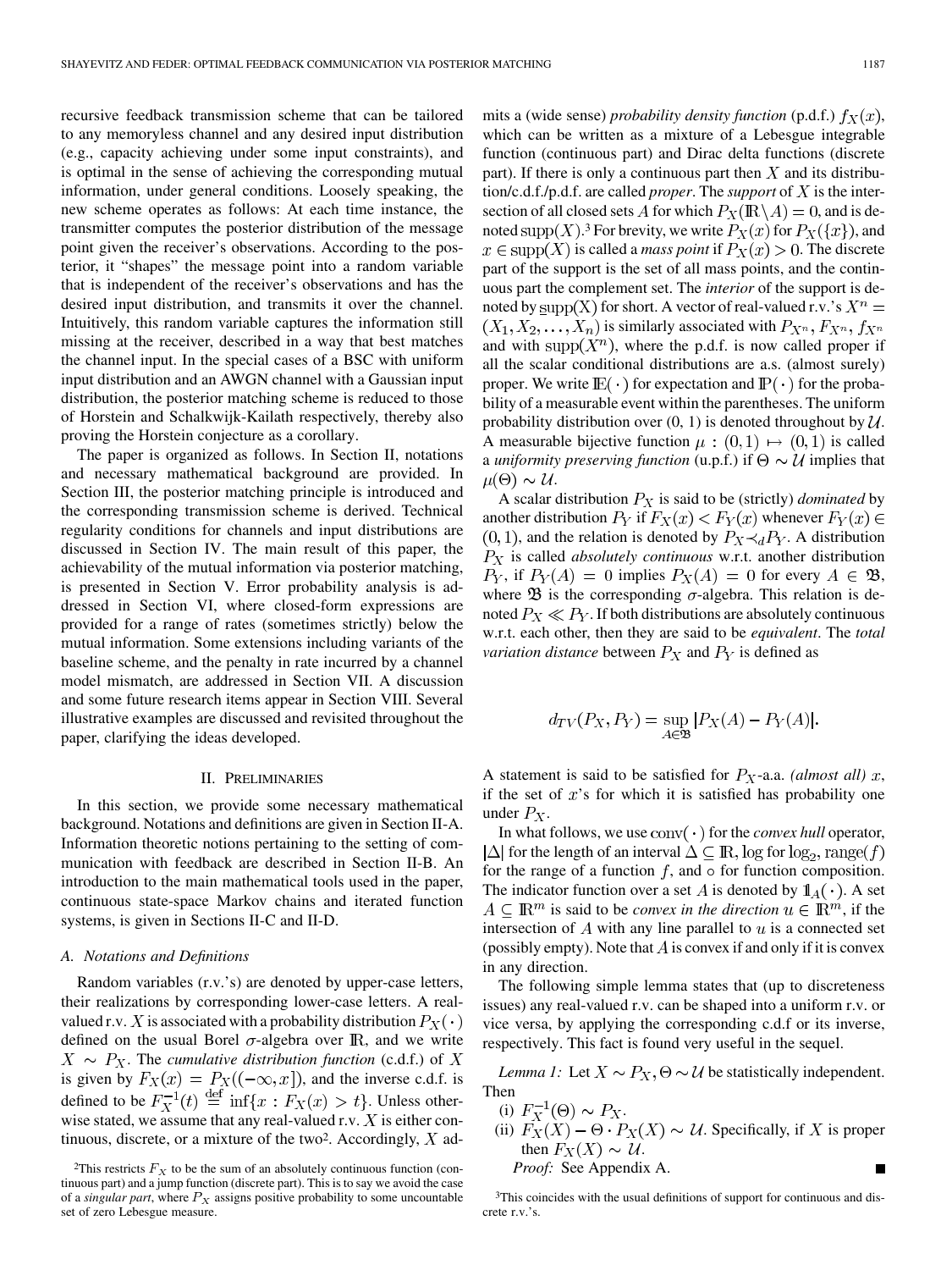A proper real-valued r.v. X is said to have *a regular tail* if there exists some  $\gamma \in (0, \frac{1}{2})$  and positive constants  $c_0, c_1, \alpha_0, \alpha_1$ , such that

$$
c_0 f_X^{\alpha_0}(x) \le \min(F_X(x), 1 - F_X(x)) \le c_1 f_X^{\alpha_1}(x)
$$

for any  $x \in \text{supp}(X)$  satisfying  $\min(F_X(x), 1 - F_X(x)) \leq \gamma$ .

*Lemma 2:* Let X be proper with  $\text{supp}(X) = \mathbb{R}$  and a bounded unimodal p.d.f.  $f_X$ . Each of the following conditions implies that  $X$  has a regular tail:

- (i)  $f_X(x) = O(|x|^{-a})$  and  $f_X(x) = \Omega(|x|^{-b})$  as  $|x| \to \infty$ , for some  $b \ge a > 1$ .
- (ii)  $f_X(x) = O(e^{-b|x|^a})$  and  $f_X(x) = \Omega(e^{-b|x|^a})$  as  $|x| \to$  $\infty$ , for some  $a \geq 1, b > 0$ . *Proof:* See Appendix C.

*Example 1:* If  $X$  is either Gaussian, Laplace, or Cauchy distributed then  $X$  has a regular tail.

# *B. Information Theoretic Notions*

The relative entropy between two distributions  $P_X$  and  $P_Y$ is denoted by  $D(P_X \| P_Y)$ . The mutual information between two r.v.'s X and Y is denoted  $I(X;Y)$ , and the differential entropy of a continuous r.v. X is denoted  $h(X)$ . A *memoryless channel* is defined via (and usually identified with) a conditional probability distribution  $P_{Y|X}$  on  $\mathbb R$ . The *input alphabet* X of the channel is the set of all  $x \in \mathbb{R}$  for which the distribution  $P_{Y|X}(\cdot | x)$  is defined, the output alphabet of the channel is the set  $\mathcal{Y} \stackrel{\text{def}}{=} \bigcup_{x \in \mathcal{X}} \text{supp}(Y | X = x) \subseteq \mathbb{R}$ . A sequence of realvalued r.v. pairs  $\{(X_n, Y_n)\}_{n=1}^{\infty}$  taking values in  $\mathcal{X} \times \mathcal{Y}$  is said to be an *input/output sequence* for the memoryless channel  $P_{Y|X}$ if

$$
P_{Y_n|X^nY^{n-1}}(\cdot|x^n, y^{n-1}) = P_{Y|X}(\cdot|x_n), \quad n \in \mathbb{N}.\tag{1}
$$

A probability distribution  $P_X$  is said to be a (memoryless) *input distribution* for the channel  $P_{Y|X}$  if  $\text{supp}(X) \subseteq \mathcal{X}$ . The pair  $(P_X, P_{Y|X})$  induces an *output distribution*  $P_Y$  over the output alphabet, a joint input/output distribution  $P_{XY}$ , and an *inverse channel*  $P_{X|Y}$ . Such a pair  $(P_X, P_{Y|X})$  is called an *input/channel pair* if  $I(X;Y) < \infty$ .

A channel for which both the input and output alphabets  $\mathcal{X}, \mathcal{Y}$ are finite sets is called a *discrete memoryless channel (DMC)*. Note that the numerical values of the inputs/outputs are practically irrelevant for a DMC, and hence in this case one can assume without loss of generality that  $\mathcal{X} = \{0, 1, \dots, |\mathcal{X}| - 1\}$ and  $\mathcal{Y} = \{0, 1, \dots, |\mathcal{Y}|-1\}$ . Moreover, two input/DMC pairs  $(P_X, P_{Y|X})$  and  $(P_{X^*}, P_{Y^*|X^*})$  are said to be *equivalent* if one can be obtained from the other by input and output permutations, i.e., there exist permutations  $\sigma_1 : \mathcal{X} \mapsto \mathcal{X}$  and  $\sigma_2 : \mathcal{Y} \mapsto \mathcal{Y}$  such that

$$
P_X(i) = P_{X^*}(\sigma_1(i)), \quad P_{Y|X}(j|i) = P_{Y^*|X^*}(\sigma_2(j)|\sigma_1(i))
$$

for all  $i \in \mathcal{X}, j \in \mathcal{Y}$ . In particular, equivalent pairs have the same mutual information.

Let  $\Theta_0$  be a random *message point* uniformly distributed over the unit interval, with its binary expansion representing an infinite independent-identically-distributed (i.i.d.) Bernoulli $(\frac{1}{2})$  sequence to be reliably conveyed by a transmitter to a receiver over the channel  $P_{Y|X}$ . A *transmission scheme* is a sequence of a-priori agreed upon measurable *transmission functions*  $(0, 1) \times \mathcal{Y}^{n-1} \mapsto \mathcal{X}$ , so that the input to the channel generated by the transmitter is given by

$$
X_n = g_n(\Theta_0, Y^{n-1}), \quad n \in \mathbb{N}.
$$

A transmission scheme induces a distribution  $P_{X_n|X^{n-1}Y^{n-1}}$ which together with (1) uniquely defines the joint distribution of the input/output sequence. In the special case where  $g_n$  does not depend on  $y^{n-1}$ , the transmission scheme is said to work *without feedback* and is otherwise said to work *with feedback*.

A *decoding rule* is a sequence of measurable mappings  $\{\Delta_n: \Delta_n\}$  $\mathcal{Y}^n \mapsto \mathcal{E}\}_{n=1}^{\infty}$ , where  $\mathcal E$  is the set of all open intervals in (0, 1). We refer to  $\Delta_n(y^n)$  as the *decoded interval*. The *error probability* at time  $n$  associated with a transmission scheme and a decoding rule, is defined as

$$
p_e(n) \stackrel{\text{def}}{=} \mathbb{P}(\Theta_0 \not\in \Delta_n(Y^n))
$$

and the corresponding *rate* at time  $n$  is defined to be

 $\boldsymbol{\eta}$ 

$$
R_n \stackrel{\text{def}}{=} -\frac{1}{n} \log |\Delta_n(Y^n)|.
$$

We say that a transmission scheme together with a decoding rule *achieve* a rate R over a channel  $P_{Y|X}$  if

$$
\lim_{n \to \infty} \mathbb{P}(R_n < R) = 0, \quad \lim_{n \to \infty} p_e(n) = 0. \tag{2}
$$

The rate is achieved *within an input constraint*  $(\eta, u)$ , if in addition

$$
\lim_{k \to \infty} n^{-1} \sum_{k=1}^{n} \eta(X_k) \le u \quad \text{a.s.} \text{(element-wise)} \tag{3}
$$

where  $\eta: \mathcal{X} \mapsto \mathbb{R}^m$  is a measurable function and  $u \in \mathbb{R}^m$ . A scheme and a decoding rule are also said to *pointwise achieve* a rate R if for all  $\theta_0 \in (0,1)$ 

$$
\lim_{n \to \infty} \mathbb{P}(R_n < R | \Theta_0 = \theta_0) = 0
$$
\n
$$
\lim_{n \to \infty} \mathbb{P}(\Theta_0 \notin \Delta_n(Y^n) | \Theta_0 = \theta_0) = 0
$$

and to do the above within an input constraint  $(\eta, u)$  if (3) is also satisfied (given  $\Theta_0 = \theta_0$ ). Clearly, pointwise achievability implies achievability but not vice versa. Accordingly, a rate  $R$ is called (pointwise) achievable over a channel  $P_{Y|X}$  within an input constraint  $(\eta, u)$  if there exist a transmission scheme and a decoding rule (pointwise) achieving it. The *capacity* (with feedback)  $C(P_{Y|X}, \eta, u)$  of the channel under the input constraint is the supremum of all the corresponding achievable rates<sup>4</sup>. It is well known that the capacity is given by [11]

$$
C(P_{Y|X}, \eta, u) = \sup_{\substack{P_X: \mathbb{E}\eta(X)\le u\\ \text{supp}(X)\subset \mathcal{X}}} I(X; Y). \tag{4}
$$

<sup>4</sup>A pointwise capacity can be defined as well, and may be smaller than (4) depending on the channel. However, we do not pursue this direction.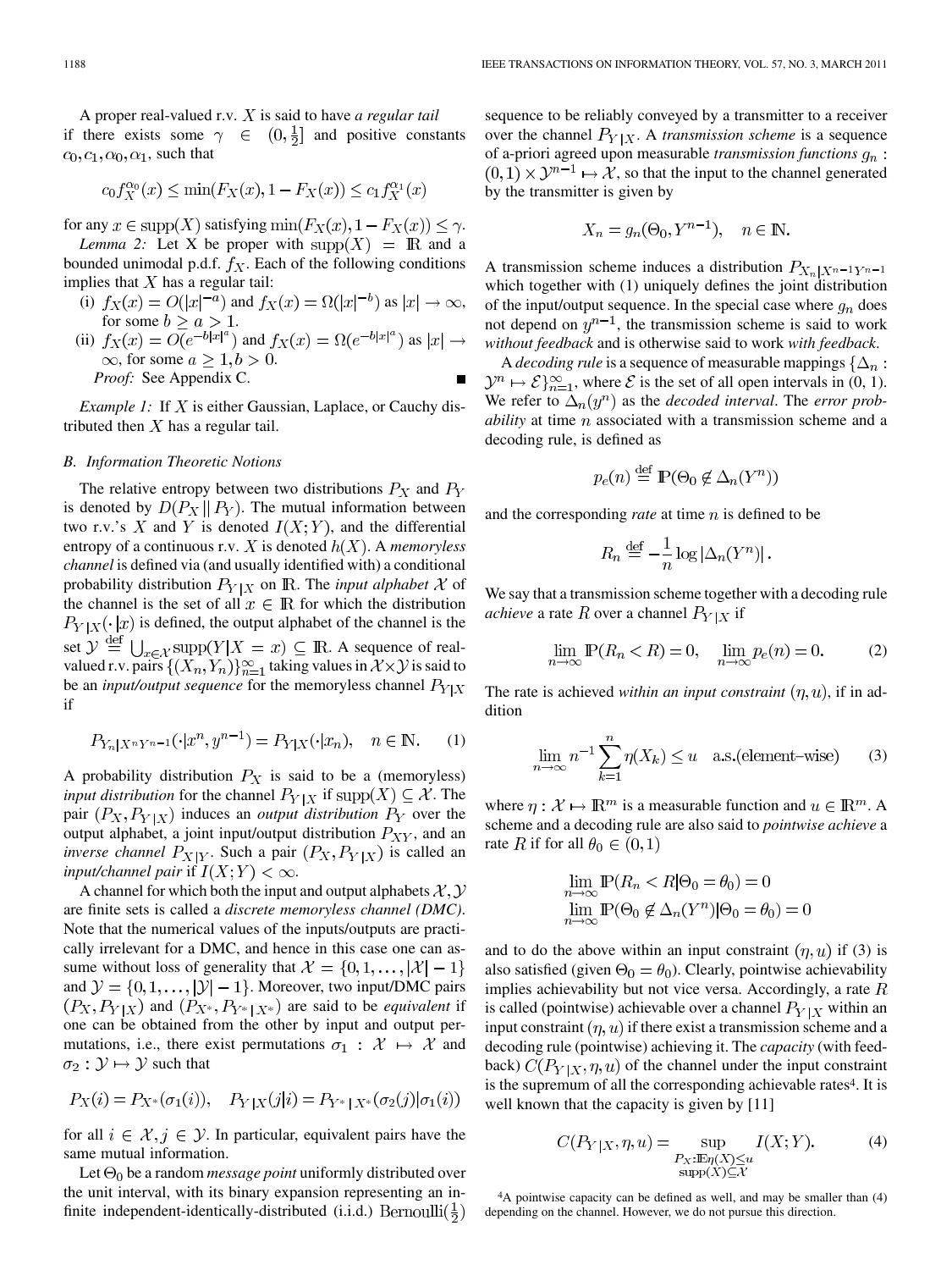Furthermore, the capacity without feedback (i.e., considering only schemes that work without feedback) is given by the above as well. The *unconstrained capacity* (i.e., when no input constraint is imposed) is denoted  $C(P_{Y|X})$  for short.

An *optimal fixed rate* decoding rule with rate  $R$  is one that decodes an interval of length  $2^{-nR}$  whose a-posteriori probability is maximal, i.e.,

$$
\Delta_n(y^n) = \operatorname*{argmax}_{\{J \in \mathcal{E} : |J| = 2^{-nR}\}} P_{\Theta_0|Y^n}(J|y^n)
$$

where ties are broken arbitrarily. This decoding rule minimizes the error probability  $p_e(n)$  for a fixed  $R_n = R$ . An *optimal variable rate* decoding rule with a *target error probability*  $p_e(n)$  =  $\delta_n$  is one that decodes a minimal-length interval whose accumulated a-posteriori probability exceeds  $1 - \delta_n$ , i.e.,

$$
\Delta_n(y^n) = \underset{\{J \in \mathcal{E} : P_{\Theta_0|Y^n}(J|y^n) \ge 1 - \delta_n\}}{\operatorname{argmin}} |J|
$$

where ties are broken arbitrarily, thereby maximizing the instantaneous rate for a given error probability. Both decoding rules make use of the posterior distribution of the message point  $P_{\Theta_0}|Y^n(\cdot|y^n)$ , which can be calculated online at both terminals.

It should be noted that the main reason we adopt the above nonstandard definitions for channel coding with feedback, is that they result in a much cleaner analysis. It may not be immediately clear how this corresponds to the standard coding framework [12], and in particular, how achievability as defined above translates into the actual reliable decoding of messages at a desired rate. The following Lemma justifies this alternative formalization.

*Lemma 3:* Achievability as defined in (2) and (3) above, implies achievability in the standard framework.

*Proof:* See Appendix A. Loosely speaking, a rate R is achievable in our framework if the posterior distribution  $P_{\Theta_0}|_{Y^n}$  concentrates in an interval of size  $\approx 2^{-nR}$  around  $\Theta_0$ , as  $n$  grows large. This intuitively suggests that  $nR$  bits from the message point representation could be reliably decoded, or, more accurately, that the unit interval can be partitioned into  $\approx 2^{nR}$  intervals such that the one containing  $\Theta_0$  can be identified with high probability.

# *C. Markov Chains*

A *Markov chain*  $\{\Psi_n\}_{n=1}^{\infty}$  over a measurable *state space*  $\mathfrak{F}$ , is a stochastic process defined via an initial distribution  $P_{\Psi_1}$  on  $\mathfrak F$ , and a *stochastic kernel* (conditional probability distribution)  $P$ , such that

$$
P_{\Psi_n|\Psi^{n-1}}(\cdot|\psi^{n-1}) = P_{\Psi_n|\Psi_{n-1}}(\cdot|\psi_{n-1}) \stackrel{\text{def}}{=} \mathcal{P}(\cdot|\psi_{n-1}).
$$

We say  $s \in \mathfrak{F}$  is the *initial point* of the chain if  $P_{\Psi_1}(s) = 1$ , and denote the probability distribution induced over the chain for an initial point s by  $P_s$ . The Markov chain generated by sampling the original chain in steps of  $m$  is called the  $m$ -skeleton, and its kernel is denoted by  $\mathcal{P}^m$ . The chain is said to be  $P_{\Psi}$ -ir*reducible* for a distribution  $P_{\Psi}$  over  $\mathfrak{F}$ , if any set  $A \in \mathfrak{B}$  with  $P_{\Psi}(A) > 0$  is reached in a finite number of steps with a positive probability for any initial point, where  $\mathfrak B$  is the corresponding  $\sigma$ -algebra over  $\mathfrak{F}$ .  $P_{\Psi}$  is said to be *maximal* for the chain if any other irreducibility distribution is absolutely continuous w.r.t.  $P_{\Psi}$ . A maximal  $P_{\Psi}$ -irreducible chain is said to be *recurrent* if for any initial point, the expected number of visits to any set  $A \in \mathfrak{B}$  with  $P_{\Psi}(A) > 0$ , is infinite. The chain is said to be *Harris recurrent*, if any such set is visited infinitely often for any initial point. Thus, Harris recurrence implies recurrence but not vice versa. A set  $A \in \mathfrak{B}$  is called *invariant* if  $\mathcal{P}(A|s) = 1$ for any  $s \in A$ . An *invariant distribution*  $P_{\Psi}$  is one for which  $P_{\Psi_{n-1}} = P_{\Psi}$  implies  $P_{\Psi_n} = P_{\Psi}$ . Such an invariant distribution is called *ergodic* if for every invariant set A either  $P_{\Psi}(A) = 0$ or  $P_{\Psi}(A) = 1$ . A chain which has (at least one) invariant distribution is called *positive*. For short, we use the acronym *p.h.r*. to indicate positive Harris recurrence. A chain is said to have a  $d$ -cycle if its state space can be partitioned into  $d$  disjoint sets amongst which the chain moves cyclicly a.s. The largest  $d$ -cycle possible is called a *period*, and a chain is called *aperiodic* if its period equals one.

The following results are taken from [13] and [14]. We will assume here that  $\mathfrak{F}$  is an open/closed subset of  $\mathbb{R}^m$  associated with the usual Borel  $\sigma$ -algebra  $\mathfrak{B}$ , although the claims hold under more general conditions.

*Lemma 4:* An irreducible chain that has an invariant distribution is (positive) recurrent, and the invariant distribution is unique (and hence ergodic).

*Lemma 5 (p.h.r. Conditions):* Consider a chain with a kernel  $P$ . Each of the following conditions implies p.h.r.:

- (i) The chain has a unique invariant distribution  $P_{\Psi}$ , and  $\mathcal{P}(\cdot | s) \ll P_{\Psi}$  for any  $s \in \mathfrak{F}$ .
- (ii) Some m-skeleton  $\mathcal{P}^m$  is p.h.r.

*Lemma 6 (p.h.r. Convergence):* Consider an aperiodic p.h.r. chain with a kernel  $P$  and an invariant distribution  $P_{\Psi}$ . Then for any  $s \in \mathfrak{F}$ 

$$
\lim_{n \to \infty} d_{TV}(\mathcal{P}^n(\cdot | s), P_{\Psi}) = 0.
$$

*Lemma 7 (Strong Law of Large Numbers (SLLN)):* If  $P_{\Psi}$  is an ergodic invariant distribution for the Markov chain  $\{\Psi_n\}_{n=1}^{\infty}$ with kernel  $P$ , then for any measurable function  $\eta : \mathfrak{F} \mapsto \mathbb{R}$ satisfying  $\mathbb{E}|\eta(\Psi)| < \infty$  and  $P_{\Psi}$ -a.a. initial point  $s \in \mathfrak{F}$ 

$$
\lim_{n \to \infty} \frac{1}{n} \sum_{k=1}^{n} \eta(\Psi_k) = \mathbb{E}\eta(\Psi) \quad \mathcal{P}_s
$$
-a.s.

Furthermore, if the chain is p.h.r. then the above holds for any  $s \in \mathfrak{F}$ .

# *D. Iterated Function Systems*

Let  $\mathfrak{F}$  be a measurable space,  $\omega : \mathbb{R} \times \mathfrak{F} \mapsto \mathfrak{F}$  a measurable function<sup>5</sup>, and write  $\omega_y(\cdot) \stackrel{\text{def}}{=} \omega(y, \cdot)$  for any  $y \in \mathbb{R}$ . Let  ${Y_n}_{n=1}^{\infty}$  be an i.i.d. sequence of real-valued r.v.'s. An *Iterated* 

<sup>&</sup>lt;sup>5</sup>IR is equipped with the usual Borel  $\sigma$ -algebra, and IR  $\times$   $\mathfrak{F}$  is equipped with the corresponding product  $\sigma$ -algebra.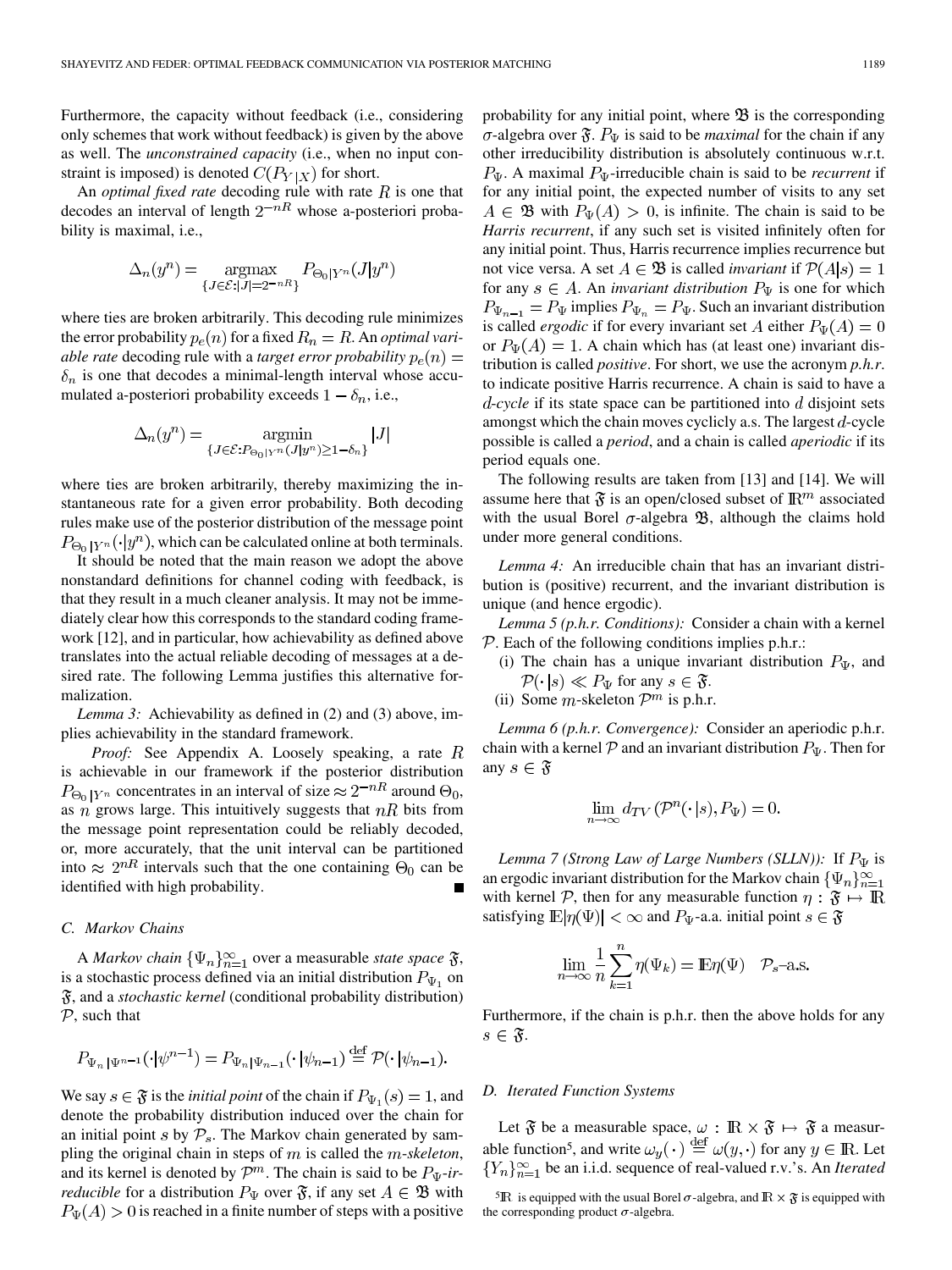*Function system (IFS)*  ${S_n(s)}_{n=1}^{\infty}$  is a stochastic process over  $\mathfrak{F}$ , defined by<sup>6</sup>

$$
S_1 = s \in \mathfrak{F}, \quad S_{n+1}(s) = \omega_{Y_n} \circ \omega_{Y_{n-1}} \circ \cdots \circ \omega_{Y_1}(s). \quad (5)
$$

A *Reversed IFS (RIFS)*  $\{\widetilde{S}_n(s)\}_{n=1}^{\infty}$  is a stochastic process over  $\mathfrak{F}$ , obtained by a reversed order composition

$$
\tilde{S}_1 = s \in \mathfrak{F}, \quad \tilde{S}_{n+1}(s) = \omega_{Y_1} \circ \omega_{Y_2} \circ \cdots \circ \omega_{Y_n}(s). \quad (6)
$$

We say that the (R)IFS is *generated* by the (R)IFS *kernel*  $\omega_y(\cdot)$ , *controlled* by the sequence  ${Y_n}_{n=1}^{\infty}$ , and s is its initial point. Note that an IFS is a Markov chain over the state space  $\mathfrak{F}$ , and in fact a large class of Markov chains can be represented by a suitable IFS [15]. In contrast, a RIFS is not a Markov chain but it is however useful in the analysis of the corresponding IFS,7 see, e.g., [16]–[18]. However, in what follows, the RIFS will turn out to have an independent significance.

A function  $\xi : [0,1] \mapsto [0,1]$  is called a (generally nonlinear) *contraction* if it is nonnegative,  $\cap$ -convex, and  $\xi(x) < x$  for any  $x \in (0,1].$ 

*Lemma 8:* For any contraction  $\xi(\cdot)$ 

$$
r(n) \stackrel{\text{def}}{=} \sup_{x \in [0,1]} \xi^{(n)}(x), \quad \lim_{n \to \infty} r(n) = 0
$$

where  $\xi^{(n)}$  is the *n*-fold iteration of  $\xi$ . The sequence  $r(n)$  is called the *decay profile* of  $\xi$ .

*Proof:* See Appendix A.

*Example 2:* The function  $\xi(x) = rx$  is a (linear) contraction for  $0 < r < 1$ , with an exponential decay profile  $r(n) = r^n$ .

*Example 3:* The function  $\xi(x) = x - \alpha x^{\beta}$  is a contraction for  $\alpha < \frac{1}{\beta}$  and  $\beta > 1$ , with a polynomial decay profile  $r(n)$  =  $O(n^{\frac{1}{1-\beta}}).$ 

In what follows, a measurable and surjective function  $\psi$ :  $\mathfrak{F} \mapsto [0,1]$  is called a *length function*. We now state some useful convergence Lemmas for (R)IFS.

*Lemma 9:* Consider the IFS defined in (5), and suppose there exist a length function  $\psi(\cdot)$  and a contraction  $\xi(\cdot)$  with a decay profile  $r(n)$ , such that

$$
\mathbb{E}\left[\psi(\omega_{Y_1}(s))\right] \le \xi(\psi(s)), \quad \forall s \in \mathfrak{F} \tag{7}
$$

Then for any  $s \in \mathfrak{F}$  and any  $\varepsilon > 0$ 

$$
\mathbb{P}(\psi(S_n(s)) > \varepsilon) \le \varepsilon^{-1} r(n)
$$

*Proof:* See Appendix A.

In the sequel, we consider an IFS over the space  $\mathfrak{F}_c$  of all c.d.f. functions over the open unit interval8, i.e., all monotone nondecreasing functions  $h : (0,1) \mapsto (0,1)$  for which

<sup>6</sup>We call the process itself an IFS. In the literature sometimes  $\omega_y$  is the IFS and the process is defined separately

7The idea is that it is relatively simple to prove (under suitable contraction conditions) that the RIFS converges to a unique random fixed point a.s., and since the IFS and the RIFS have the same marginal distribution, the distribution of that fixed point must be the unique stationary distribution of the IFS.

 ${}^{8}$  $\mathfrak{F}_c$  is associated with the topology of pointwise convergence, and the corresponding Borel  $\sigma$ -algebra.

 $conv(range(h)) = (0,1)$ . Furthermore, we define the following family of length functions over  $\mathfrak{F}_c$ :

$$
\psi_{\lambda}(h) \stackrel{\text{def}}{=} \int_0^1 \lambda(h(x)) dx, \quad h \in \mathfrak{F}_c \tag{8}
$$

where  $\lambda : [0, 1] \mapsto [0, 1]$  is surjective,  $\cap$ -convex and symmetric about  $\frac{1}{2}$ .

For any  $h : \mathbb{R} \mapsto \mathbb{R}$  and  $s, t \in \mathbb{R}$ , define

$$
D_{s,t}(h) \stackrel{\text{def}}{=} \frac{|h(s) - h(t)|}{|s - t|}, \quad D_s(h) \stackrel{\text{def}}{=} \limsup_{t \to s} D_{s,t}(h)
$$
\n(9)

 $D_{s,t}(\cdot)$  and  $D_s(\cdot)$  are called *global* and *local Lipschitz operators*,

respectively.

*Lemma 10:* Consider the RIFS in (6) over some interval  $\mathfrak{F} \subseteq$  $\mathbb{R}$ , and suppose the following condition holds for some  $q > 0$ :

$$
r \stackrel{\text{def}}{=} \sup_{s \neq t \in \mathfrak{F}} \mathbb{E}\left[D_{s,t}(\omega_{Y_1})\right]^q < 1. \tag{10}
$$

Then for any  $\varepsilon > 0$ 

$$
\mathbb{P}\left(|\tilde{S}_n(s) - \tilde{S}_n(t)| > \varepsilon\right) \le \varepsilon^{-q} |s - t|^{q} r^n \quad s, t \in \mathfrak{F}
$$

*Proof:* See Appendix A.

*Lemma 11 (From [17]):* Consider the RIFS in (6) over the interval  $\mathfrak{F} = (0,1)$ . Let  $\rho : (0,1) \mapsto [1,\infty)$  be a continuous function, and define

$$
J(s;t) \stackrel{\text{def}}{=} \sup \{ \rho(\text{conv}\{s,t\}) \},
$$

$$
K_s \stackrel{\text{def}}{=} \mathbb{E} [ J(s; \omega_{Y_1}(s))]
$$

$$
\Psi(s,t,r) \stackrel{\text{def}}{=} \frac{K_s + K_t}{1-r} + 2J(s;t).
$$

If

┓

$$
r \stackrel{\text{def}}{=} \sup_{s \in \mathfrak{F}} \mathbb{E} \left[ \frac{\rho(\omega_{Y_1}(s))}{\rho(s)} D_s(\omega_{Y_1}) \right] < 1
$$

then for any  $s, t \in (0, 1)$  and any  $\varepsilon > 0$ 

$$
\mathbb{P}\left(\left|\tilde{S}_n(s)-\tilde{S}_n(t)\right|>\varepsilon\right)\leq \varepsilon^{-1}\Psi(s,t,r)\cdot r^n.
$$

## III. POSTERIOR MATCHING

In this section, we introduce the idea of posterior matching and develop the corresponding framework. In Section III-A, a new fundamental principle for optimal communication with feedback is presented. This principle is applied in Section III-B, to devise a general transmission scheme suitable for any given input/channel pair  $(P_X, P_{Y|X})$ ,<sup>9</sup>. This scheme will later be shown (in Section V) to achieve any rate below the corresponding mutual information  $I(X;Y)$ , under general conditions. A recursive representation of the scheme in a continuous alphabet setting is developed, where the recursion rule is given as a simple function of the input/channel pair  $(P_X, P_{Y|X})$ . A

<sup>&</sup>lt;sup>9</sup>For instance,  $P_X$  may be selected to be capacity achieving for  $P_{Y|X}$ , possibly under some desirable input constraints.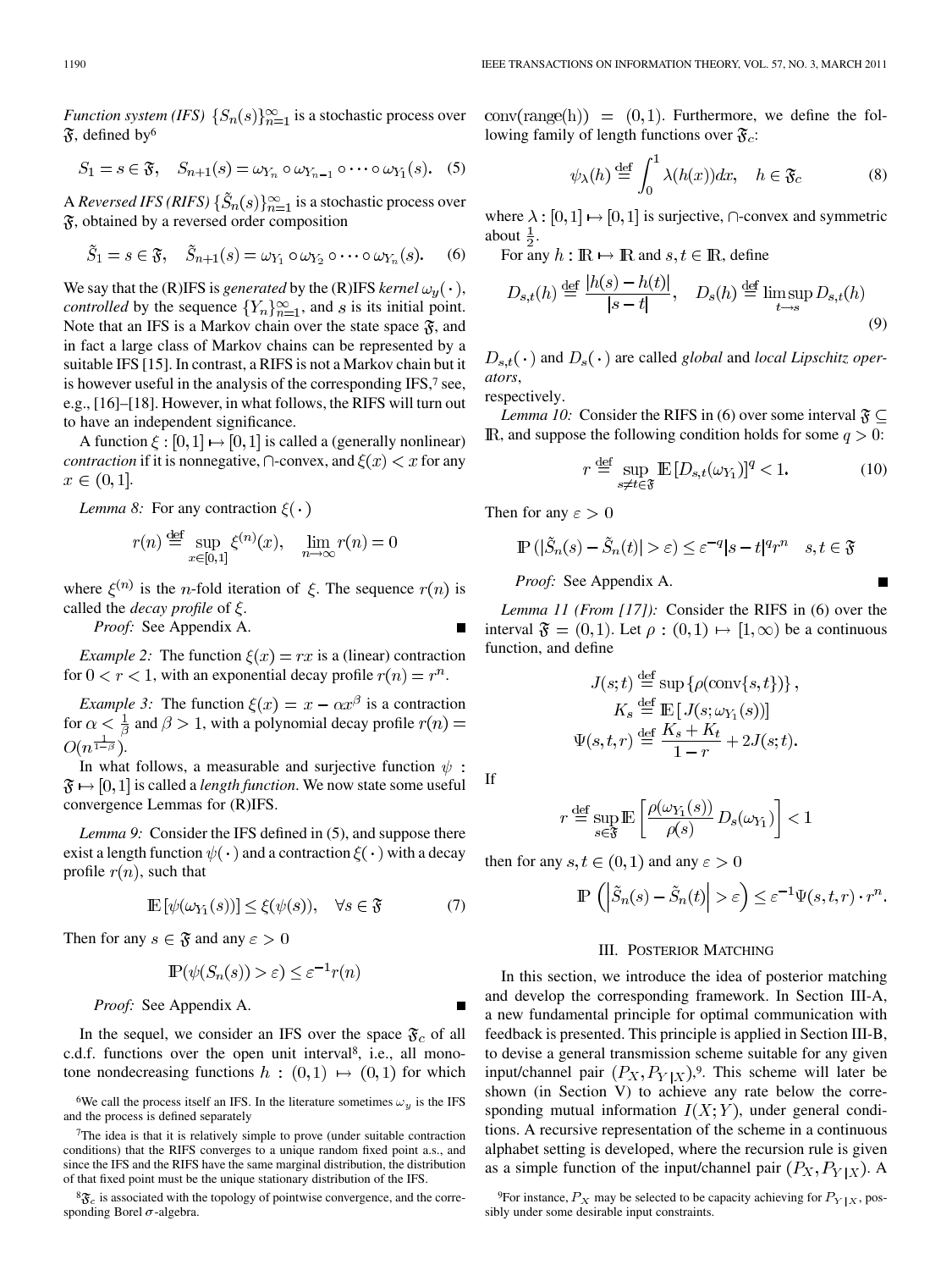common framework for discrete, continuous and mixed alphabets is introduced in Section III-C, and a corresponding unified recursive representation is provided. Several illustrative examples are discussed throughout the section, where in each the corresponding scheme is explicitly derived. In the special cases of the AWGN channel with a Gaussian input, and the BSC with a uniform input, it is demonstrated how the scheme reduces to the Schalkwijk-Kailath and Horstein schemes, respectively.

## *A. The Basic Principle*

Suppose the receiver has observed the output sequence  $Y^n$ , induced by a message point  $\Theta_0$  and an arbitrary transmission scheme used so far. The receiver has possibly gained some information regarding the value of  $\Theta_0$  via  $Y^n$ , but what is the information it is still missing? We argue that a natural candidate is any r.v.  $U$  with the following properties:

- (I) U is statistically independent of  $Y^n$ .
- (II) *The message point*  $\Theta_0$  *can be a.s. uniquely recovered from*  $(U, Y^n)$ .

Intuitively, the first requirement guarantees that  $U$  represents "new information" not yet observed by the receiver, while the second requirement makes sure this information is "relevant" in terms of describing the message point. Following this line of thought, we suggest a simple principle for generating the next channel input:

*The transmission function*  $g_{n+1}$  *should be selected so that*  $X_{n+1}$  *is*  $P_X$ -distributed, and *is a fixed function*<sup>10</sup> *of some r.v. satisfying properties (I) and (II)*.

That way, the transmitter attempts to convey the missing information to the receiver, while at the same time satisfying the input constraints encapsulated in  $P_X$ <sup>11</sup>. We call this the *posterior matching principle* for reasons that will become clear immediately. Note that any transmission scheme adhering to the posterior matching principle, satisfies

$$
I(\Theta_0; Y_{n+1}|Y^n) = I(\Theta_0, Y^n; Y_{n+1}) - I(Y_{n+1}; Y^n)
$$
  
=  $I(X_{n+1}; Y_{n+1}) - I(Y_{n+1}; Y^n)$   
=  $I(X; Y).$  (11)

The second equality follows from the memorylessness of the channel and the fact that  $X_{n+1}$  is a function of  $(\Theta_0, Y^n)$ . The last equality holds since  $X_{n+1} \sim P_X$ , and since  $Y_{n+1}$ is independent of  $Y^n$ , where the latter is implied by property (I) together with the memorylessness of the channel. Loosely speaking, a transmission scheme satisfying the posterior matching principle therefore conveys, on each channel use, "new information" pertaining to the message point that is equal to the associated one-shot mutual information. This is intuitively appealing, and gives some idea as to why such a scheme may be good. However, this property does not prove nor directly implies anything regarding achievability. It merely indicates that we have done "information lossless" processing when converting the one-shot channel into an  $n$ -shot channel,

an obvious necessary condition. In fact, note we did not use property  $(II)$ , which turns out to be important<sup>12</sup>.

The rest of this paper is dedicated to the translation of the posterior matching principle into a viable transmission scheme, and to its analysis. As we shall see shortly, there are infinitely many transmission functions that satisfy the posterior matching principle. There is, however, one baseline scheme which is simple to express and analyze.

# *B. The Posterior Matching Scheme*

*Theorem 1 (Posterior Matching Scheme):* The following transmission scheme satisfies the posterior matching principle for any  $n$ :

$$
g_{n+1}(\theta, y^n) = F_X^{-1} \circ F_{\Theta_0|Y^n}(\theta|y^n). \tag{12}
$$

Based on the above transmission functions, the input to the channel is a sequence of r.v.'s given by

$$
X_{n+1} = F_X^{-1} \circ F_{\Theta_0|Y^n} (\Theta_0|Y^n). \tag{13}
$$

*Proof:* Assume  $P_{\Theta_0|Y^n}(\cdot|y^n)$  is proper for any  $y^n \in \mathcal{Y}^n$ . Then Lemma 1 claim (ii) implies that  $F_{\Theta_0}|Y^n(\Theta_0|y^n) \sim \mathcal{U}$ , and since this holds for all  $y^n$  then  $F_{\Theta_0}|Y^n(\Theta_0|Y^n) \sim \mathcal{U}$ and is statistically independent of  $Y^n$ . It is easy to see that for any  $y^n$ , the mapping  $F_{\Theta_0}|Y^n \left(\cdot |y^n\right)$  is injective when its domain is restricted to  $\supp(P_{\Theta_0}|Y^n(\cdot|y^n))$ , thus  $\Theta_0$  can be a.s. uniquely recovered from  $(F_{\Theta_0}|Y^n, \Theta_0|Y^n)$ . Hence, we conclude that  $F_{\Theta_0}|_{Y^n}(\Theta_0|y^n)$  satisfies properties (I) and (II) required by the posterior matching principle. By Lemma 1 claim (i), applying the inverse c.d.f.  $F_X^{-1}$  merely shapes the uniform distribution into the distribution  $P_X$ . Therefore,  $X_{n+1}$  is  $P_X$ -distributed and since it is also a deterministic function of  $F_{\Theta_0|Y^n}(\Theta_0|Y^n)$ , the posterior matching principle is satisfied. See Appendix A to eliminate the properness assumption.

Following the above, it is now easy to derive a plethora of schemes satisfying the posterior matching principle.

*Corollary 1:* Let  $\{\mu_n\}_{n=1}^{\infty}$  be a sequences of u.p.f's, and let  $\{\zeta_n: (0,1) \mapsto (0,1)\}_{n=1}^{\infty}$  be a sequence of measurable bijective functions. The transmission scheme given by

$$
g_{n+1}(\theta, y^n) = F_X^{-1} \circ \mu_n \circ P_{\Theta_0 | Y^n} (\varsigma_n^{-1} ((0, \varsigma_n(\theta)) | y^n)
$$

satisfies the posterior matching principle for any  $n$ . In particular, a scheme obtained by fixing  $\mu_n = \mu$  and  $\varsigma_n$  to be the identity function<sup>13</sup> for all n, is called a  $\mu$ -variant. The transmission scheme corresponding to a  $\mu$ -variant is thus given by

$$
g_{n+1}(\theta, y^n) = F_X^{-1} \circ \mu \circ F_{\Theta_0 \mid Y^n}(\theta | y^n). \tag{14}
$$

Finally, the baseline scheme (12) is recovered by setting  $\mu$  to be the identity function.

We note that the different schemes described above have a similar flavor. Loosely speaking, the message point is described

 $10By$  *fixed* we mean that the function cannot depend on the outputs  $y<sup>n</sup>$ , so that  $X_{n+1}$  is still independent of  $Y^n$ .

<sup>11</sup>The extra degree of freedom in the form of a deterministic function is in fact significant only when  $P_X$  has a discrete part, in which case a quantization of  $U$  may void property (II).

<sup>12</sup>One can easily come up with useless schemes for which only property (I) holds. A simple example is uncoded transmission: Transmit the binary representation of  $\Theta_0$  bit by bit over a BSC, independent of the feedback.

<sup>&</sup>lt;sup>13</sup>In fact, letting  $\varsigma_n$  be any sequence of monotonically increasing functions results in the same scheme. This fact is used in the error probability analysis on Section VI, to obtain tighter bounds.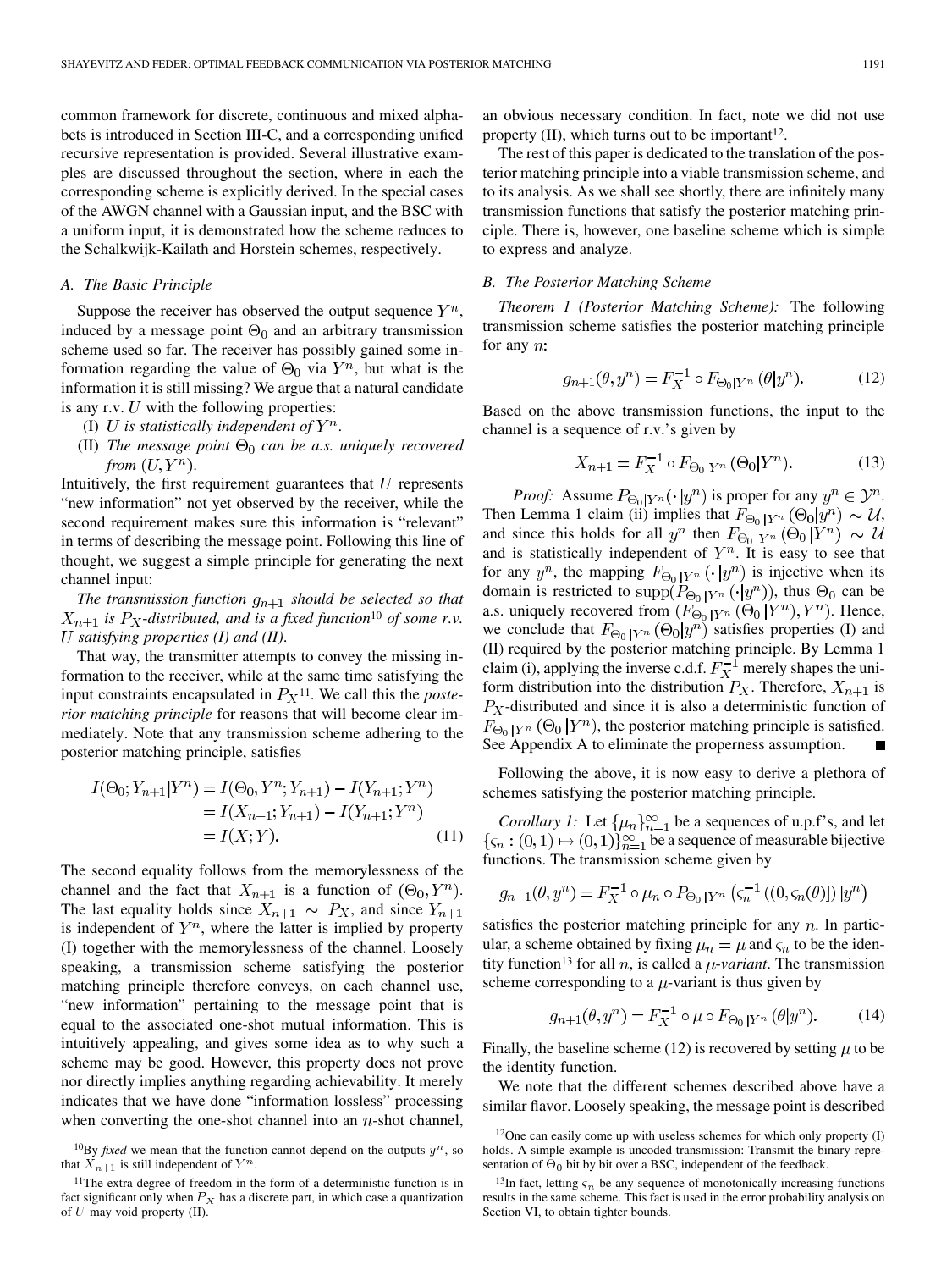each time at a resolution determined by the current uncertainty at the receiver, by somehow stretching and redistributing the posterior probability mass so that it matches the desired input distribution (we will later see that the "stretching rate" corresponds to the mutual information). This interpretation explains the posterior matching moniker. From this point forward we mostly limit our discussion to the baseline scheme described by (12) or (13), which is henceforth called the *posterior matching scheme.* The  $\mu$ -variants (14) of the scheme will be discussed in more detail on Section VII-A.

As it turns out, the posterior matching scheme may sometimes admit a simple recursive form.

*Theorem 2 (Recursive Representation I):* If  $P_{XY}$  is proper, then the posterior matching scheme (12) is also given by

$$
g_1(\theta) = F_X^{-1}(\theta), g_{n+1}(\theta|y^n) = (F_X^{-1} \circ F_{X|Y}(\cdot | y_n)) \circ g_n(\theta|y^{n-1}).
$$
 (15)

Moreover, the corresponding sequence of input/output pairs  $\{(X_n,Y_n)\}_{n=1}^{\infty}$  constitute a Markov chain over a state space  $\text{supp}(X, Y) \subseteq \mathbb{R}^2$ , with an invariant distribution  $P_{XY}$ , and satisfy the recursion rule

$$
X_1 = F_X^{-1}(\Theta_0), \quad X_{n+1} = F_X^{-1} \circ F_X|_Y(X_n|Y_n). \tag{16}
$$

*Proof:* The initialization  $g_1(\theta) = F_X^{-1}(\theta)$  results immediately from (12), recalling that  $\Theta_0$  is uniform over the unit interval. To prove the recursion relation, we notice that since  $P_{XY}$  is proper then the transmission functions  $g_n(\theta, y^{n-1})$  are continuous when restricted to the support of the posterior, and strictly increasing in  $\theta$  for any fixed  $y^{n-1}$ . Therefore, we have the following set of equalities:

$$
F_{\Theta_0|Y^n}(\theta|y^n) = \mathbb{P}(\Theta_0 \le \theta|Y^n = y^n)
$$
  
\n
$$
\stackrel{\text{(a)}}{=} \mathbb{P}(g_n(\Theta_0, y^{n-1}) \le g_n(\theta, y^{n-1})|Y^n = y^n)
$$
  
\n
$$
= \mathbb{P}(X_n \le g_n(\theta, y^{n-1})|Y^n = y^n)
$$
  
\n
$$
\stackrel{\text{(b)}}{=} \mathbb{P}(X_n \le g_n(\theta, y^{n-1})|Y_n = y_n)
$$
  
\n
$$
= F_{X|Y}(g_n(\theta, y^{n-1})|y_n)
$$
\n(17)

where in (a) we used the continuity and monotonicity of the transmission functions, and in (b) we used the facts that the channel is memoryless and that by construction  $X_n$  is statistically independent of  $Y^{n-1}$ , which also imply that  $Y^n$  is an i.i.d. sequence. The recursive rule (15) now results immediately by combining (12) and (17).

Now, using (13) we obtain

$$
X_{n+1} = F_X^{-1} \circ F_{\Theta_0|Y^n}(\Theta_0|Y^n)
$$
  
=  $F_X^{-1} \circ F_{X|Y}(g_n(\Theta_0, Y^{n-1})|Y_n)$   
=  $F_X^{-1} \circ F_{X|Y}(X_n|Y_n)$ 

yielding relation (16). Since  $Y_n$  is generated from  $X_n$  via a memoryless channel, the Markovity of  $\{(X_n, Y_n)\}_{n=1}^{\infty}$  is established. The distribution  $P_{XY}$  is invariant since by construction  $(X_n, Y_n) \sim P_{XY}$  implies  $X_{n+1} \sim P_X$ , and then  $Y_{n+1}$  is generated via the memoryless channel  $P_{Y|X}$ . Taking the state space

to be supp(X, Y) is artificial here since  $P_{XY}(\text{supp}(X, Y) \setminus$  $\text{supp}(X, Y) = 0$ , and is done for reasons of mathematical convenience to avoid having trivial invariant distributions (this is not true when  $P_{XY}$  is not proper). Note that the chain *emulates* the "correct" input marginal and the "correct" joint (i.i.d.) output distribution; this interpretation is further discussed in Section VIII.

In the sequel, we refer to the function  $F_X^{-1} \circ F_X|_Y$  appearing in the recursive representation as the *posterior matching kernel*. Let us now turn to consider several examples, which are frequently revisited throughout the paper.

*Example 4 (AWGN Channel):* Let  $P_{Y|X}$  be an AWGN channel with noise variance  $N$ , and let us set a Gaussian input distribution  $X \sim \mathcal{N}(0, P)$ , which is capacity achieving for an input power constraint P. We now derive the posterior matching scheme in this case, and show it reduces to the Schalkwijk-Kailath scheme. Let SNR  $\stackrel{\text{def}}{=} \frac{P}{N}$ . Standard manipulations yield the following posterior distribution

$$
X|Y = y \sim \mathcal{N}\left(\frac{\text{SNR}}{1 + \text{SNR}} \cdot y, \frac{1}{1 + \text{SNR}} \cdot P\right). \tag{18}
$$

The joint p.d.f.  $f_{XY}$  is Gaussian and hence proper, so the recursive representation of Theorem 2 is valid. By definition, the corresponding posterior matching kernel satisfies

$$
F_X^{-1} \circ F_{X|Y}(x | y) = \{ z : F_X(z) = F_{X|Y}(x | y) \}. \tag{19}
$$

However, from Gaussianity and (18) we know that

$$
F_{X|Y}(x|y) = F_X\left(\sqrt{1 + \text{SNR}}\left(x - \frac{\text{SNR}}{1 + \text{SNR}} \cdot y\right)\right). \tag{20}
$$

Combining (19) and (20), the posterior matching kernel for the AWGN channel setting is given by

$$
F_X^{-1} \circ F_{X|Y}(x|y) = \sqrt{1 + \text{SNR}} \left( x - \frac{\text{SNR}}{1 + \text{SNR}} \cdot y \right)
$$
\n(21)

and hence the posterior matching scheme is given by

$$
X_1 = F_X^{-1}(\Theta_0),
$$
  
\n
$$
X_{n+1} = \sqrt{1 + \text{SNR}} \left( X_n - \frac{\text{SNR}}{1 + \text{SNR}} Y_n \right).
$$
 (22)

From the above, we see that at time  $n + 1$ , the transmitter sends the error term pertaining to the MMSE estimate of  $X_n$  from  $Y_n$ , scaled to match the permissible input power  $P$ . In fact, it can be verified either directly or using the equivalence stated in Theorem 2 that  $X_{n+1}$  is the scaled MMSE term of  $X_n$  given the entire output sequence  $Y^n$ . Therefore, the posterior matching scheme in this case is an infinite-horizon, variable-rate variant of the Schalkwijk-Kailath scheme. This variant is in fact even somewhat simpler than the original scheme [8], since the initial matching step of the random message point makes transmission start at a steady-state. The fundamental difference between the posterior matching principle and the Schalkwijk-Kailath "parameter estimation" approach in a non-Gaussian setting, is now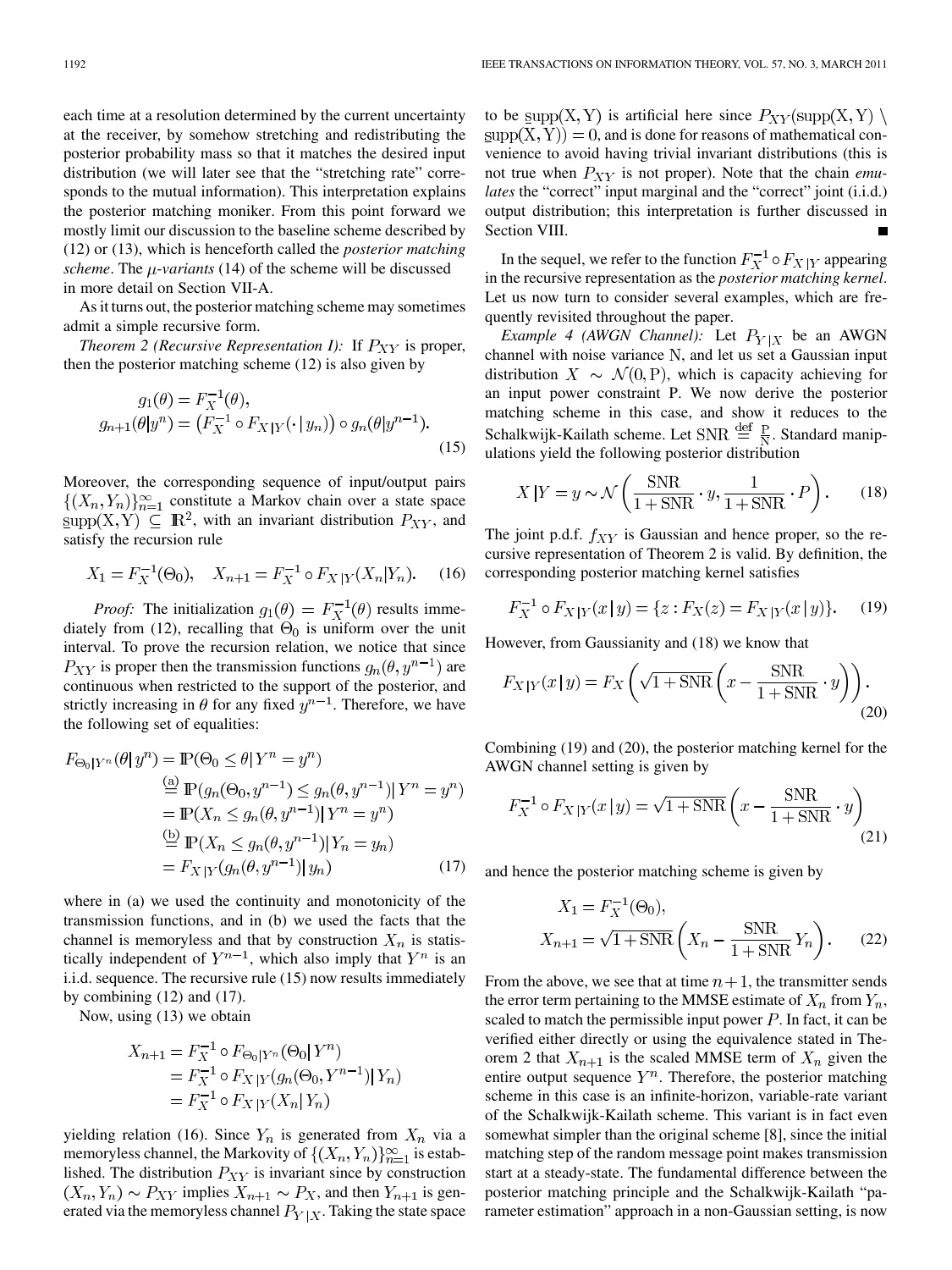evident. According to Schalkwijk-Kailath one should transmit a scaled linear MMSE term given past observations, which is *uncorrelated* with these observations but *not independent* of them as dictated by the posterior matching principle; the two notions thus coincide only in the AWGN case. In fact, it can be shown that following the Schalkwijk-Kailath approach when the additive noise is not Gaussian results in achieving only the corresponding "Gaussian equivalent" capacity, see Example 12.

*Example 5 (BSC):* Let  $P_{Y|X}$  be a BSC with crossover probability p, and set a capacity achieving input distribution  $X \sim$ Bernoulli( $\frac{1}{2}$ ), i.e.,  $f_X(x) = \frac{1}{2}(\delta(x) + \delta(x - 1))$ . We now derive the posterior matching scheme for this setting, and show it reduces to the Horstein scheme [3]. The conditions of Theorem 2 are not satisfied since the input distribution is discrete, and we therefore use the original nonrecursive representation (12) for now. It is easy to see that the matching step  $F_X^{-1}$  acts as a quantizer above/below  $\frac{1}{2}$ , and so we get

$$
X_{n+1} = F_X^{-1} \circ F_{\Theta_0 | Y^n}(\Theta_0 | Y^n)
$$
  
= 
$$
\begin{cases} 0 & \Theta_0 < \text{median} \{ f_{\Theta_0 | Y^n}(\theta | Y^n) \} \\ 1 & o.w. \end{cases}
$$

which is precisely the Horstein scheme. The posterior matching principle is evident in this case, since slicing the posterior distribution at its median results in an input  $X_{n+1} \sim \text{Bernoulli}(\frac{1}{2})$ given any possible output  $Y^n = y^n$ , and is hence independent of  $Y^n$  and Bernoulli $(\frac{1}{2})$ -distributed. We return to the BSC example later in this section, after we develop the necessary tools to provide an alternative (and more useful) recursive representation for the Horstein scheme.

*Example 6 (Uniform Input/Noise):* Let  $P_{Y|X}$  be an additive noise channel with noise uniformly distributed over the unit interval, and set the input  $X \sim \mathcal{U}$ , i.e., uniform over the unit interval as well. Let us derive the posterior matching scheme in this case. It is easy to verify that the inverse channel's p.d.f. is given by

$$
f_{X|Y}(x|y) = \begin{cases} y^{-1} \mathbb{1}_{(0,y)}(x) & y \in (0,1] \\ (2-y)^{-1} \mathbb{1}_{(y-1,1)}(x) & y \in (1,2) \end{cases}.
$$

Since the conditions of Theorem 2 are satisfied, we can use the recursive representation. We note that since the input distribution is  $U$ , the matching step is trivial and the posterior matching kernel is given by

$$
F_X^{-1} \circ F_{X|Y}(x|y)
$$
  
=  $F_{X|Y}(x|y)$   
=  $\begin{cases} \frac{x}{y} \cdot \mathbb{1}_{(0,y)}(x) + \mathbb{1}_{[y,\infty)}(x) & y \in (0,1] \\ \frac{x-y+1}{2-y} \cdot \mathbb{1}_{(y-1,1)}(x) + \mathbb{1}_{[1,\infty)}(x) & y \in (1,2) \end{cases}$  (23)

and therefore the posterior matching scheme is given by

$$
X_1 = \Theta_0,
$$
  
\n
$$
X_{n+1} = \frac{X_n}{Y_n} \cdot \mathbb{1}_{(0,1]}(Y_n) + \frac{X_n - Y_n + 1}{2 - Y_n} \cdot \mathbb{1}_{(1,2)}(Y_n). \quad (24)
$$

The above has in fact a very simple interpretation. The desired input distribution is uniform, so we start by transmitting the message point  $X_1 = \Theta_0$ . Then, given  $Y_1$ , we determine the range of inputs that could have generated this output value, and find an affine transformation that stretches this range to fill the entire unit interval. Applying this transformation to  $X_1$  generates  $X_2$ . We now determine the range of possible inputs given  $Y_2$ , and apply the corresponding affine transformation to  $X_2$ , and so on. This is intuitively appealing since what we do in each iteration is just *zoom-in* on the remaining uncertainty region for  $\Theta_0$ . Since the posterior distribution is always uniform, this zooming-in is linear.

The posterior distribution induced by this transmission strategy is uniform in an ever shrinking sequence of intervals. Therefore, a zero-error variable-rate decoding rule would be to simply decode at time  $n$  the (random) posterior support interval  $J_n$ . The size of that interval is

$$
|J_n| = \prod_{k \in J} Y_k \prod_{k \notin J} (2 - Y_k)
$$

where  $J = \{k : 1 \leq k \leq n, Y_k < 1\}$ . Denoting the channel noise sequence by  $Z_n \sim P_Z$ , the corresponding rate is

$$
R_n = -\frac{1}{n} \log |J_n| = \frac{1}{n} \sum_{k \in J} \log \frac{1}{Y_k} + \frac{1}{n} \sum_{k \in J} \log \frac{1}{2 - Y_k}
$$
  
=  $\frac{1}{n} \sum_{k=1}^n \log \frac{f_{X|Y}(X_k|Y_k)}{f_X(X_k)} = \frac{1}{n} \sum_{k=1}^n \log \frac{f_Z(Z_k)}{f_Y(Y_k)}$   
 $\longrightarrow \text{E} \log f_Z(Z) - \text{E} \log f_Y(Y)$  a.s.  
=  $I(X;Y) = \frac{1}{2} \log e$ 

where we have used the SLLN for the i.i.d. sequences  $Z^n, Y^n$ . Therefore, in this simple case we were able to directly show that the posterior matching scheme, in conjunction with a simple variable rate decoding rule, achieves the mutual information with zero-error probability. In the sequel, the achievability of the mutual information and the tradeoff between rate, error probability and transmission period obtained by the posterior matching scheme are derived for a general setting. We then revisit this example and provide the same results as above from this more general viewpoint.

*Example 7 (Exponential Input/Noise):* Consider an additive noise channel  $P_{Y|X}$  with  $\sim$  Exponential(1) noise, and set the input  $X \sim$  Exponential(1) as well. This selection is not claimed to be capacity achieving under any reasonable input constraints, yet it is instructive to study due to the simplicity of the resulting scheme. We will return to the exponential noise channel in Example 10 after developing the necessary tools, and analyze it using the capacity achieving distribution under an input mean constraint.

It is easy to verify that for the above simple selection, the input given the output is uniformly distributed, i.e., the inverse channel p.d.f./c.d.f. are given by

$$
f_{X|Y}(x|y) = \frac{1}{y} \cdot \mathbb{1}_{(0,y)}(x)
$$

$$
F_{X|Y}(x|y) = \frac{x}{y} \cdot \mathbb{1}_{(0,y)}(x) + \mathbb{1}_{[y,\infty)}(x).
$$

The input's inverse c.d.f. is given by

$$
F_X^{-1}(s) = \ln\left(\frac{1}{1-s}\right).
$$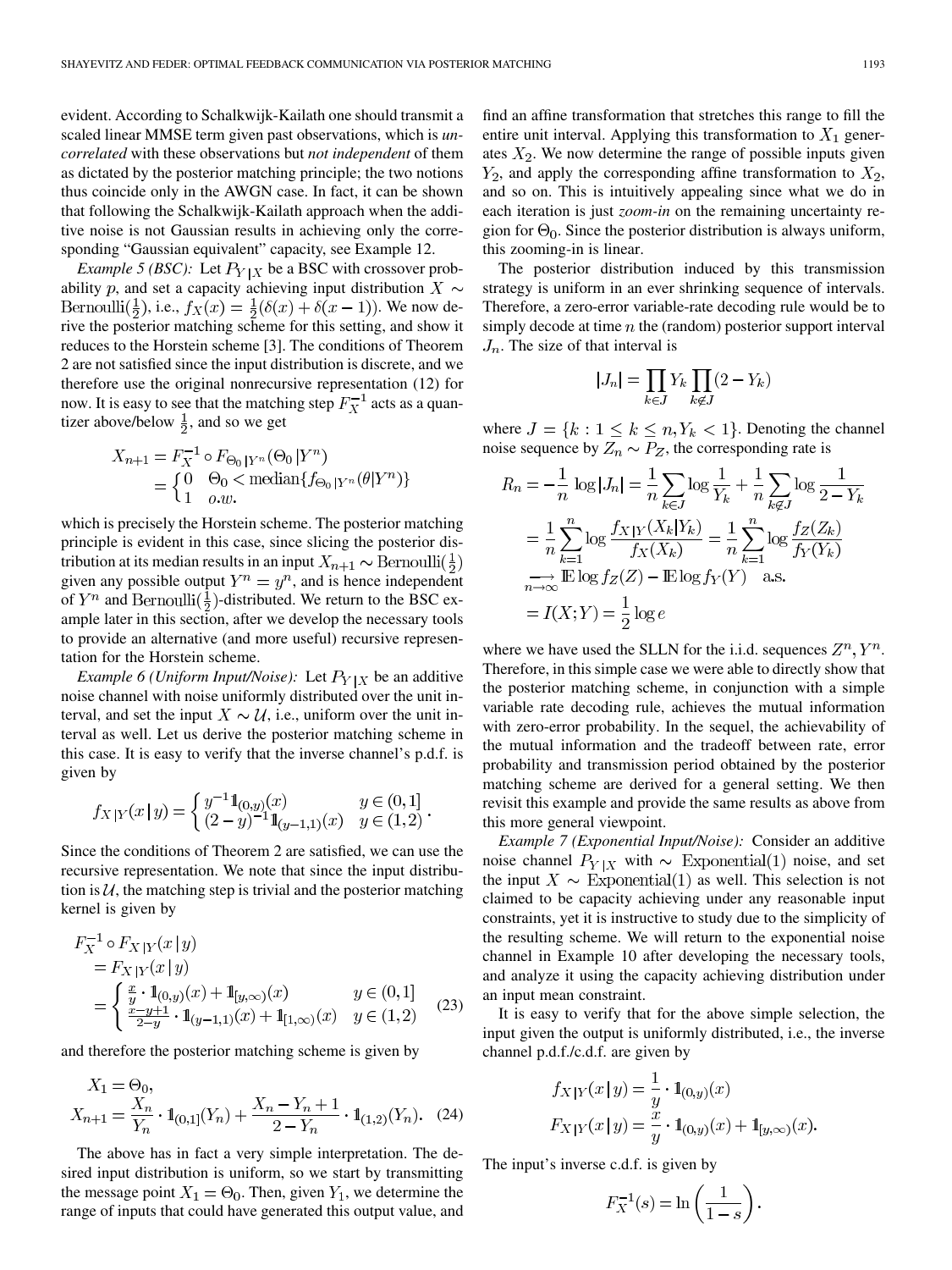

Fig. 1. Normalized channel  $P_{\Phi}$   $\Theta$ .

Therefore, the posterior matching kernel is given by

$$
F_X^{-1} \circ F_{X|Y}(x|y) = \ln\left(\frac{y}{y-x}\right) \tag{25}
$$

and the posterior matching scheme in this case is simply given by

$$
X_1 = \ln\left(\frac{1}{1-\Theta_0}\right), \quad X_{n+1} = \ln\left(\frac{Y_n}{Y_n - X_n}\right).
$$
 (26)

# *C. The Normalized Channel*

The recursive representation provided in Theorem 2 is inapplicable in many interesting cases, including DMCs in particular. In order to treat discrete, continuous, and mixed alphabet inputs/channels within a common framework, we define for any input/channel pair  $(P_X, P_{Y|X})$  a corresponding *normalized channel*  $P_{\Phi}$   $\Theta$  with  $(0, 1)$  as a common input/output alphabet, and a uniform input distribution  $\Theta \sim \mathcal{U}$ . The normalized channel is obtained by viewing the matching operator  $F_X^{-1}(\cdot)$  as part of the original channel, and applying the output c.d.f. operator  $F_Y(\cdot)$  to the channel's output, with the technical exception that whenever  $F_Y(\cdot)$  has a jump discontinuity the output is randomly selected uniformly over the jump span.14 This is depicted in Fig. 1, where  $\tilde{F}_Y(\cdot)$  stands for the aforementioned possibly random mapping. This construction is most simply formalized by

$$
P_{Y|\Theta}(\cdot|\theta) = P_{Y|X}(\cdot|F_X^{-1}(\theta)), \quad \Phi = F_Y(Y) - P_Y(Y) \cdot \Lambda
$$
\n(27)

where  $\Theta \sim \mathcal{U}$ , and  $\Lambda \sim \mathcal{U}$  is statistically independent of  $(\Theta, Y)$ .

*Lemma 12 (Normalized Channel Properties):* Let  $(P_{\Theta}, P_{\Phi | \Theta})$  be the normalized input/channel pair corresponding to the pair  $(P_X, P_{Y|X})$ . The following properties are satisfied:

- (i)  $\Phi \sim \mathcal{U}$ , i.e.,  $P_{\Phi}$  |  $\Theta$  preserves the uniform distribution over the unit interval.
- (ii) The mutual information is preserved, i.e.,

$$
I(\Theta; \Phi) = I(X; Y)
$$

- (iii) The joint distribution  $P_{\Theta \Phi}$  is proper.
- (iv) The normalized kernel  $F_{\Theta} |\Phi(\theta|\phi)$  is continuous in  $\theta$  for  $P_{\Phi}$ -a.a.  $\phi \in (0,1)$ . *Proof:*
- (i) By Lemma 1 claim (i) we have  $F_X^{-1}(\Theta) \sim P_X$ , and so  $Y \sim P_Y$  in (27). The result now follows from Lemma 1 claim (ii).

14The output mapping is of a lesser importance, and is introduced mainly to provide a common framework.

- (ii) An easy exercise using the relations in Fig. 1, and noting that X, Y are always uniquely recoverable from  $\Theta$ ,  $\Phi$ , respectively.
- (iii) See Appendix A.
- (iv) Follows easily from (iii).

The posterior matching scheme over the normalized channel with a uniform input, is given by

$$
\bar{g}_{n+1}(\theta, \phi^n) = F_{\Theta_0 \, | \, \Phi^n}(\theta \, | \, \phi^n).
$$

The properties of the normalized channel allows for a unified recursive representation of the above scheme via the inverse normalized channel  $P_{\Theta | \Phi}$  corresponding to  $(P_{\Theta}, P_{\Phi | \Theta}) = (U, P_{\Phi | \Theta})$ , i.e., in terms of the *normalized posterior matching kernel*  $F_{\Theta}$   $\Phi$ .

*Theorem 3 (Recursive Representation II):* The posterior matching scheme for the normalized channel is given by the recursive relation:

$$
\bar{g}_1(\theta) = \theta, \quad \bar{g}_{n+1}(\theta \mid \phi^n) = F_{\Theta \mid \Phi}(\cdot \mid \phi_n) \circ \bar{g}_n(\theta \mid \phi^{n-1}).
$$
\n(28)

The corresponding sequence of input/output pairs  $\{(\Theta_n, \Phi_n)\}_{n=1}^{\infty}$  constitutes a Markov chain over a state space  $\text{supp}(\theta, \Phi) \subseteq (0, 1)^2$ , with an invariant distribution  $P_{\Theta \Phi}$ , and satisfy the recursion rule

$$
\Theta_1 = \Theta_0, \quad \Theta_{n+1} = F_{\Theta \,|\, \Phi}(\Theta_n | \Phi_n). \tag{29}
$$

Furthermore, (29) is equivalent to the posterior matching scheme (13) in the sense that the distribution of the sequence coincides with the distribution of the sequence  $\{(X_n,Y_n)\}_{n=1}^{\infty}$ .

*Proof:* By Lemma 12, the joint distribution  $P_{\Theta \Phi}$  is proper, hence Theorem 2 is applicable and the recursive representations and Markovity follow immediately. Once again, taking the state space to be supp $(\Theta, \Phi)$  and not supp $(\Theta, \Phi)$  is artificial and is done for reasons of mathematical convenience, to avoid having the trivial invariant distributions  $P_0 \times P_{\Phi | \Theta}(\cdot | 0)$ and  $P_1 \times P_{\Phi | \Theta}(\cdot | 1)$ , where  $P_0(0) = 1, P_1(1) = 1$ . The distribution  $P_{\Theta\Phi}$  is invariant by construction, and the equivalence to the original scheme is by definition.

In the sequel, an initial point for the aforementioned Markov chain will be given by a fixed value  $\theta_0 \in (0,1)$  of the message point only<sup>15</sup>. Notice also that the Theorem above reveals an interesting fact: Whenever  $F_X^{-1}$  is not injective, the sequence of input/output pairs pertaining to the original posterior matching scheme (13) is a *hidden Markov process*. In particular, this is true for the BSC and the Horstein scheme.

*Example 5 (BSC, Continued):* The normalized channel's p.d.f. corresponding to a BSC with crossover probability p and a Bernoulli $(\frac{1}{2})$  input distribution is given by  $f_{\Phi | \Theta}(\phi | \theta) = 2(1-p)$  when  $\theta, \phi$  are either both smaller or both larger than  $\frac{1}{2}$ , and  $f_{\Phi | \Theta}(\phi | \theta) = 2p$  otherwise. Following

<sup>15</sup>This is an abuse of notations, since an initial point is properly given by a pair  $(\theta_1, \phi_1)$ . However, it can be justified since  $\Theta_1 = \Theta_0$  and  $\Phi_1$  is generated via a memoryless channel. Hence, any statement that holds for a.a/all initial points  $(\theta_1, \phi_1)$  also holds in particular for a.a./all  $\theta_0$ .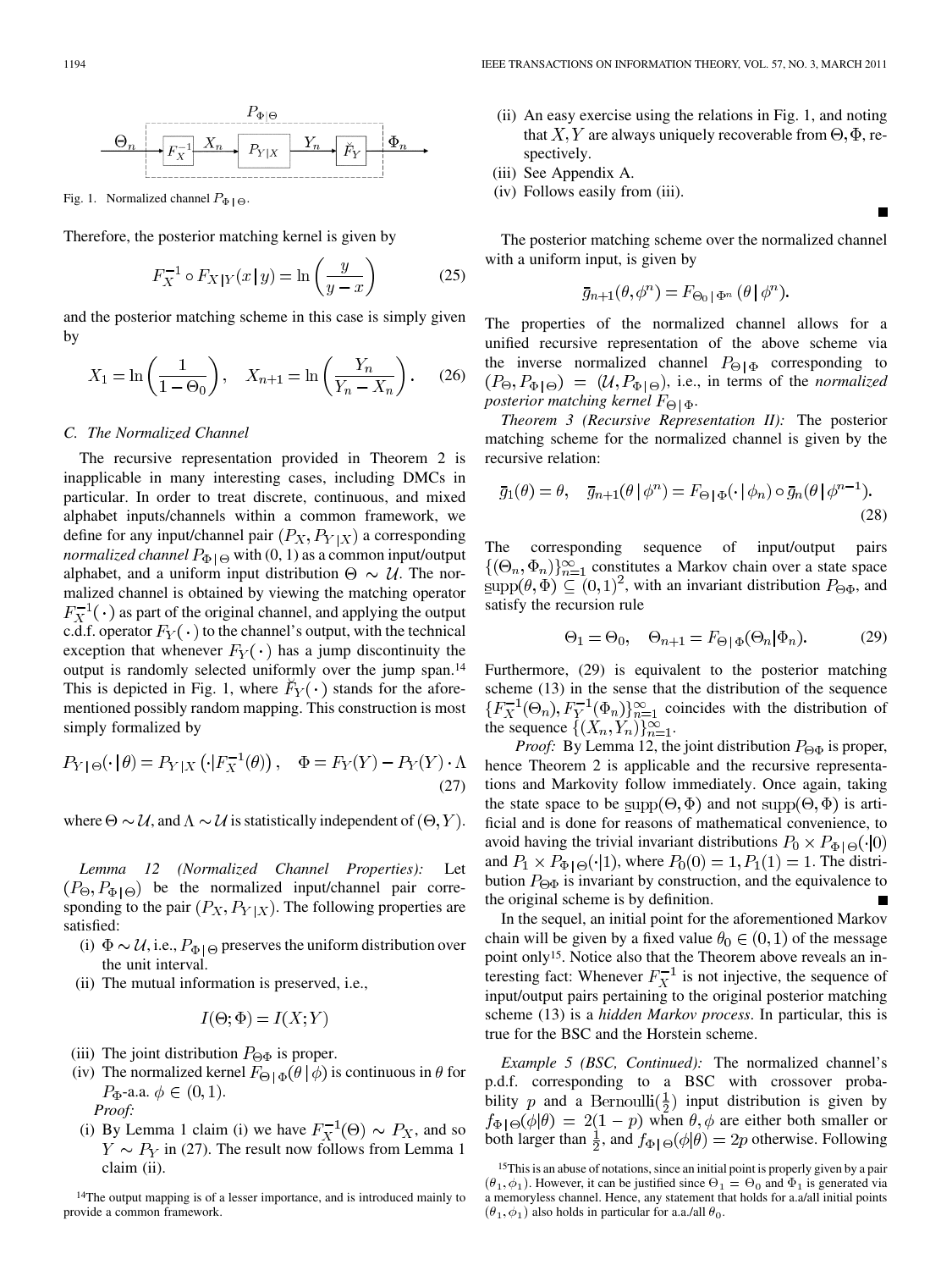

Fig. 2. BSC normalized posterior matching kernel.

se en l

Theorem 3 and simple manipulations, the corresponding normalized posterior matching kernel is given by

$$
F_{\Theta|\Phi}(\theta|\phi)
$$
\n
$$
= \begin{cases} 2(1-p)\theta & \theta \in (0, \frac{1}{2}), \phi \in (0, \frac{1}{2}) \\ 2p\theta + (1-2p) & \theta \in [\frac{1}{2}, 1), \phi \in (0, \frac{1}{2}) \\ 2p\theta & \theta \in (0, \frac{1}{2}), \phi \in [\frac{1}{2}, 1) \\ 2(1-p)\theta - (1-2p) & \theta \in [\frac{1}{2}, 1), \phi \in [\frac{1}{2}, 1) \end{cases}
$$
\n(30)

and for a fixed  $\phi$  is supported on two functions of  $\theta$ , depending on whether  $\phi \leq \frac{1}{2}$  which corresponds to  $y = 0, 1$  in the original discrete setting, see Fig. 2. Therefore, the posterior matching scheme (which is equivalent to the Horstein scheme in this case) is given by the following recursive representation:

$$
\Theta_1 = \Theta_0
$$
  
\n
$$
\Theta_{n+1}
$$
  
\n
$$
= \begin{cases}\n2(1-p)\Theta_n & \Theta_n \in (0, \frac{1}{2}), \Phi_n \in (0, \frac{1}{2}) \\
2p\Theta_n + (1-2p) & \Theta_n \in [\frac{1}{2}, 1), \Phi_n \in (0, \frac{1}{2}) \\
2p\Theta_n & \Theta_n \in (0, \frac{1}{2}), \Phi_n \in [\frac{1}{2}, 1) \\
2(1-p)\Theta_n - (1-2p) & \Theta_n \in [\frac{1}{2}, 1), \Phi_n \in [\frac{1}{2}, 1)\n\end{cases}
$$

. The hidden Markov process describing the original Horstein scheme is recovered from the above by setting

$$
X_k = F_X^{-1}(\Theta_k) = 1_{[\frac{1}{2},1)}(\Theta_k)
$$
  

$$
Y_k = F_Y^{-1}(\Phi_k) = 1_{[\frac{1}{2},1)}(\Phi_k).
$$

*Example 8 (The Binary Erasure Channel (BEC)):* The binary erasure channel is defined over the input alphabet  $\mathcal{X} = \{0, 1\}$ and the output alphabet  $\mathcal{Y} = \{0,1,2\}$ . Given any input, the output is equal to that input with probability  $p$ , and equal to 2 with probability  $1 - p$ . Using the capacity achieving distribution  $P_X = \text{Bernoulli}(\frac{1}{2})$ , it is easy to see from the nonrecursive representation (12) that the posterior matching scheme in this case is exactly the simple repetition rule—transmit the first bit of  $\Theta_0$  until it is correctly received, then continue to the next bit and so on. This scheme clearly achieves the capacity  $1$  $p$ . The recursive representation w.r.t. the normalized channel is very simple and intuitive here as well. The normalized posterior matching kernel is supported on three functions—the identity function corresponding to the erasure output 2, and the functions  $2\theta$ ,  $2\theta$  – 1 that correspond to the outputs 0, 1, respectively.

*Example 9 (General DMC):* The case where  $P_{Y|X}$  is a DMC and  $P_X$  is a corresponding discrete input distribution is a simple extension of the BSC/BEC settings. The normalized posterior matching kernel is supported over a finite number of  $|y|$  continuous functions, which are all quasi-affine relative to a fixed partition of the unit interval into subintervals corresponding to the input distribution. Precisely, for any  $x \in \mathcal{X}$  the normalized posterior matching kernel evaluated at  $\theta = F_X(x)$  is given by

$$
F_{\Theta|\Phi}(F_X(x)|\phi) = F_{X|Y}(x|F_Y^{-1}(\phi))
$$
 (31)

and by a linear interpolation in between these points. Hence, the corresponding kernel slopes are given by  $\frac{P_X|_Y(x|y)}{P_X(x)}$ .

*Example 10 (Exponential Noise, Input Mean Constraint*): Consider an additive noise channel  $P_{Y|X}$  with  $\sim$  Exponential(b) noise, but now instead of arbitrarily assuming an exponential input distribution as in Example 7, let us impose an input mean constraint  $(x, a)$ , i.e.,

$$
\lim_{n \to \infty} n^{-1} \sum_{k=1}^{n} X_k \le a \quad \text{a.s.}
$$

The capacity achieving distribution under this input constraint was determined in [19] to be a *mixture* of a deterministic distribution and an exponential distribution, with the following generalized p.d.f.:

$$
f_X(x) = \frac{b}{a+b} \delta(x) + \frac{a}{(a+b)^2} \exp\left(-\frac{x}{a+b}\right).
$$

Under this input distribution the output is  $Y$ Exponential $(a + b)$ , and the capacity can be expressed in closed form

$$
C = I(X;Y) = \log\left(1 + \frac{a}{b}\right)
$$

in a remarkable resemblance to the AWGN channel with an input power constraint. Interestingly, in this case the posterior matching scheme can also be written in closed form, and as stated later, also achieves the channel capacity under the input mean constraint.

To derive the scheme, we must resort to the normalized representation since the input distribution is not proper. The input's inverse c.d.f. and the output's c.d.f. are given by

$$
F_X^{-1}(\theta) = (a+b)\ln\left(\frac{a}{(a+b)(1-\theta)}\right) \cdot \mathbb{1}_{\left[\frac{b}{a+b},1\right)}(\theta)
$$

$$
F_Y(y) = 1 - \exp\left(-\frac{y}{a+b}\right).
$$

Using the normalized representation and practicing some algebra, we find that the normalized posterior matching kernel is given by

$$
F_{\Theta|\Phi}(\theta|\phi) = (1-\phi)^{\frac{a}{b}} \left(\frac{a+b}{b} \cdot \theta \cdot 1\!\!1_{(0,\frac{b}{a+b})}(\theta) + \left(\frac{a}{a+b} \cdot \frac{1}{1-\theta}\right)^{\frac{a}{b}} 1\!\!1_{\left[\frac{b}{a+b},1-\frac{a(1-\phi)}{a+b}\right)}(\theta) + 1\!\!1_{(1-\frac{a(1-\phi)}{a+b},\infty)}(\theta).
$$
\n(32)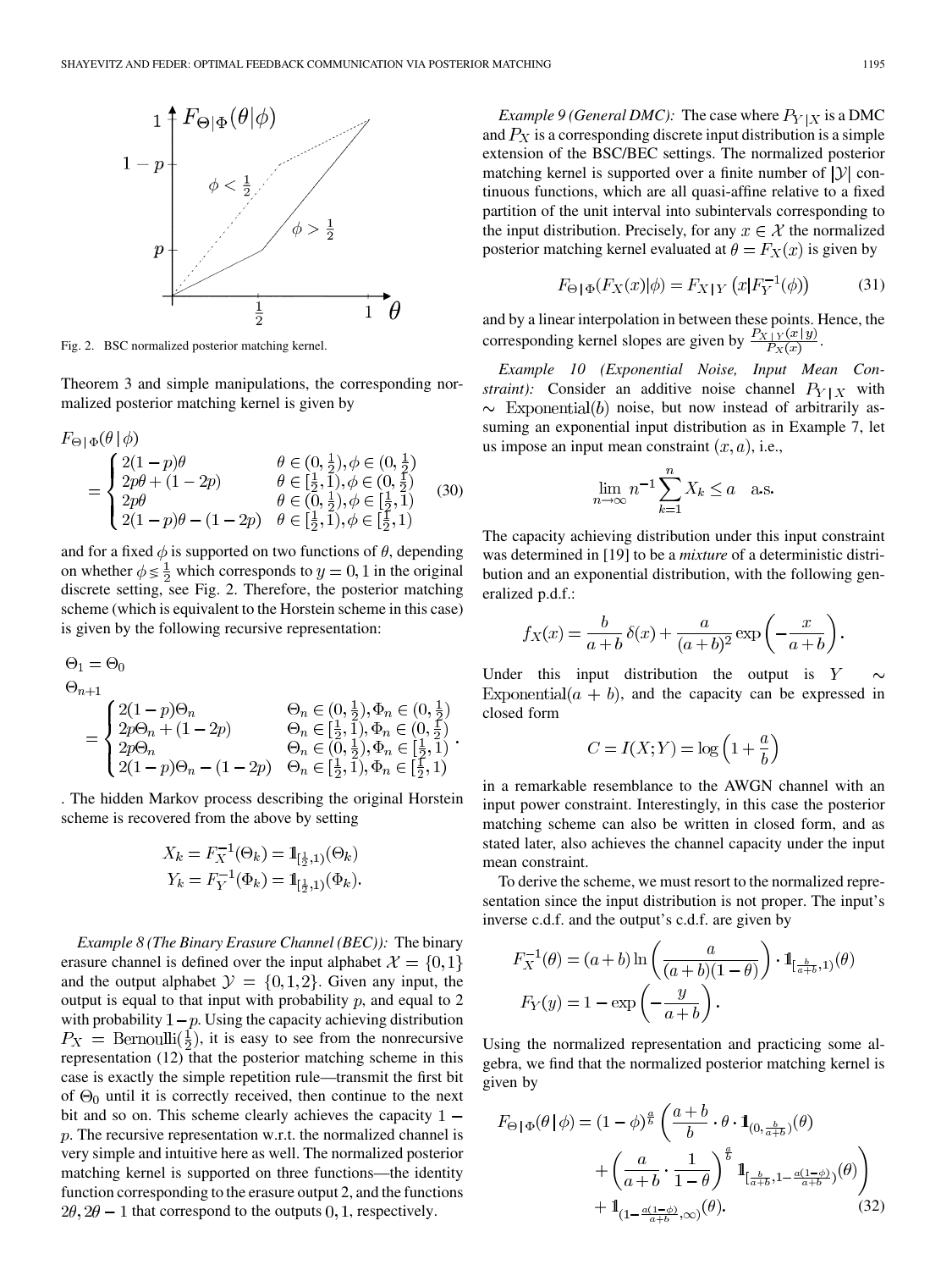Thus, the posterior matching scheme in this case is given by

$$
\Theta_1 = \Theta_0,
$$
\n
$$
\Theta_{n+1} = \begin{cases}\n\frac{a+b}{b} \cdot \Theta_n \cdot (1 - \Phi_n)^{\frac{a}{b}} & \Theta_n \le \frac{b}{a+b} \\
\left(\frac{a}{a+b} \cdot \frac{1 - \Phi_n}{1 - \Theta_n}\right)^{\frac{a}{b}} & \Theta_n > \frac{b}{a+b}\n\end{cases}
$$
\n(33)

where the original channel's input/output pairs are given by

$$
X_n = (a+b)\ln\left(\frac{a}{(a+b)(1-\Theta_n)}\right) \mathbf{1}_{\left[\frac{b}{a+b},1\right)}(\Theta_n)
$$

$$
Y_n = (a+b)\ln\frac{1}{1-\Phi_n}
$$

and constitute a hidden Markov process. Note that since we have  $\Theta_n \in (0, 1 - \frac{a(1 - \Phi_n)}{a + b})$  a.s., then  $\Theta_{n+1} \in (0, 1)$  a.s. and we need not worry about the rest of the thresholds appearing in (32).

## IV. REGULARITY CONDITIONS FOR INPUT/CHANNEL PAIRS

In Section V, we prove the optimality of the posterior matching scheme. However, to that end we first need to introduce several regularity conditions, and define some well behaved families of input/channel pairs.

For any fixed  $\phi \in (0, 1)$ , define  $\theta_{\phi}^-$  and  $\theta_{\phi}^+$  to be the unique solutions of

$$
F_{\Theta|\Phi}(\theta_{\phi}^{-}|\phi) = \frac{1}{2}F_{\Theta|\Phi}(\theta|\phi)
$$

$$
1 - F_{\Theta|\Phi}(\theta_{\phi}^{+}|\phi) = \frac{1}{2}(1 - F_{\Theta|\Phi}(\theta|\phi))
$$

respectively. For any  $\varepsilon > 0$ , define the *left-* $\varepsilon$ *-measure*  $P_{\Phi|\Theta}(\cdot | \theta)$  of  $P_{\Phi|\Theta}(\cdot | \theta)$  to have a density  $f_{\Phi|\Theta}^{\varepsilon}$  given by

$$
{}^-\!f^{\varepsilon}_{\Phi|\Theta}(\phi|\theta) \stackrel{\text{def}}{=} \inf_{\xi \in J^{\varepsilon}_{\varepsilon}(\phi,\theta)} f_{\Phi|\Theta}(\phi|\xi)
$$

where the interval  $J_{\varepsilon}(\phi, \theta)$  is defined to be

$$
J_{\varepsilon}^{-}(\phi,\theta) \stackrel{\text{def}}{=} (\max(\theta_{\phi}^{-},\theta-\varepsilon),\theta). \tag{34}
$$

Note that the left- $\varepsilon$ -measure is not a probability distribution since in general  $P_{\Phi}^{\varepsilon}(\theta,1)|\theta) < 1$ . Similarly, define *right*- $\varepsilon$ *-measure*  ${}^+P_{\Phi|\Theta}^{\varepsilon}(\cdot|\theta)$  of  $P_{\Phi|\Theta}(\cdot|\theta)$  to have a density  ${}^+f_{\Phi|\Theta}^{\varepsilon}$ given by

$$
{}^+f^{\varepsilon}_{\Phi|\Theta}(\phi|\theta) \stackrel{\text{def}}{=} \inf_{\xi \in J^+_{\varepsilon}(\phi,\theta)} f_{\Phi|\Theta}(\phi|\xi)
$$

where the interval  $J_{\varepsilon}^{+}(\phi,\theta)$  is defined to be

$$
J_{\varepsilon}^{+}(\phi,\theta) \stackrel{\text{def}}{=} (\theta,\min(\theta+\varepsilon,\theta_{\phi}^{+})).
$$

Note that  $\lim_{\epsilon \to 0} f_{\Phi(\epsilon)}^{\epsilon} = \lim_{\epsilon \to 0} f_{\Phi(\epsilon)}^{\epsilon} = f_{\Phi(\epsilon)}^{\epsilon}$  a.e. over  $(0,1)^{2}$ . Following these definitions, an input/channel pair is said to be *regular*, if the corresponding normalized channel satisfies

$$
\inf_{\varepsilon>0} \left[ D(P_{\Phi|\Theta}||^{-}P_{\Phi|\Theta}^{\varepsilon} | P_{\Theta}) + D(P_{\Phi|\Theta}||^{+}P_{\Phi|\Theta}^{\varepsilon} | P_{\Theta}) \right] < \infty.
$$

Loosely speaking, the regularity property guarantees that the *sensitivity* of the channel law  $P_{Y|X}$  to input perturbations is not too high, or is at least attenuated by a proper selection of the input distribution  $P_X$ . Regularity is satisfied in many interesting cases, as demonstrated in the following Lemma.

*Lemma 13:* Each of the following conditions implies that the input/channel pair  $(P_X, P_{Y|X})$  is regular:

- (i)  $h(\Theta, \Phi)$  is finite, supp $(\Theta, \Phi)$  is convex in the  $\theta$ -direction, and  $f_{\Theta \Phi}$  is bounded away from zero over  $\text{supp}(\Theta, \Phi)$ .
- (ii)  $P_{XY}$  is proper, supp $(X, Y)$  is convex in the x-direction,  $f_X$  is bounded, and  $f_{X|Y}$  has a uniformly bounded max-to-min ratio, i.e.,

$$
\sup_{y \in \underline{\text{supp}}(Y)} \left( \frac{\sup_{x \in \underline{\text{supp}}(X | Y = y)} f_{X | Y}(x | y)}{\inf_{x \in \underline{\text{supp}}(X | Y = y)} f_{X | Y}(x | y)} \right) < \infty.
$$

- (iii)  $P_{XY}$  is proper, and  $f_{X|Y}(x|y)$  is unimodal with a regular tail and a bounded variance, uniformly over  $y \in$  $\text{supp}(Y)$ .
- (iv)  $P_{Y|X}$  is a DMC with nonzero transition probabilities. *Proof:* See Appendix C.

For an input/channnel pair  $(P_X, P_{Y|X})$ , define the following set of properties:

**(A1)**  $(P_X, P_{Y|X})$  is regular.

**(A2)** *The invariant distribution*  $P_{\Theta \Phi}$  *for the Markov chain*  $\{(\Theta_n, \Phi_n)\}_{n=1}^{\infty}$ , is ergodic.

**(A3)**  $F_{\Theta | \Phi}$  is fixed-point free, *i.e., for any*  $\theta \in (0,1)$ 

$$
\mathbb{P}(F_{\Theta \mid \Phi}(\theta | \Phi) = \theta) < 1. \tag{35}
$$

**(A4)**  $P_X$  achieves the unconstrained capacity over  $P_{Y|X}$ , i.e.,  $I(X;Y) = C(P_{Y|X})^{16}$ 

The following is easily observed.

*Lemma 14:*  $(A2) \Rightarrow (A3)$ .

*Proof:* See proof of Lemma 21.

Let  $\Omega_A$  be the family of all input/channel pairs satisfying properties (A1) and (A2). Let  $\Omega_B$  be the family of all input/ channel pairs satisfying properties (*A*1), (*A*3) and (*A*4). In the sequel, we show that for members in  $\Omega_A \cup \Omega_B$  the corresponding posterior matching scheme achieves the mutual information. However, while Lemma 13 provides means to verify the regularity Property (*A*1), and Properties (*A*3) and (*A*4) are easy to check, the ergodicity property (*A*2) may be difficult to verify in general. Therefore, we introduce the following more tractable property:

**(A5)**  $f_{XY}$  is bounded and continuous over  $\text{supp}(X, Y)$ , where *the latter is connected and convex in the y-direction.* 

We now show that (*A*3) and (*A*5) together imply a stronger version of (*A*2). In fact, to that end a weaker version of (*A*3) is sufficient, which we state (for convenience) in terms of the nonnormalized kernel:

 $(A3^*)$  *For any*  $x \in \text{supp}(X)$  *there exists*  $y \in \text{supp}(Y)$ *, such that*  $F_X^{-1} \circ F_{X|Y}(x|y) \neq x$ .

<sup>16</sup>Since an input/channel pair has finite mutual information, (*A*4) implies that  $C(P_{Y|X}) < \infty$ . The unconstrained capacity is finite for discrete input and/or output channels, but can be finite under other input alphabet constraints (e.g., an amplitude constraint).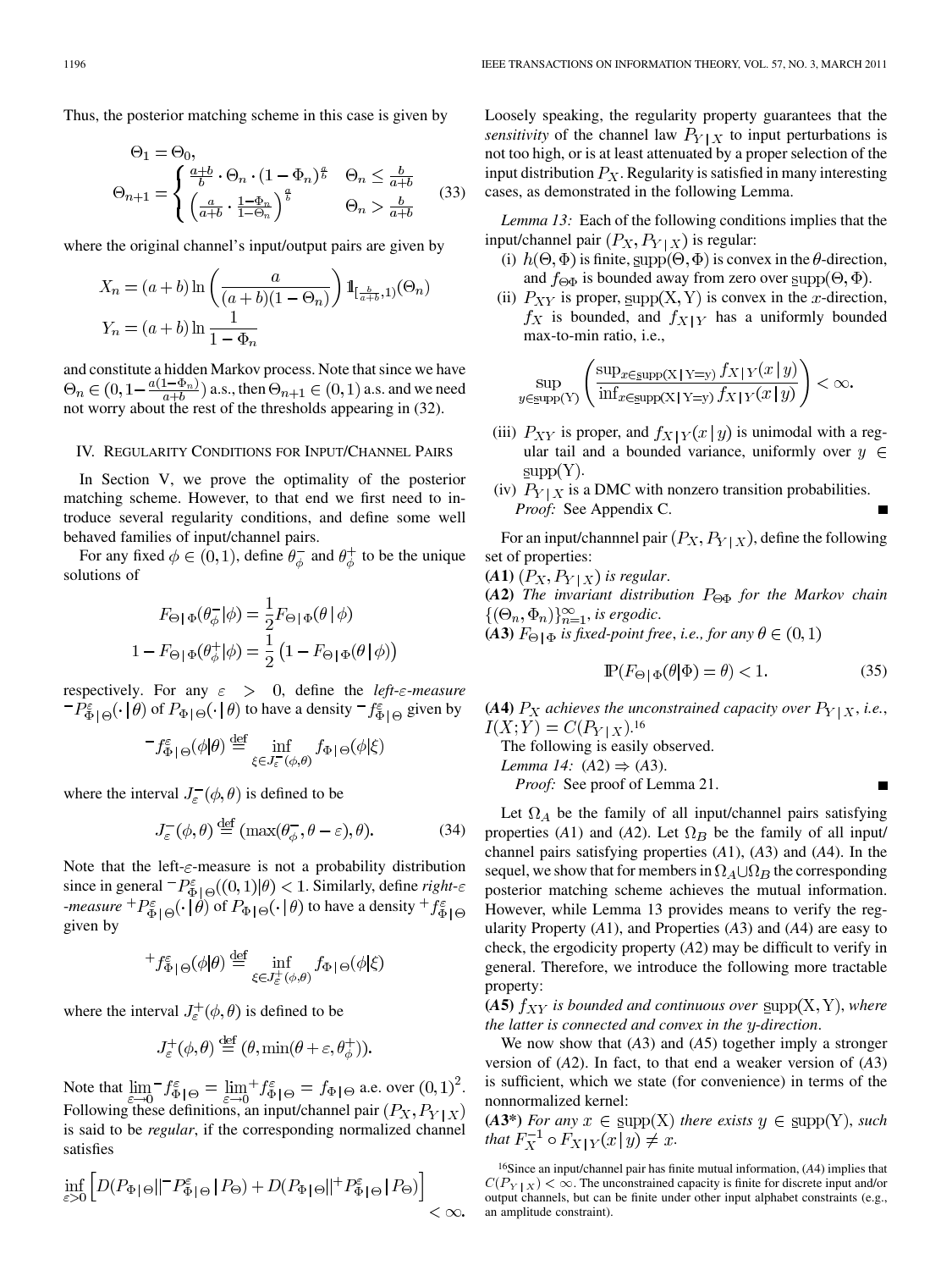*Lemma 15:* (A3\*)  $\land$  (A5)  $\Rightarrow$   $\{(\Theta_n, \Phi_n)\}_{n=1}^{\infty}$  is p.h.r. and aperiodic  $\Rightarrow$  (*A*2).

*Proof:* For the first implication, see Appendix B. The second implication is immediate since p.h.r. implies in particular a unique invariant distribution, which is hence ergodic.  $\blacksquare$ 

Following that, let us define  $\Omega_C$  to be the family of all input/ channel pairs  $(P_X, P_{Y|X})$  satisfying properties (*A*1), (*A*3\*) and (*A*5).

*Corollary 2:*  $\Omega_C \subset \Omega_A$ .

Turning to the discrete case, let  $(P_X, P_{Y|X})$  be an input/DMC pair. Without loss of generality, we will assume throughout that  $\min_{x \in \mathcal{X}} P_X(x) > 0$ , as otherwise the unused input can be removed. Define the following set of properties:

**(***B***1)**  $\min_{x \in \mathcal{X}, y \in \mathcal{Y}} P_Y | x(y|x) > 0$ 

- **(***B***2)** At least one of the following holds:
	- (i)  $\exists y \in \mathcal{Y}, P_Y(y) > 0$ , s.t.  $P_X \prec_d P_{X|Y}(\cdot | y)$  or  $P_{X|Y}(\cdot | y) \prec_d P_X.$
- $\mbox{(ii)} \ \exists y_0, y_1 \quad \in \quad \mathcal{Y}, \ P_Y(y_0) \quad > \quad 0, P_Y(y_1) \quad > \quad 0, \ \ \mbox{s.t.}$ .

**(B3)**  $\forall x \in \mathcal{X}, \exists y_0, y_1 \in \mathcal{Y}$  s.t.  $0 > \frac{\beta_0}{\beta_0} \notin \mathbb{Q}$ , where<sup>17</sup>

$$
\beta_i \stackrel{\text{def}}{=} \log \left( \frac{P_{X|Y}(x \mid y_i)}{P_X(x)} \right), \quad i \in \{0, 1\}
$$

*Lemma 16:* Let  $(P_X, P_{Y|X})$  be an input/DMC pair. Then:  $(i)$   $(B1) \Rightarrow (A1)$ .

 $(ii)$   $(B2) \Rightarrow (A3)$ .

- (iii)  $(B1) \wedge (B3) \wedge (A3) \Rightarrow (A2)$ .
- (iv)  $|\mathcal{X}| = 2 \Rightarrow (B2)$ .
- (v) (*B*1)  $\land$   $I(X;Y) > 0 \Rightarrow$  there exists an equivalent pair  $(P_{X^*}, P_{Y^*|X^*})$  satisfying (*B*1)  $\wedge$  (*B*2).
- (vi)  $\forall \varepsilon > 0, \exists P'_X$  s.t.  $d_{TV}(P_X, P'_X) < \varepsilon$ , and  $(P'_X, P_{Y|X})$  is an input/DMC pair satisfying (*B*3).

*Proof:* Claim (i) follows immediately from condition (iv) of Lemma 13. Claim (iv) holds since any two nonidentical binary distributions can be ordered by dominance. For the remaining claims, see Appendix A.

*Remark 1:* The equivalent pair in Lemma 16, claim (v), is obtained via an input permutation only, which is given explicitly in the proof and can be simply computed.

## V. ACHIEVING THE MUTUAL INFORMATION

Our main theorem is presented in Section V-A, establishing the achievability of the mutual information via posterior matching for a large family of input/channel pairs. The examples of Section III are then revisited, and the applicability of the theorem is verified in each. Section V-B is dedicated to the proof of the Theorem.

## *A. Main Result*

*Theorem 4 (Achievability):* Consider an input/channel pair  $(P_X, P_{Y|X}) \in \Omega_A \cup \Omega_B$  (resp.  $\Omega_C$ ). The corresponding posterior matching scheme with a fixed/variable rate optimal decoding rule, achieves (resp. pointwise achieves) any rate  $R < I(X;Y)$  over the channel  $P_{Y|X}$ . Furthermore, if

 $17Q$  is the set of rational numbers. Note that there always exists a pair for which  $\frac{\beta_0}{\beta_1} < 0$ , but the quotient is not necessarily irrational.

 $(P_X, P_{Y|X}) \in \Omega_A$  (resp.  $\Omega_C$ ), then R is achieved (resp. pointwise achieved) within an input constraint  $(\eta, \mathbb{E}\eta(X))$ , for any measurable  $\eta : \mathcal{X} \mapsto \mathbb{R}$  satisfying  $\mathbb{E}|\eta(X)| < \infty$ .

*Example 4 (AWGN, Continued): P<sub>XY</sub> is proper (jointly* Gaussian), and the inverse channel's p.d.f.  $f_{X|Y}(x|y)$  is Gaussian with a variance independent of  $y$ , hence by Lemma 2 condition (ii) has a regular tail uniformly in  $y$ . Therefore, by condition (iii) of Lemma 13, the Gaussian input/AWGN channel pair  $(P_X, P_{Y|X})$  is regular and Property (A1) is satisfied. It is easy to see that the linear posterior matching kernel (21) is fixed-point free, and so Property (*A*3\*) is satisfied as well. Finally,  $f_{XY}$  is continuous and bounded over a  $\mathbb{R}^2$  support, so Property (A5) is also satisfied. Therefore  $(P_X, P_{Y|X}) \in \Omega_C$ , and Theorem 4 verifies the well known fact that the Schalkwijk-Kailath scheme (pointwise) achieves any rate below the capacity  $I(X;Y) = \frac{1}{2} \log(1 + \text{SNR}).$ 

*Example 5 (BSC, Continued):* The pair of a Bernoulli $(\frac{1}{2})$ input  $P_X$  and a BSC  $P_{Y|X}$  with any nontrivial crossover probability  $p \neq 0, 1$ , satisfies properties (A4) and (B1). Properties (*A*1) and (*A*3) follow from claims (i), (ii) and (iv) of Lemma 16. Hence  $(P_X, P_{Y|X}) \in \Omega_B$  and Theorem 4 implies that the posterior matching scheme, which coincides in this case with the Horstein scheme, indeed achieves the capacity  $I(X;Y) = 1$  $h_b(p)$ . This settles in the affirmative a longstanding conjecture.

*Remark 2:* In the BSC Example above, it also holds [via Lemma 16, claim (iii)] that  $(P_X, P_{Y|X}) \in \Omega_A$  for a.a. crossover probabilities  $p$ , except perhaps for the countable set where property (*B*3) is not satisfied. In these cases the ergodicity property (*A*2) is not guaranteed, though this may be an artifact of the proof (see Remark 7). Therefore, although capacity is achieved for any  $p$  (via  $\Omega_B$ ), Theorem 4 guarantees the empirical distribution of the input sequence  $X^n$  to approach  $P_X$  only for  $p \notin S$ . However, since  $P_X$  is the *unique* capacity achieving distribution, this sample-path property of the input sequence holds for  $p \in S$ nonetheless (see Remark 6).

*Remark 3:* Interestingly, for  $p \in S$  the Horstein medians exhibit "regular behavior", meaning that any median point can always be returned to in a fixed number of steps. In fact, for the subset of S where  $\frac{1 + \log p}{1 + \log(1-p)} = -k$  for some positive integer , the Horstein scheme can be interpreted as a simple finite-state constrained encoder that precludes subsequences of more than  $k$  consecutive 0's or 1's, together with an insertion mechanism repeating any erroneously received bit  $k+1$  times. This fact was identified and utilized in [4] to prove achievability in this special case.

*Example 6 (Uniform Input/Noise, Continued):*  $P_{XY}$  is proper with a bounded p.d.f. over the convex support  $\text{supp}(X, Y) =$  $(0, 1) \times (0, 2)$ , the marginal p.d.f.  $f_X$  is bounded, and the inverse channel's p.d.f. is uniform hence has a bounded max-to-min ratio. Therefore, condition (ii) of Lemma 13 holds, and properties (*A*1) and (*A*5) are satisfied. It is readily verified that the kernel (23) is fixed-point free, and so property (*A*3\*) is satisfied as well. Therefore  $(P_X, P_{Y|X}) \in \Omega_C$ , and Theorem 4 reverifies that the simple posterior matching scheme (24) pointwise achieves the mutual information  $I(X;Y) = \frac{1}{2} \log e$ , as previously established by direct calculation. In fact, we have already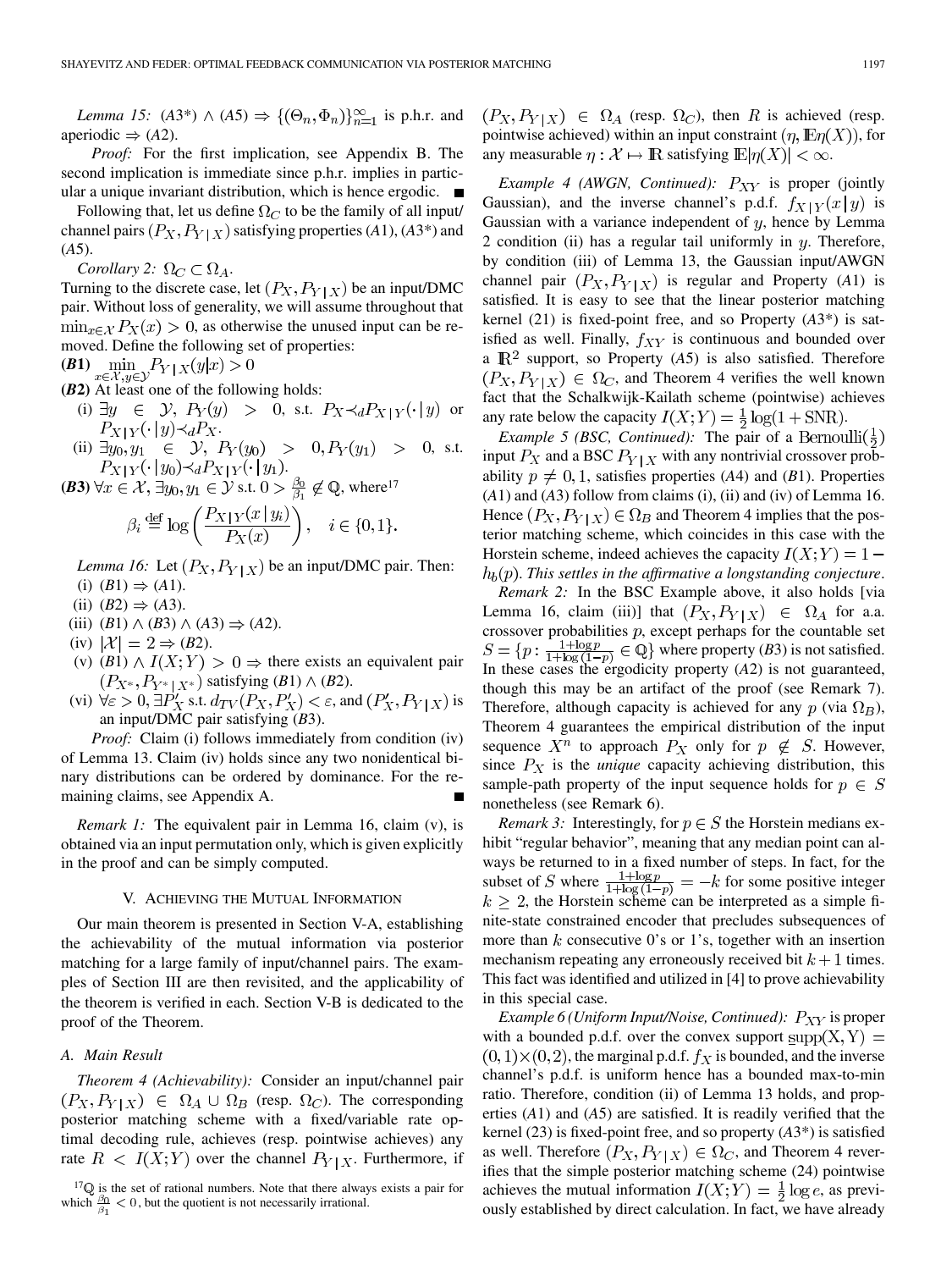seen that (variable-rate) zero-error decoding is possible in this case, and in the next section we arrive at the same conclusion from a different angle.

*Example 7 (Exponential Input/Noise, Continued):* is proper with a bounded p.d.f. over the convex support  $\text{supp}(X, Y) = \mathbb{R}^+ \times \mathbb{R}^+$ , the marginal p.d.f.  $f_X$  is bounded, and the inverse channel's p.d.f. is uniform hence has a bounded max-to-min ratio. Therefore, condition (ii) of Lemma 13 holds, and properties (*A*1) and (*A*5) are satisfied. It is readily verified that the kernel (25) is fixed-point free, and so property (*A*3\*) is satisfied as well. Therefore  $(P_X, P_{Y|X}) \in \Omega_C$ , and so by Theorem 4 the posterior matching scheme (26) pointwise achieves the mutual information, which is this case is  $I(X;Y) \approx 0.8327$ .

*Example 9 (General DMC, Continued):* It has already been demonstrated that the posterior matching scheme achieves the capacity of the BSC. We now show that the same holds true for a general DMC, up to some minor resolvable technicalities. Let  $P_{Y|X}$  be a DMC with nonzero transition probabilities, and set  $P_X$  to be capacity achieving (unconstrained). Hence, properties (*B*1) and (*A*4) are satisfied, and by Lemma 16, claim (i), property (*A*1) holds as well. The corresponding posterior matching scheme in this case is equivalent to a generalized Horstein scheme, which was conjectured to achieve the unconstrained capacity when there are no fixed points, namely when property (*A*3) is satisfied [6, Section 4.6]. Since in this case  $(P_X, P_{Y|X}) \in \Omega_B$ , Theorem 4 verifies that this conjecture indeed holds. Moreover, the restriction of not having fixed points is in fact superfluous, since by Lemma 16, claim (v), there always exists an equivalent input/DMC pair (obtained simply by an input permutation) for which the posterior matching scheme is capacity achieving. This scheme can be easily translated into an equivalent optimal scheme for the original channel  $P_{Y|X}$ , which is in fact one of the many  $\mu$ -variants satisfying the posterior matching principle mentioned in Corollary 1, where the u.p.f.  $\mu$  plays the role of the input permutation. This observation is further discussed and generalized in Section VII-A.

More generally, let  $P_X$  be any input distribution for  $P_{Y|X}$ , e.g., capacity achieving under some input constraints. If the associated kernel is fixed-point free ((*A*3) holds) and (*B*3) is satisfied, then by Lemma 16, claim (iii), we have that (*A*2) holds as well. This implies  $(P_X, P_{Y|X}) \in \Omega_A$ , and hence by Theorem 4 the associated posterior matching scheme achieves rates up to the corresponding mutual information  $I(X;Y)$ , within any input constraints encapsulated in  $P_X$ . Again, the fixed-point requirement is superfluous, and achievability within the same input constraints can be guaranteed via a posterior matching scheme for an equivalent channel (or the corresponding  $\mu$ -variant), for which the kernel is fixed-point free.

It is worth noting that requiring property (*B*3) to hold is practically nonrestrictive. For any fixed alphabet sizes  $|\mathcal{X}|, |\mathcal{Y}|$ , there is only a countable number of input/channel pairs that fail to satisfy this property. Moreover, even if  $(P_X, P_{Y|X})$  does not satisfy (*B*3), then by Lemma 16, claim (iii), we can find an input distribution  $P'_X$  arbitrarily close (in total variation) to  $P_X$ , such that (*B*3) does hold for  $(P'_X, P_{Y|X})$ . Hence, the posterior matching scheme (or a suitable variant, if there are fixed points) for  $(P'_X, P_{Y|X})$  achieves rates arbitrarily close to  $I(X;Y)$  while maintaining any input constraint encapsulated in  $P_X$  arbitrarily well.

*Remark 4:* For input/DMC pairs such that  $(P_X, P_{Y|X}) \in$  $\Omega_B$  but where (*B*3) does not hold, ergodicity is not guaranteed (see also Remark 7). Therefore, although the (unconstrained) capacity is achieved, the empirical distribution of the input sequence  $X^n$  will not necessarily approach  $P_X$ , unless  $P_X$  is the *unique* capacity achieving distribution for  $P_{Y|X}$  (see Remark 6).

*Remark 5:* The nonzero DMC transition probabilities restriction (*B*1) is mainly intended to guarantee that the regularity property (*A*1) is satisfied (although this property holds under somewhat more general conditions, e.g., for the BEC.). However, regularity can be defined in a less restricting fashion so that this restriction could be removed. Roughly speaking, this can be done by redefining the left- $\varepsilon$ -measure and right- $\varepsilon$ -measure of Section IV so that the neighborhoods over which the infimum is taken shrink near some finite collection of points in (0, 1), and not only near the endpoints, thereby allowing "holes" in the conditional densities. For simplicity of exposition, this extension was left out.

*Example 10 (Exponential Noise With an Input Mean Constraint, Continued):* This example is not immediately covered by the Lemmas developed. However, studying the input/channel pair  $(P_{Y|\Theta}, P_{\Theta})$  (namely, the normalized pair but without the artificial output transformation), we see that  $P_{\Theta Y}$  satisfies property (*A*5), and the corresponding posterior matching kernel (which is easily derived from (32)) is fixed-point free, hence property (*A*3\*) is also satisfied. Proving that this is a regular pair is straightforward but requires some work. Loosely speaking, it stems from the fact that  $f_{Y | \Theta}(y | \theta)$  is monotonically decreasing in y for any fixed  $\theta$ , and has a one-sided regular tail. Therefore, the posterior matching scheme (33) pointwise achieves any rate below the mean-constrained capacity  $I(X;Y) = \log(1 + \frac{a}{b}).$ 

# *B. Proof of Theorem 4*

Let us start by providing a rough outline of the proof. First, we show that zero rate is achievable, i.e., any fixed interval around the message point accumulates a posterior probability mass that tends to one. This is done by noting that the time evolution of the posterior c.d.f.  $F_{\Theta_0 | \Phi^n}$  can be represented by an IFS over the space  $\mathfrak{F}_c$ , generated by the inverse channel's c.d.f. via function composition, and controlled by the channel outputs. Showing that the inverse channel's c.d.f. is contractive on the average (Lemma 17), we conclude that the posterior c.d.f. tends to a unit step function about  $\Theta_0$  (Lemma 18) which verifies zero-rate achievability. For positive rates, we use the SLLN for Markov chains to show that the posterior p.d.f. at the message point is  $\approx 2^{nI(X;Y)}$  (Lemma 19). Loosely speaking, a point that cannot be distinguished from  $\Theta_0$  must induce, from the receiver's perspective, about the same input sequence as does the true message point. Since the normalized inputs are just the posterior c.d.f. sequence evaluated at the message point, this means that such points will also have about the same c.d.f. sequence as  $\Theta_0$  does, hence also will have a posterior p.d.f.  $\approx 2^{nI(X;Y)}$ . But that is only possible within an interval no larger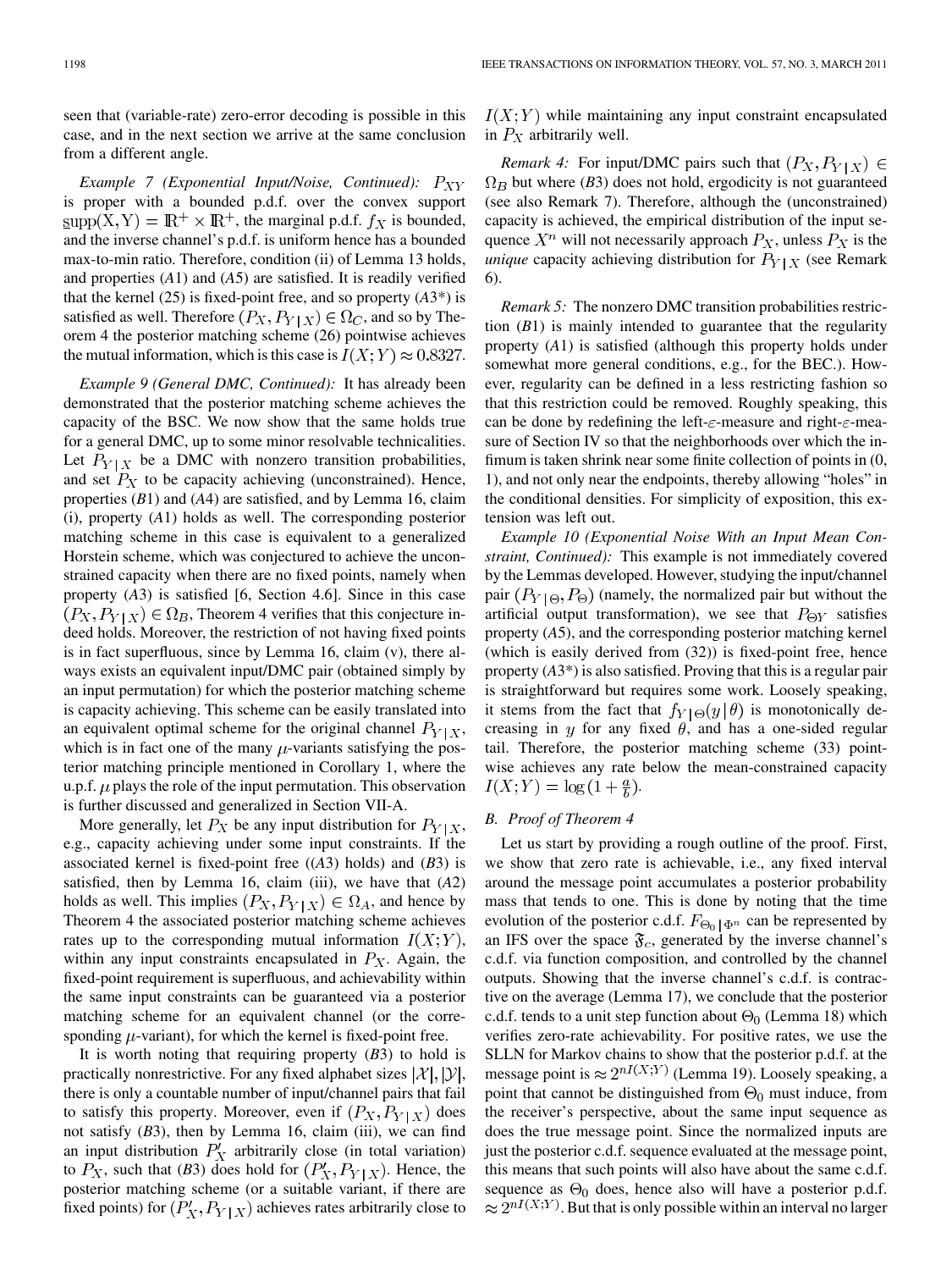than  $\approx 2^{-nI(X;Y)}$  around  $\Theta_0$ , since the posterior p.d.f. integrates to unity. Thus, points that cannot be distinguished from  $\Theta_0$  must be  $2^{-nI(X;Y)}$  close to it. This is more of a converse, but essentially the same ideas can be applied (Lemma 20) to show that for any  $R < I(X;Y)$ , a  $2^{-nR}$  neighborhood of the message point accumulates (with high probability) a posterior probability mass exceeding some fixed  $\varepsilon > 0$  at some point during the first  $n$  channel uses. This essentially reduces the problem to the zero-rate setting, which was already solved.

We begin by establishing the required technical Lemmas.

*Lemma 17:* Let  $(P_X, P_{Y|X})$  satisfy property (A3). Then there exist a contraction  $\xi(\cdot)$  and a length function  $\psi_{\lambda}(\cdot)$  as in (8) over  $\mathfrak{F}_c$ , such that for any  $h \in \mathfrak{F}_c$ 

$$
\mathbb{E}\left(\psi_{\lambda}\left[F_{\Theta\,|\,\Phi}(\cdot\,|\,\Phi)\circ h\right]\right) \leq \xi(\psi_{\lambda}(h)).\tag{36}
$$

*Proof:* See Appendix A.

Define the stochastic process  $\{\bar{G}_n\}_{n=1}^{\infty}$ ,

$$
\bar{G}_n(\,\cdot\,)\stackrel{\text{def}}{=} \bar{g}_n(\cdot,\Phi^{n-1}).
$$

Since  $\bar{g}_n(\theta, \phi^{n-1}) = F_{\Theta_0 + \Phi^{n-1}}(\theta | \phi^{n-1}), G_n$  is the posterior c.d.f. of the message point after observing the i.i.d. output sequence  $\Phi^{n-1}$ , and is a r.v. taking values in the c.d.f. space  $\mathfrak{F}_c$ . Moreover, by (28), we have that

$$
\bar{G}_{n+1} = F_{\Theta|\Phi}(\cdot | \Phi_n) \circ \bar{G}_n \tag{37}
$$

and therefore  $\{\bar{G}_n\}_{n=1}^{\infty}$  is an IFS over  $\mathfrak{F}_c$ , generated by the normalized posterior matching kernel  $F_{\Theta | \Phi}(\cdot | \phi)$  (via function composition) and controlled by the outputs  $\{\Phi_n\}_{n=1}^{\infty}$ . Since the message point is uniform, the IFS initializes at  $G_1(\theta)$  =  $\theta \mathbf{1}_{(0,1)}(\theta) + \mathbf{1}_{[1,\infty)}(\theta)$  (the uniform c.d.f.). Recall that the normalized kernel is continuous in  $\theta$  for  $P_{\Phi}$ -a.a.  $\phi$  (Lemma 12, claim (iv)), hence  $\bar{G}_n$  is a.s. continuous.

We find it convenient to define the  $\delta$ -positive trajectory  $\{\Theta_k^{\delta}\}_{k=1}^{\infty}$  and  $\delta$ -negative trajectory  $\{\Theta_k^{\delta}\}_{k=1}^{\infty}$ , as follows:

$$
{}^{+}\Theta_{k}^{\delta} \stackrel{\text{def}}{=} \bar{G}_{k}(\Theta_{0} + \Delta_{\delta}^{+}), \quad \Delta_{\delta}^{+} = \min\left(\delta, \frac{1-\Theta_{0}}{2}\right)
$$

$$
{}^{-}\Theta_{k}^{\delta} \stackrel{\text{def}}{=} \bar{G}_{k}(\Theta_{0} - \Delta_{\delta}^{-}), \quad \Delta_{\delta}^{-} = \min\left(\delta, \frac{\Theta_{0}}{2}\right). \tag{38}
$$

These trajectories are essentially the posterior c.d.f. evaluated after k steps at a  $\delta$  perturbation from  $\Theta_0$  (up to edge issues), or alternatively the induced normalized input sequence for such a perturbation from the point of view of the receiver. The true normalized input sequence, which corresponds to the c.d.f. evaluated at the message point itself, is  $\Theta_k = G_k(\Theta_0)$ .

The next Lemma shows that for a zero rate, the trajectories diverge towards the boundaries of the unit interval with probability approaching one, hence our scheme has a vanishing error probability in this special case.

*Lemma 18:* Let  $(P_X, P_{Y|X})$  satisfy property (A3). Then for any  $\varepsilon > 0, \delta > 0$ 

$$
\mathbb{P}\left(\big(\{\theta_n^{\delta} > \varepsilon\right) = O\left(\sqrt[8]{r(n)}\right)\right)
$$
\n
$$
\mathbb{P}\left(\big(\{\theta_n^{\delta} < 1 - \varepsilon\right) = O\left(\sqrt[8]{r(n)}\right)\right)
$$

where  $r(n)$  is the decay profile of the contraction  $\xi(\cdot)$  from Lemma 17.

*Proof:* Let  $\psi_{\lambda}$  and  $\xi$  be the length function and contraction from Lemma 17 corresponding to the pair  $(P_X, P_{Y|X})$ , and let  $r(n)$  be the decay profile of  $\xi$ . By the contraction property (36) and Lemma 9, we immediately have that for any  $\nu > 0$ 

$$
\mathbb{P}\left(\psi_{\lambda}(\bar{G}_n) > \nu\right) \leq \nu^{-1}r(n). \tag{39}
$$

Define the (random) *median point* of  $\overline{G}_n$ 

$$
\Theta_n^* \stackrel{\text{def}}{=} \inf \left\{ \theta \in (0,1) : \overline{G}_n(\theta) \ge \frac{1}{2} \right\}.
$$

Since  $\bar{G}_n$  is a.s. continuous,  $\bar{G}_n(\Theta_n^*) = \frac{1}{2}$  is a.s. satisfied. Using the symmetry of the function  $\lambda(\cdot)$ , we can write

$$
\psi_{\lambda}(\bar{G}_n) = \int_0^{\Theta_n^*} \lambda(\bar{G}_n(\theta)) d\theta + \int_{\Theta_n^*}^1 \lambda(1 - \bar{G}_n(\theta)) d\theta \quad \text{a.s.}
$$
\n(40)

and then:

$$
\mathbb{P}\left(\bar{G}_n(\Theta_n^* - \delta) > \nu\right) \stackrel{\text{(a)}}{\leq} \mathbb{P}\left(\lambda\left(\bar{G}_n(\Theta_n^* - \delta)\right) > \nu\right)
$$

$$
\stackrel{\text{(b)}}{\leq} \mathbb{P}\left(\int_{\Theta_n^* - \delta}^{\Theta_n^*} \lambda\left(\bar{G}_n(\theta)\right) d\theta > \nu\delta\right)
$$

$$
\stackrel{\text{(c)}}{\leq} \mathbb{P}(\psi_\lambda(\bar{G}_n) > \nu\delta)
$$

where (a) holds since  $\lambda(\theta) > \theta$  for any  $\theta \in (0, \frac{1}{2})$ , in (b) we use the monotonicity of  $\bar{G}_n$ , and (c) follows from (40). Using (39) this leads to

$$
\mathbb{P}\left(\bar{G}_n(\Theta_n^* - \delta) > \nu\right) \le \frac{1}{\nu\delta}r(n) \tag{41}
$$

and similarly

$$
\mathbb{P}\left(\bar{G}_n(\Theta_n^* + \delta) < 1 - \nu\right) \le \frac{1}{\nu\delta}r(n). \tag{42}
$$

Now set any  $\eta \in (0, \frac{1}{2})$ , and write

$$
\mathbb{P}\left(\int_{0}^{\Theta_{0}}\bar{G}_{n}(\theta)d\theta+\int_{\Theta_{0}}^{1}\left(1-\bar{G}_{n}(\theta)\right)d\theta>\nu\right)
$$
\n
$$
\stackrel{(a)}{\leq}\mathbb{P}\left(\left\{\int_{0}^{\Theta_{n}^{*}}\bar{G}_{n}(\theta)d\theta+\int_{\Theta_{n}^{*}}^{1}\left(1-\bar{G}_{n}(\theta)\right)d\theta>\frac{\nu}{2}\right\}
$$
\n
$$
\cup\left\{\left|\Theta_{n}^{*}-\Theta_{0}\right|>\frac{\nu}{2}\right\}
$$
\n
$$
\stackrel{(b)}{\leq}\mathbb{P}\left(\psi_{\lambda}(\bar{G}_{n})>\frac{\nu}{2}\right)+\mathbb{P}\left(\left|\Theta_{n}^{*}-\Theta_{0}\right|>\frac{\nu}{2}\right)
$$
\n
$$
\stackrel{(c)}{\leq}\frac{2}{\nu}r(n)+\mathbb{P}\left(\left|\Theta_{n}^{*}-\Theta_{0}\right|>\frac{\nu}{2}\right)
$$
\n
$$
\stackrel{(d)}{=} \frac{2}{\nu}r(n)+\mathbb{P}\left(\left\{\bar{G}_{n}(\Theta_{0})>\bar{G}_{n}\left(\Theta_{n}^{*}+\frac{\nu}{2}\right)\right\}
$$
\n
$$
\cup\left\{\bar{G}_{n}(\Theta_{0})<\bar{G}_{n}\left(\Theta_{n}^{*}-\frac{\nu}{2}\right)\right\}\right)
$$
\n
$$
\stackrel{(e)}{\leq}\frac{2}{\nu}r(n)+\mathbb{P}\left(\bar{G}_{n}(\Theta_{0})\notin(\eta,1-\eta)\right)
$$
\n
$$
+\mathbb{P}\left(\bar{G}_{n}\left(\Theta_{n}^{*}-\frac{\nu}{2}\right)>\eta\right)
$$
\n
$$
+\mathbb{P}\left(\bar{G}_{n}\left(\Theta_{n}^{*}+\frac{\nu}{2}\right)<1-\eta\right)
$$
\n
$$
\stackrel{(f)}{\leq}\frac{2}{\nu}r(n)+2\eta+\frac{4}{\nu\eta}r(n)\tag{43}
$$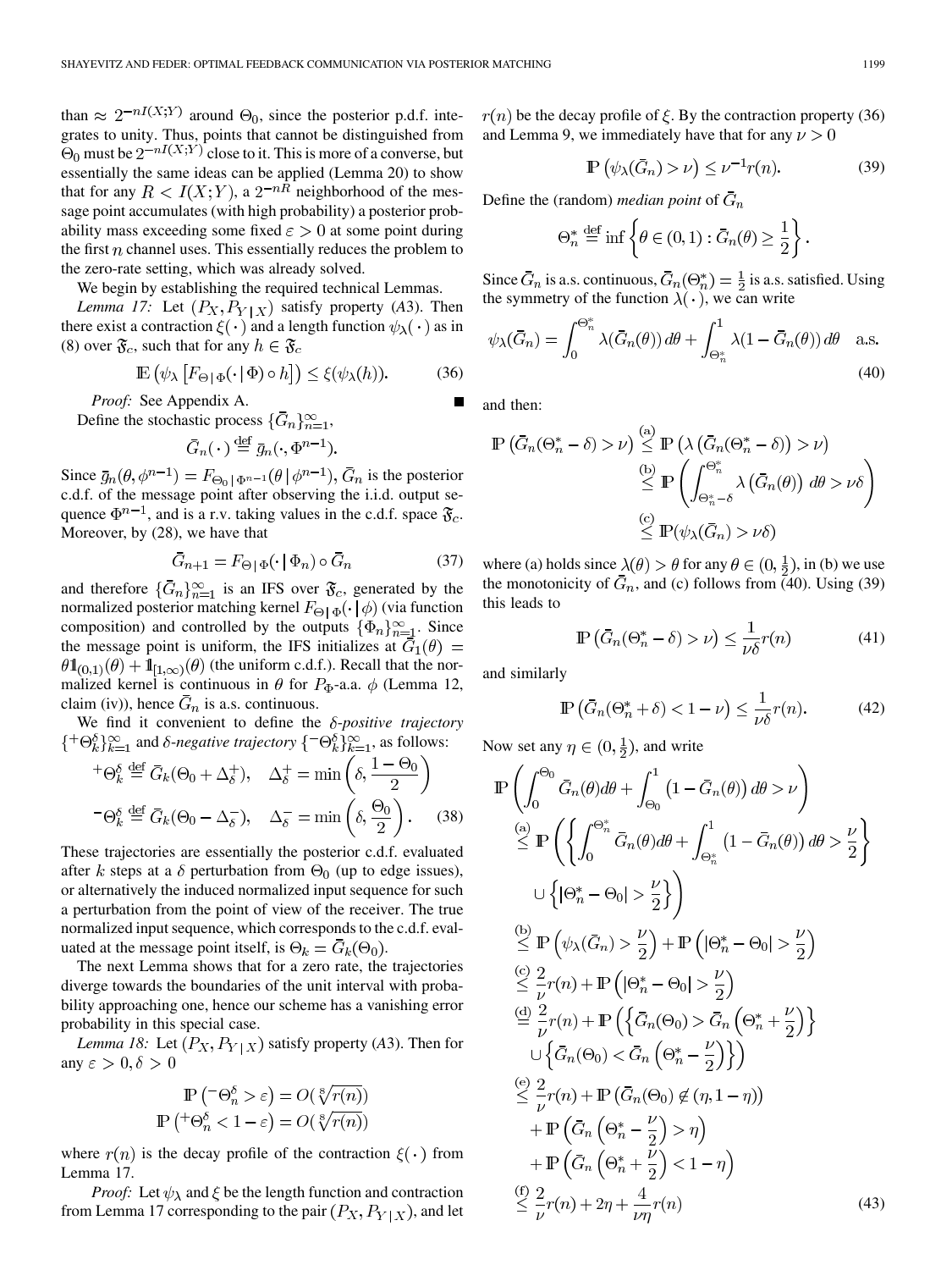where in (a) we use the fact that integrals differ only over the interval between  $\Theta_0$  and  $\Theta_n^*$  and the integrands are bounded by unity, in (b) we use the union bound, and then (39) by noting that applying  $\lambda(\cdot)$  can only increase the integrands, in (c) we use (39), and (d) holds by the continuity and monotonicity of  $\bar{G}_n$ . These properties are applied again together with the union bound in (e), and the inequality holds for any  $\eta \in (0, \frac{1}{2})$ . Finally, in (f) we use (41)–(42) the fact that  $\bar{G}_n(\Theta_0) = \Theta_n$  is uniformly distributed over the unit interval. Choosing  $\eta = \sqrt{r(n)}$ , we get

$$
\mathbb{P}\left(\int_0^{\Theta_0} \bar{G}_n(\theta) d\theta + \int_{\Theta_0}^1 (1 - \bar{G}_n(\theta)) d\theta > \nu\right) \leq c\nu^{-1}\sqrt{r(n)}
$$

for some  $c > 0$ . The same bound clearly holds separately for each of the two integrals above. Define the set

$$
\Pi_{\nu} \stackrel{\text{def}}{=} \left\{ \theta \in (0,1) : \mathbb{P} \left( \int_0^{\Theta_0} \bar{G}_n(\theta) d\theta > \nu \mid \Theta_0 = \theta \right) \right\}
$$

$$
\geq c\nu^{-1} \sqrt[4]{r(n)} \right\}
$$

Then

$$
\mathbb{P}\left(\int_0^{\Theta_0} \bar{G}_n(\theta) d\theta > \nu\right) = \mathbb{E}\mathbb{P}\left(\int_0^{\Theta_0} \bar{G}_n(\theta) d\theta > \nu \mid \Theta_0\right)
$$

$$
\geq \mathbb{P}(\Theta_0 \in \Pi_{\nu}) \cdot c\nu^{-1} \sqrt[4]{r(n)}
$$

and we get  $\mathbb{P}(\Theta_0 \in \Pi_{\nu}) \leq \sqrt[4]{r(n)}$ . Let us now set  $\nu_n =$ , and suppose *n* is large enough so that  $\nu_n < \frac{\varepsilon \delta}{2}$ . Recalling the definition of the negative trajectory  $\Box \Theta_n^{\delta}$ , we have

$$
\begin{split} \mathbb{P}\left(\nabla \Theta_{n}^{\delta} > \varepsilon\right) &= \mathbb{E} \mathbb{P}\left(\nabla \Theta_{n}^{\delta} > \varepsilon \mid \Theta_{0}\right) \\ &\leq \int_{0}^{1} \mathbb{P}\left(\int_{0}^{\Theta_{0}} \bar{G}_{n}(\theta) d\theta > \frac{\varepsilon}{2} \cdot \min\{\delta, \theta\} \middle| \Theta_{0} = \theta\right) d\theta \\ &\leq \int_{0}^{1} \mathbb{P}\left(\int_{0}^{\Theta_{0}} \bar{G}_{n}(\theta) d\theta > \min\left\{\nu_{n}, \frac{\varepsilon \theta}{2}\right\} \middle| \Theta_{0} = \theta\right) d\theta \\ &\leq \mathbb{P}(\Theta_{0} \in \Pi_{\nu_{n}}) + \int_{0}^{2\nu_{n}\varepsilon^{-1}} d\theta + \int_{2\nu_{n}\varepsilon^{-1}}^{1} c\nu_{n}^{-1} \sqrt[4]{r(n)} d\theta \\ &\leq \sqrt[4]{r(n)} + 2\nu_{n}\varepsilon^{-1} + c\nu_{n}^{-1} \sqrt[4]{r(n)} = O(\sqrt[8]{r(n)}). \end{split}
$$

The result for  $\mathbb{P}(\pm \Theta_n^{\delta} < 1 - \varepsilon)$  is proved via the exact same arguments.

*Lemma 19:* Let  $(P_X, P_{Y|X})$  satisfy property (*A*2). Then the posterior p.d.f. evaluated at the message point satisfies

$$
\lim_{n \to \infty} \frac{1}{n} \log f_{\Theta_0 \,|\, \Phi^n}(\Theta_0 \,|\, \Phi^n) = I(X;Y) \quad \text{a.s.} \tag{44}
$$

*Proof:* Since the p.d.f.'s involved are all proper, we can use Bayes law to obtain the following recursion rule:

$$
f_{\Theta_0 | \Phi^n}(\theta | \phi^n)
$$
  
= 
$$
\frac{f_{\Phi_n | \Theta_0, \Phi^{n-1}}(\phi_n | \theta, \phi^{n-1})}{f_{\Phi_n | \Phi^{n-1}}(\phi_n | \phi^{n-1})} f_{\Theta_0 | \Phi^{n-1}}(\theta | \phi^{n-1})
$$
  
= 
$$
f_{\Phi | \Theta}(\phi_n | \overline{g}_n(\theta, \phi^{n-1})) \cdot f_{\Theta_0 | \Phi^{n-1}}(\theta | \phi^{n-1}) \quad (45)
$$

where in the second equality we have used the memoryless channel property and the fact that the output sequence  $\Phi^{\infty}$  is an i.i.d. sequence with marginal  $U$ . Applying the recursion rule  $n$  times, taking a logarithm and evaluating at the message point, we obtain

$$
\frac{1}{n}\log f_{\Theta_0|\Phi^n}(\Theta_0|\Phi^n)
$$
\n
$$
= \frac{1}{n}\sum_{k=1}^n \log f_{\Phi|\Theta}(\Phi_k|g_k(\Theta_0, \Phi^{k-1}))
$$
\n
$$
= \frac{1}{n}\sum_{k=1}^n \log f_{\Phi|\Theta}(\Phi_k|\Theta_k).
$$

Now by property (*A*2) the invariant distribution  $P_{\Theta \Phi}$  is ergodic, and so we can use the SLLN for Markov chains (Lemma 7) which asserts in this case that for  $P_{\Theta}$ -a.a.  $\theta_0 \in (0,1)$ 

$$
\lim_{n \to \infty} \frac{1}{n} \log f_{\Theta_0 \mid \Phi^n}(\theta_0 | \Phi^n)
$$
\n
$$
= \mathbb{E}\left(\log \frac{f_{\Phi} | \Theta(\Phi | \Theta)}{f_{\Phi}(\Phi)}\right) = I(\Theta; \Phi)
$$
\n
$$
= I(X;Y) \quad \mathcal{P}_{\theta_0} - \text{a.s.}
$$

 $\blacksquare$ 

Since  $\Theta_0 \sim P_{\Theta}$ , (44) is established.

For short, let us now define the  $(n, R)$ -positive trajectory and the  $(n, R)$ -negative trajectory  $\Box \Theta_k^{n, R}$  as the corresponding trajectories in (38) with  $\delta = 2^{-nR}$ . Accordingly, we also write  $\Delta_{n,R}^+$ ,  $\Delta_{n,R}^-$  in lieu of  $\Delta_{\delta}^+$ ,  $\Delta_{\delta}^-$ , respectively. The following Lemma uses the SLLN to demonstrate how, for rates lower than the mutual information, these two trajectories eventually move away from some small and essentially fixed neighborhood of the input, with probability approaching one. This is achieved by essentially proving a more subtle version of Lemma 19, showing that it roughly holds at the vicinity of the message point.

*Lemma 20:* Let  $(P_X, P_{Y|X})$  satisfy properties (*A*1) and (*A*2). Then for any rate  $R < I(X;Y)$  there exists  $\varepsilon > 0$  small enough such that

$$
\lim_{n \to \infty} \mathbb{P}\left(\bigcap_{k=1}^{n} \left\{\Theta_k - \Theta_k^{n,R} < \min\left(\varepsilon, \frac{\Theta_k}{2}\right)\right\}\right) = 0
$$
\n
$$
\lim_{n \to \infty} \mathbb{P}\left(\bigcap_{k=1}^{n} \left\{\Theta_k^{n,R} - \Theta_k < \min\left(\varepsilon, \frac{1 - \Theta_k}{2}\right)\right\}\right) = 0.
$$
\n(46)

*Proof:* We prove the first assertion of (46), the second assertion follows through essentially the same way. Let  $\delta > 0$  be such that  $R < I(X;Y) - \delta$ . Let  $\supset P_{\Phi | \Theta}(\cdot | \theta)$  be the left- $\varepsilon$ -measure corresponding to  $P_{\Phi | \Theta}(\cdot | \theta)$ , as defined in Section IV. Define

$$
I_{\varepsilon}^{-} \stackrel{\text{def}}{=} \mathbb{E} \log^{-} f_{\Phi|\Theta}^{\varepsilon}(\Phi|\Theta)
$$
  
= 
$$
\iint_{\text{supp}(\Theta,\Phi)} f_{\Phi|\Theta}(\phi|\theta) \log^{-} f_{\Phi|\Theta}^{\varepsilon}(\phi|\theta) d\theta d\phi.
$$
 (47)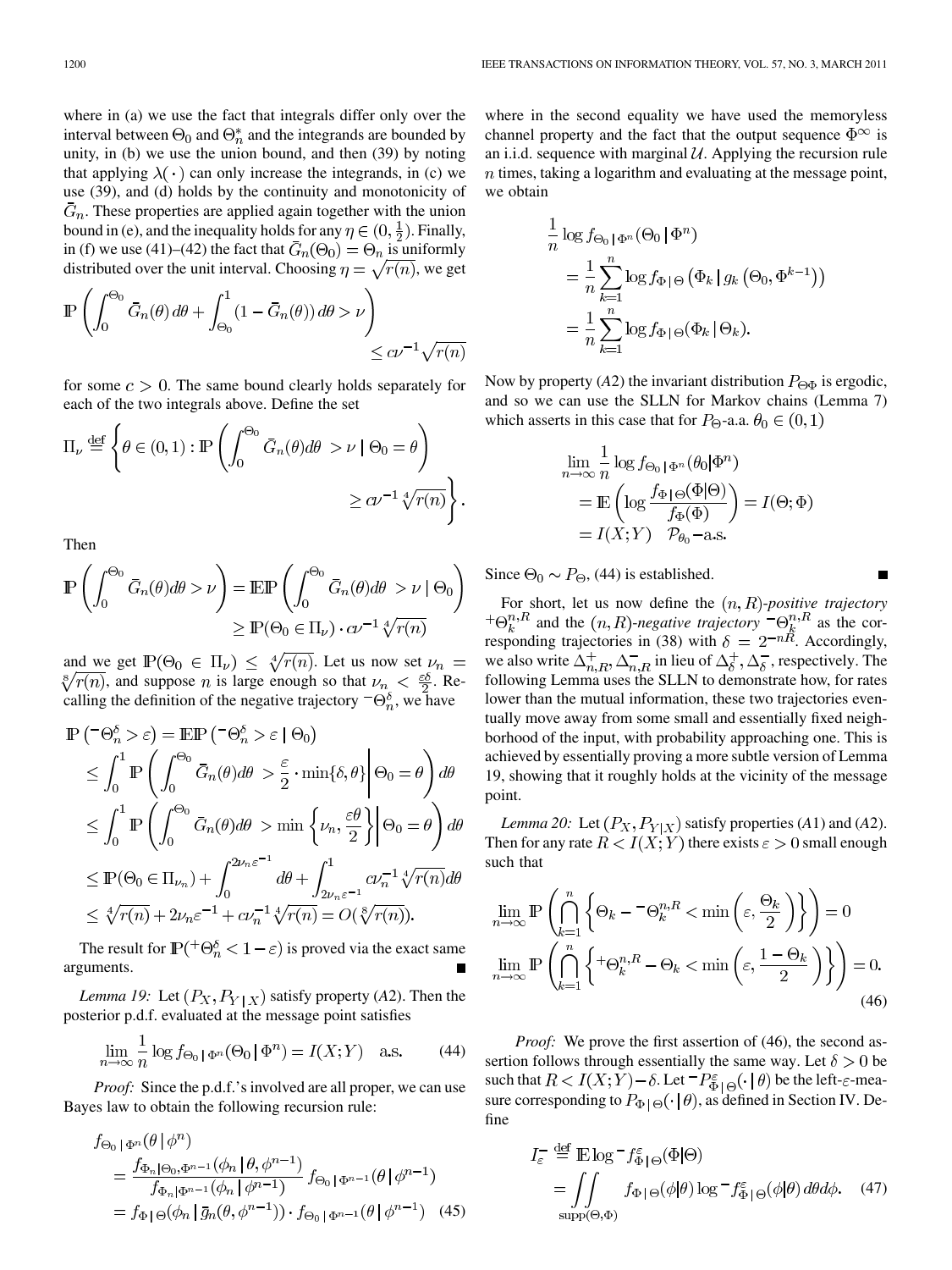We have that

$$
0 \le I(X;Y) - I_{\varepsilon} = I(\Theta; \Phi) - I_{\varepsilon}
$$
  
=  $D(P_{\Phi|\Theta}||-P_{\Phi|\Theta}^{\varepsilon} | P_{\Theta})$ 

and since by property (*A*1) the input/channel is regular then  $\inf_{\varepsilon > 0} D(P_{\Phi | \Theta} || P_{\Phi | \Theta} | P_{\Theta}) < \infty$ , hence for any  $\varepsilon$  small enough

$$
-\infty < I_{\varepsilon}^- \le I(X;Y).
$$

We have therefore established that the function  $f_{\Phi | \Theta} \log^{-} f_{\Phi | \Theta}^{\varepsilon}$  is finitely integrable for any  $\varepsilon > 0$ small enough, and converges to  $f_{\Phi | \Theta} \log f_{\Phi | \Theta}$  a.e in a monotonically nondecreasing fashion, as  $\varepsilon \to 0$ . Applying Levi's monotone convergence Theorem [20], we can exchange the order of the limit and the integration to obtain

$$
\lim_{\varepsilon \to 0} I_{\varepsilon}^- = I(X;Y)
$$

Let us set  $\varepsilon$  hereinafter so that

$$
I_{\varepsilon}^- - \varepsilon > I(X;Y) - \frac{\delta}{2}.
$$

Since  $I_{\varepsilon}^-$  is finite we can once again apply (using property (*A2*)) the SLLN for Markov chains (Lemma 7) to obtain

$$
\lim_{n \to \infty} \frac{1}{n} \sum_{k=1}^{n} \log \left( -f_{\Phi}^{\varepsilon}(\Phi_k | \Theta_k) \right) = I_{\varepsilon}^{\mathbb{-}} \quad \text{a.s.} \tag{48}
$$

The above intuitive relation roughly means that if the receiver, when considering the likelihood of a wrong message point, obtains an induced input sequence which is always  $\varepsilon$ -close to the true input sequence, then the posterior p.d.f. at this wrong message point will be close to that of the true message point given in Lemma 19.

Define the following two sequences of events:

$$
E_{n,\varepsilon} \stackrel{\text{def}}{=} \bigcap_{k=1}^{n} \left\{ \bigg[ \bigcap_{k=1}^{n} \left\{ \bigg[ \bigotimes_{k=1}^{n} \left( \Theta_k, \Phi_k \right) \right\} \right]
$$

$$
\tilde{E}_{n,\varepsilon} \stackrel{\text{def}}{=} \bigcap_{k=1}^{n} \left\{ \Theta_k - \bigg[ \bigotimes_{k=1}^{n} \left( \bigotimes_{k=1}^{n} \left( \bigotimes_{k=1}^{n} \Theta_k \right) \right] \right\} \tag{49}
$$

where the neighborhood  $J_{\varepsilon}^-$  is defined in (34). Let us now show that  $\lim_{n\to\infty} \mathbb{P}(E_{n,\varepsilon}) = 0$ . This fact will then be shown to imply  $\lim \overline{\mathbb{P}(\tilde{E}_{n,\varepsilon})} = 0$ , which is precisely the first assertion in (46). Define the following sequence of events:

$$
T_{n,\varepsilon} \stackrel{\text{def}}{=} \{ \Theta_0 > 2^{-nR} \}
$$

$$
\cap \left\{ \frac{1}{n} \sum_{k=1}^n \log \sigma f_{\Phi|\Theta}(\Phi_k|\Theta_k) \ge I(X;Y) - \frac{\delta}{2} \right\}.
$$

Using (48) and the fact that the message point is uniform over the unit interval, it is immediately clear that  $\mathbb{P}(T_{n,\varepsilon}) \to 1$ . For

short, define the random interval  $J_{n,R} \stackrel{\text{def}}{=} (\Theta_0 - \Delta_{n,R}^-, \Theta_0)$ , and consider the following chain of inequalities:

$$
0 \geq \log \mathbb{E} (\Theta_n - \Theta_n^{n,R})
$$
  
\n
$$
= \log \mathbb{E} (\bar{G}_n(\Theta_0) - \bar{G}_n(\Theta_0 - \Delta_{n,R}^{-}) )
$$
  
\n
$$
\geq \log \mathbb{E} (\Delta_{n,R}^{-} \cdot \inf_{\theta \in J_{n,R}} (f_{\Theta_0 | \Phi^{n-1}} (\theta | \Phi^{n-1})))
$$
  
\n
$$
\geq \log \mathbb{P}(E_{n,\varepsilon} \cap T_{n,\varepsilon})
$$
  
\n
$$
+ \log \mathbb{E} (\Delta_{n,R}^{-} \cdot \inf_{\theta \in J_{n,R}} f_{\Theta_0 | \Phi^{n-1}} (\theta | \Phi^{n-1}) | E_{n,\varepsilon} \cap T_{n,\varepsilon})
$$
  
\n
$$
\geq \log \mathbb{P}(E_{n,\varepsilon} \cap T_{n,\varepsilon}) + \mathbb{E} (\log \Delta_{n,R}^{-} | E_{n,\varepsilon} \cap T_{n,\varepsilon})
$$
  
\n
$$
+ \mathbb{E} (\log \inf_{\theta \in J_{n,R}} \prod_{k=1}^{n} f_{\Phi | \Theta} (\Phi_k | \bar{G}_k(\theta)) | E_{n,\varepsilon} \cap T_{n,\varepsilon})
$$
  
\n
$$
\geq \log \mathbb{P}(E_{n,\varepsilon} \cap T_{n,\varepsilon}) - nR - 1
$$
  
\n
$$
+ \mathbb{E} (\sum_{k=1}^{n} \log \inf_{\xi \in (-\Theta_k^{n,R}, \Theta_k)} f_{\Phi | \Theta} (\Phi_k | \xi) | E_{n,\varepsilon} \cap T_{n,\varepsilon})
$$
  
\n
$$
\geq \log \mathbb{P}(E_{n,\varepsilon} \cap T_{n,\varepsilon}) - nR - 1
$$
  
\n
$$
+ \mathbb{E} (\sum_{k=1}^{n} \log \tau_{\Phi}^{\varepsilon} (\Phi_k | \Theta_k) | E_{n,\varepsilon} \cap T_{n,\varepsilon})
$$
  
\n
$$
\geq \log \mathbb{P}(E_{n,\varepsilon} \cap T_{n,\varepsilon}) - nR - 1 + n (\Gamma(X;Y) - \frac{\delta}{2}).
$$

In (a), we use Jensen's inequality and the expansion of the posterior p.d.f. given in (45), in (b) we use the definition and monotonicity of  $G_k$ , (c) holds due to  $E_{n,\varepsilon}$ , and (d) due to  $T_{n,\varepsilon}$ . Therefore

$$
\mathbb{P}(E_{n,\varepsilon} \cap T_{n,\varepsilon}) \le 2^{-n\left(I(X;Y) - \frac{\varepsilon}{2} - R\right) - 1} \le 2^{-n\frac{\varepsilon}{2} - 1} \longrightarrow 0 \tag{50}
$$

where the last inequality holds since  $R < I(X;Y) - \delta$ . Now, since  $\mathbb{P}(T_{n,\varepsilon}) \to 1$ , then for any  $\eta > 0$  we have  $\mathbb{P}(T_{n,\varepsilon}) > 0$  $1-\eta$  for *n* large enough. Using that and (50), we bound  $\mathbb{P}(E_{n,\varepsilon})$ simply as follows:

$$
\mathbb{P}(E_{n,\varepsilon}) \le \mathbb{P}(E_{n,\varepsilon} \cap T_{n,\varepsilon}) + (1 - \mathbb{P}(T_{n,\varepsilon}))
$$
  

$$
\le 2^{-n\frac{\delta}{2} - 1} + \eta \le 2\eta
$$
 (51)

where the last two inequalities are true for  $n$  large enough. Since (51) holds for any  $\eta > 0$ , we conclude that  $\mathbb{P}(E_{n,\varepsilon}) \to 0$ , as desired.

To finalize the proof, note that  $\tilde{E}_{n,\varepsilon}$  implies that for any  $1 \leq$  $k \leq n-1$ 

$$
\Theta_k - \Theta_k^{n,R} < \varepsilon, \quad \Theta_k^{n,R} > \frac{\Theta_k}{2}
$$

and the rightmost inequality implies

$$
F_{\Theta|\Phi}\left(\mathcal{P}_{k-1}^{n,R}|\Phi_{k-1}\right) > \frac{1}{2}F_{\Theta|\Phi}\left(\Theta_{k-1}|\Phi_{k-1}\right).
$$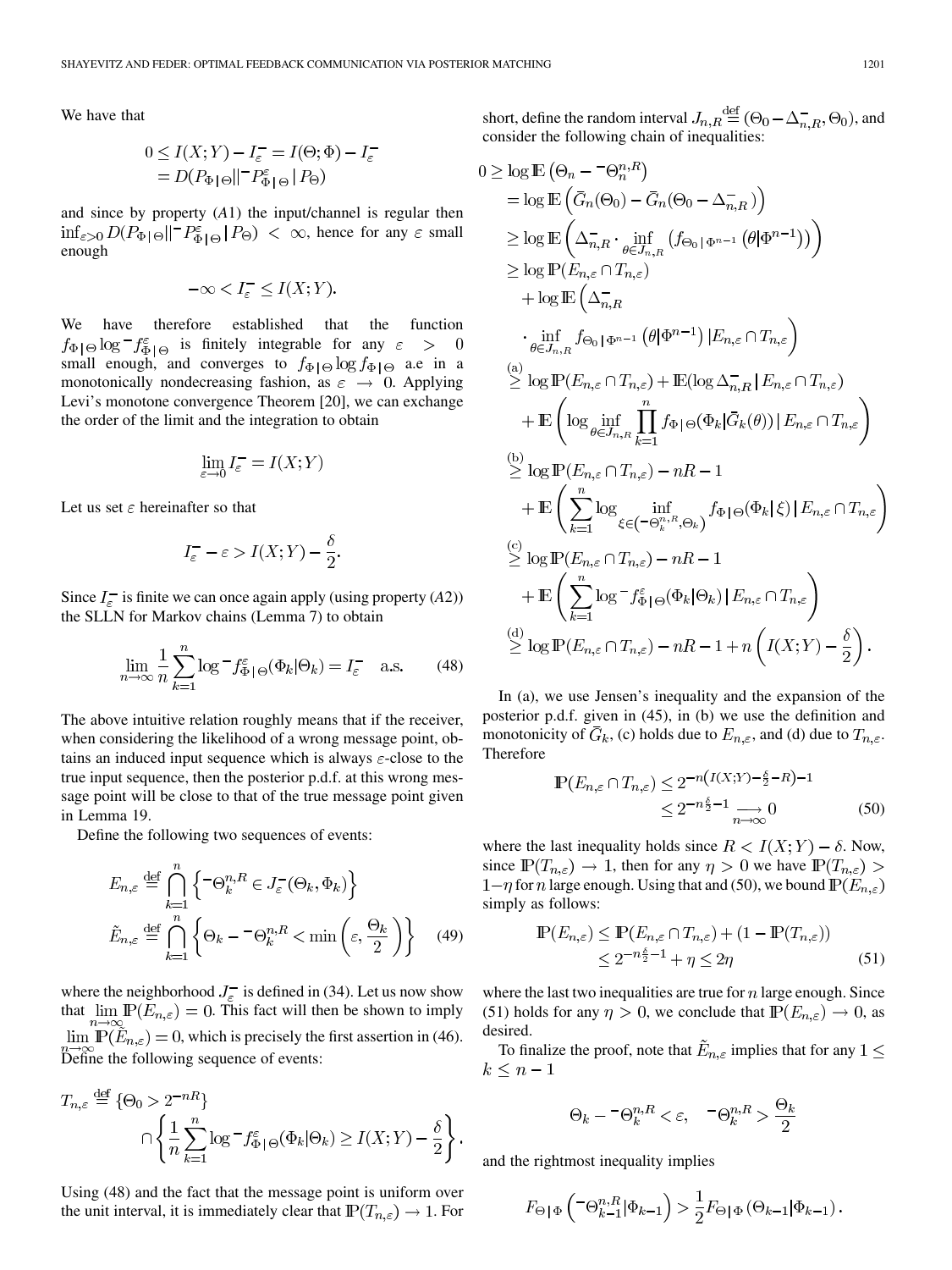The above constraints imply that for any  $1 \leq k \leq n-2$ 

$$
{}^-\Theta_k^{n,R}\in J^-_{\varepsilon}(\Phi_k,\Theta_k)
$$

establishing the implication  $E_{n,\varepsilon} \Rightarrow E_{n-1,\varepsilon}$ . Consequently,  $\mathbb{P}(\tilde{E}_{n,\varepsilon}) \leq \mathbb{P}(E_{n-1,\varepsilon})$ , thus  $\lim_{n \to \infty} \mathbb{P}(\tilde{E}_{n,\varepsilon}) = 0$ .

We are now finally in a position to prove Theorem 4 for the family  $\Omega_A$ . Loosely speaking, we build on the simple fact that since the chain is stationary by construction, one can imagine transmission to have started at any time  $m$  with a message point  $\Theta_m$  replacing  $\Theta_0$ . With some abuse of notations, we define

$$
\neg \Theta_k^{\varepsilon}(\Theta_m) \stackrel{\text{def}}{=} F_{\Theta | \Phi}(\cdot | \Phi_{m+k-1}) \circ \cdots \circ F_{\Theta | \Phi}(\cdot | \Phi_{m+1})
$$

$$
\circ F_{\Theta | \Phi} \left( \Theta_m - \min \left( \varepsilon, \frac{\Theta_m}{2} \right) | \Phi_m \right).
$$

Namely, the  $\varepsilon$ -negative trajectory when starting at time  $m$  from  $\Theta_m$ . Note that in particular, we have  $\Box \Theta_k^{\varepsilon}(\Theta_0) = \Box \Theta_k^{\varepsilon}$ . Since the chain is stationary, the distribution of  $\Box \Theta_k^{\varepsilon}(\Theta_m)$  is independent of m. The corresponding positive trajectory  ${}^+\Theta_k^{\varepsilon}(\Theta_m)$  can be defined in the same manner.

Now recall the event  $\tilde{E}_{n,\varepsilon}$  defined in (49), which by Lemma 20 satisfies  $\mathbb{P}(\tilde{E}_{n,\varepsilon}) \to 0$  for any  $\varepsilon > 0$  small enough. Note that the complementary event  $\tilde{E}_{n,\varepsilon}^c$  implies that at some time  $m \leq n$ , the  $(n, R)$ -negative trajectory  $\bigcap_{m=1}^{n, R}$  is below the  $\varepsilon$ -neighborhood of  $\Theta_m$ , namely  $\Theta_m^{n,R} \leq \Theta_m^{n} - \min(\varepsilon, \frac{\Theta_m}{2})$ for some  $m$ . Using the monotonicity of the transmission functions, this in turn implies that the  $(n, R)$ -negative trajectory at time *n* lies below the corresponding  $\varepsilon$ -negative trajectory starting from  $\Theta_m$ , namely  $\neg \Theta_n^{n,R} \leq \neg \Theta_{n-m}^{\varepsilon}(\Theta_m)$ . Thus, we conclude that  $\mathbb{P}(\bigcap_{n=1}^{\infty} B_n \geq \max(\bigcap_{n=1}^{\infty} (\Theta_m))) \to 0$  for any fixed  $\varepsilon > 0$  small enough, where the maximum is taken over  $1\leq m\leq n$ .

Fixing any  $\alpha > 0$ , we now show that  $\bigoplus_{(1+\alpha)n}^{n,R} \to 0$  in probability:

$$
\begin{split}\n&\mathbb{P}\left(\n\begin{matrix}\n-\Theta_{(1+\alpha)n}^{n,R} > \delta\n\end{matrix}\n\right) \\
&\leq \mathbb{P}\left(\n\begin{matrix}\n-\Theta_n^{n,R} > \max_{1 \leq m \leq n} \n-\Theta_{n-m}^{\varepsilon}(\Theta_m)\n\end{matrix}\n\right) \\
&\quad + \mathbb{P}\left(\left\{\n\begin{matrix}\n-\Theta_n^{n,R} < \max_{1 \leq m \leq n} \n-\Theta_{n-m}^{\varepsilon}(\Theta_m)\n\end{matrix}\n\right\}\n\right) \\
&\leq o(1) + \mathbb{P}\left(\max_{1 \leq m \leq n} \n-\Theta_{(1+\alpha)n-m}^{\varepsilon}(\Theta_m) > \delta\n\right) \\
&\stackrel{(a)}{\leq} o(1) + \sum_{m=1}^n \mathbb{P}\left(\n-\Theta_{(1+\alpha)n-m}^{\varepsilon}(\Theta_m) > \delta\n\right) \\
&\stackrel{(b)}{=} o(1) + \sum_{m=1}^n \mathbb{P}\left(\n-\Theta_{(1+\alpha)n-m}^{\varepsilon}(\Theta_0) > \delta\n\right) \\
&\stackrel{(c)}{=} o(1) + \delta^{-1}O(n\sqrt[8]{r(\alpha n)}).\n\end{split} \tag{52}
$$

In (a) we used the union bound, in (b) the fact that the chain is stationary, and Lemma 18 was invoked in (c), where we recall that (*A*2)  $\Rightarrow$  (*A*3) by Lemma 14. Therefore, if  $\sqrt[8]{r(n)} = o(n^{-1})$ then  $\overrightarrow{O}_{(1+\alpha)n}^{n,R} \rightarrow 0$  in probability is established. However, we note that this mild constraint<sup>18</sup> is in fact superfluous. This stems from the fact that the union bound in (a) is very loose since the trajectories are all controlled by the same output sequence, and from the uniformity in the initial point in Lemma 9. In Appendix A, Lemma 25, we show that in fact

$$
\mathbb{P}\left(\max_{1\leq m\leq n} \negthinspace\negthinspace^{-} \Theta_{(1+\alpha)n-m}^{\varepsilon}(\Theta_m) > \delta\right) = O(\sqrt[8]{r(\alpha n)}).
$$

Following the derivations in (52), this in turn implies that  $\bigcap_{(1+\alpha)n}^{\mathbb{R},R}$   $\rightarrow$  0 in probability without the additional constraint on the decay profile.

The same derivation applies to the positive trajectory, resulting in  ${}^+\Theta^{n,R}_{(1+\alpha)n} \rightarrow 1$  in probability. Therefore, for any  $\delta > 0$ 

$$
\mathbb{P}\left(^{+}\Theta^{n,R}_{(1+\alpha)n} - ^{-}\Theta^{n,R}_{(1+\alpha)n} < 1 - 2\delta\right)
$$
  
\n
$$
\leq \mathbb{P}\left(^{-}\Theta^{n,R}_{(1+\alpha)n} > \delta\right) + \mathbb{P}\left(^{+}\Theta^{n,R}_{(1+\alpha)n} < 1 - \delta\right) = o(1)
$$

and so the posterior probability mass within a  $2^{-nR}$  symmetric neighborhood of  $\Theta_0$  (up to edge issues) after  $(1+\alpha)n$  iterations, approaches one in probability as  $n \to \infty$ . We can therefore find a sequence  $\delta_n \to 0$  such that the probability this mass exceeds  $1 - \delta_n$  tends to zero. Using the optimal variable rate decoding rule and setting the target error probability to  $p_e(n) = \delta_n$ , we immediately have that  $\mathbb{P}(R_n < (1+\alpha)^{-1}R) \to 0$ . This holds for any  $R < I(X;Y)$ , and since  $\alpha > 0$  can be arbitrarily small, any rate below the mutual information is achievable.

To prove achievability using the optimal fixed-rate decoding rule, note that any variable-rate rule achieving some rate  $R > 0$ induces a fixed-rate rule achieving an arbitrarily close rate  $R-\varepsilon$ , by extending the variable-sized decoded interval into a larger one of a fixed size  $2^{-n(R-\epsilon)}$  whenever the former is smaller, and declaring an error otherwise. Therefore, any rate  $R < I(X;Y)$ is achievable using the optimal fixed rate decoding rule. The fact that the input constraint is satisfied follows immediately from the SLLN since the marginal invariant distribution for the input is  $P_X$ . This concludes the achievability proof for the family  $\Omega_A$ .

Extending the proof to the family  $\Omega_B$  requires reproving Lemma 19 and a variation of Lemma 20, where the ergodicity property (*A*2) is replaced with the maximality property (*A*4). This is done via the ergodic decomposition [14] for the associated stationary Markov chain. The proof appears in Appendix A, Lemma 26. Achievability for the family  $\Omega_{\rm C}$ has already been established, since  $\Omega_C \subset \Omega_A$ . The stronger pointwise achievability statement for  $\Omega_C$  is obtained via p.h.r. properties of the associated Markov chain, by essentially showing that Lemmas 18, 19 and 20 hold given any fixed message point. The proof appears in Appendix B, Lemma 27.

*Remark 6:* For  $(P_X, P_{Y|X}) \in \Omega_B \backslash \Omega_A$ , although the unconstrained capacity  $C(P_{Y|X})$  is achieved, there is no guarantee on the sample path behavior of the input, which may generally differ from the expected behavior dictated by  $P_X$ , and depend on the ergodic component the chain lies in. However, if  $P_X$  is

 $\mathbf{r}$ 

<sup>&</sup>lt;sup>18</sup>An exponentially decaying  $r(n)$  can in fact be guaranteed by requiring the normalized posterior matching kernel to be fixed-point free in a somewhat stronger sense than that implied by property (*A*2), which also holds in particular in all the examples considered in this paper.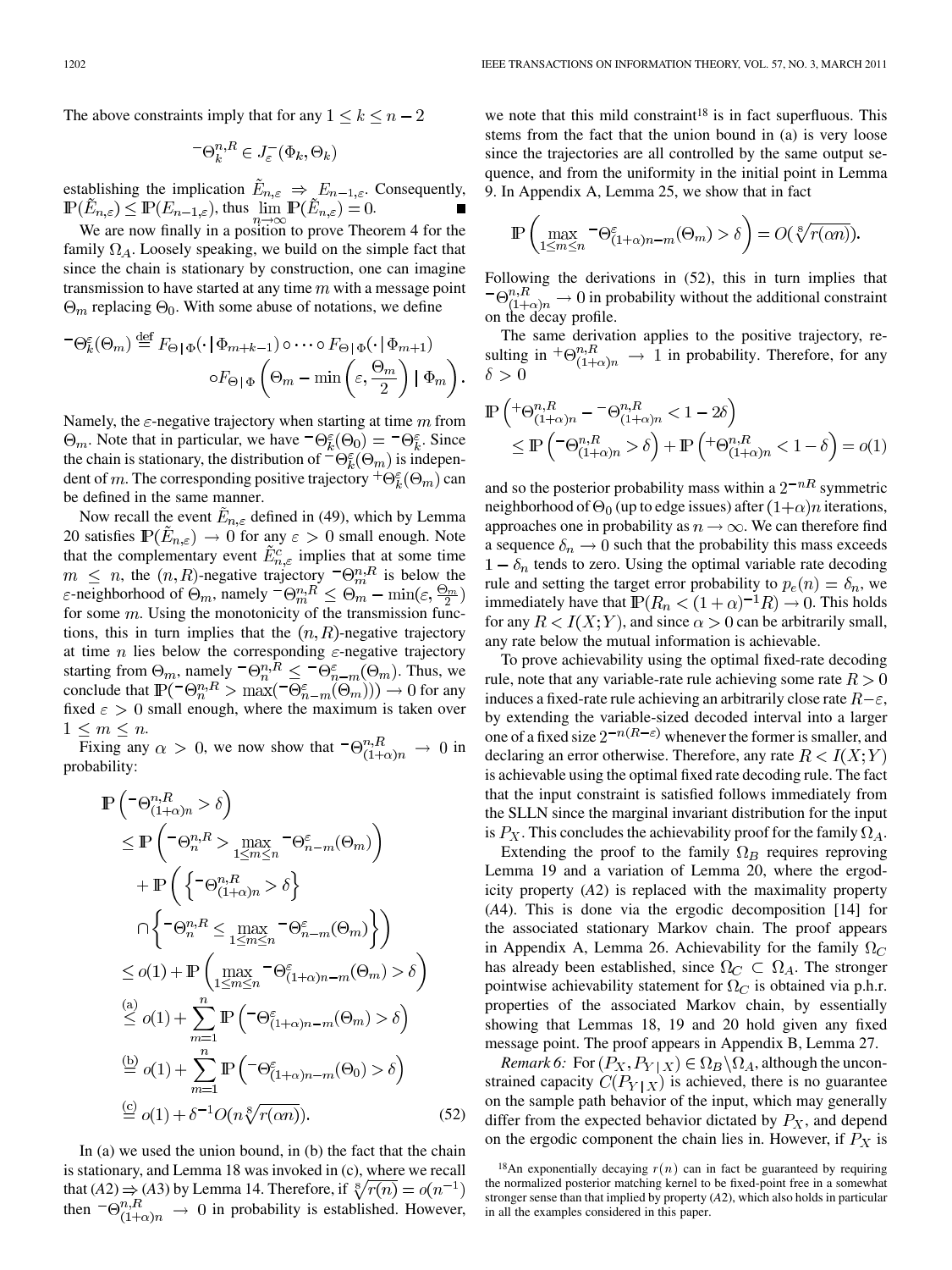the *unique* input distribution<sup>19</sup> such that  $I(X;Y) = C(P_{Y|X})$ , then the sample path behavior will nevertheless follow  $P_X$  independent of the ergodic component. This is made precise in Appendix A, Lemma 26.

#### VI. ERROR PROBABILITY ANALYSIS

In this section, we provide two sufficient conditions on the target error probability facilitating the achievability of a given rate using the corresponding optimal variable rate decoding rule. The approach here is substantially different from that of the previous subsection, and the derivations are much simpler. However, the obtained result is applicable only to rates below some thresholds  $R^*, R^{\dagger}$ . Unfortunately, it is currently unknown under what conditions do these thresholds equal the mutual information, rendering the previous section indispensable.

Loosely speaking, the basic idea is the following. After having observed  $\Phi^n$ , say the receiver has some estimate  $\theta_{n+1}$ for the next input  $\Theta_{n+1}$ . Then  $(\hat{\theta}_{n+1}, \Phi^n)$  correspond to a unique estimate  $\theta_0$  of the message point which is recovered by *reversing* the transmission scheme, i.e., running a RIFS over (0,1) generated by the kernel  $\omega_{\phi}(\cdot) \stackrel{\text{def}}{=} F_{\Theta | \Phi}^{-1}(\cdot | \phi)$ (the functional inverse of the normalized posterior matching kernel), controlled by the output sequence  $\Phi^n$ , and initialized at  $\hat{\theta}_{n+1}$ . In practice however, the receiver decodes an interval and therefore to attain a specific target error probability  $p_e(n)$ , one can tentatively decode a subinterval of  $(0, 1)$  in which  $\Theta_{n+1}$ lies with probability  $1 - p_e(n)$ , which since  $\Theta_{n+1} \sim \mathcal{U}$ , is any interval of length  $1 - p_e(n)$ . The endpoints of this interval are then "rolled back" via the RIFS to recover the decoded interval w.r.t. the message point  $\Theta_0$ . The target error probability decay which facilitates the achievability of a given rate is determined by the convergence rate of the RIFS, which also corresponds to the maximal information rate supported by this analysis.

This general principle relating rate and error probability to the convergence properties of the corresponding RIFS, facilitates the use of any RIFS contraction condition for convergence. The only limitation stems from the fact that  $\omega_{\phi}(\cdot)$  generating the RIFS is an inverse c.d.f. over the unit interval and hence never globally contractive, so only contraction on the average conditions can be used. The Theorems appearing below make use of the principle above in conjunction with the contraction Lemmas mentioned in Section II-D, to obtain two different expressions tying error probabilities, rate and transmission period. The discussion above is made precise in the course of the proofs.

Denote the family of all continuous functions  $\rho : (0,1) \mapsto$  $(1, \infty)$  by C.

*Theorem 5:* Let  $(P_X, P_{Y|X})$  be an input/channel pair,  $(P_{\Theta}, P_{\Phi | \Theta})$  the corresponding normalized pair, and let  $\omega_{\phi}(\cdot) \stackrel{\text{def}}{=} F_{\Theta}^{-1}(\cdot | \phi)$ . For any  $\rho \in \mathcal{C}$ , define

$$
R^{\dagger}(\rho) \stackrel{\text{def}}{=} -\log \sup_{s \in (0,1)} \mathbb{E} \left\{ \frac{\rho(\omega_{\Phi}(s))}{\rho(s)} D_s(\omega_{\Phi}) \right\}
$$

<sup>19</sup>Uniqueness of the capacity achieving distribution for  $P_{Y|X}$  does not generally imply the same for the corresponding normalized channel  $P_{\Phi | \Theta}$ . For example, the normalized channel for a  $BSC/Bernoulli(\frac{1}{2})$  pair, has an uncountably infinite number of capacity achieving distributions.

where  $D_s(\cdot)$  is defined in (9), and let

$$
R^{\dagger} \stackrel{\text{def}}{=} \sup_{\rho \in \mathcal{C}} R^{\dagger}(\rho).
$$

If  $R^{\dagger} > 0$ , then the posterior matching scheme with an optimal variable rate decoding rule achieves any rate  $R < R^{\dagger}$ , by setting the target error probability to satisfy  $p_e(n) \rightarrow 0$  under the constraint

$$
\Psi\left((1-\alpha)p_e(n), 1-\alpha p_e(n), 2^{-R^{\dagger}(\rho)}\right) = o\left(2^{n(R^{\dagger}(\rho)-R)}\right). \tag{53}
$$

for some  $\alpha \in (0,1)$ , and some  $\rho \in \mathcal{C}$  such that  $R^{\dagger}(\rho) > R$ , where  $\Psi$  is defined in Lemma 11.

*Proof:* Let  $S_n(s)$  be the RIFS generated by and the control sequence  $\{\Phi_k\}_{k=1}^{\infty}$ , initialized at  $s \in (0,1)$ . Select a fixed interval  $J_1 = (s,t) \subseteq (0,1)$  as the decoded interval w.r.t.  $\Theta_{n+1}$ . Since  $\Theta_{n+1} \sim \mathcal{U}$ , we have that

$$
\mathbb{P}(\Theta_{n+1} \in J_1) = |J_1|.
$$

Define the corresponding interval at the origin to be

$$
J_n \stackrel{\text{def}}{=} (\tilde{S}_n(s), \tilde{S}_n(t))
$$

and set it to be the decoded interval, i.e.,  $\Delta_n(\Phi^n) = J_n$ . Note that the endpoints of  $J_n$  are r.v.'s. Since  $F_{\Theta}^{-1}(\cdot | \phi)$  is invertible for any  $\phi$ , the interval  $J_n$  corresponds to  $\Theta_1$ , namely

$$
\mathbb{P}(\Theta_1 \in J_n) = \mathbb{E}\mathbb{P}(\Theta_1 \in J_n | \Phi^n)
$$
  
= 
$$
\mathbb{E}\mathbb{P}(\Theta_{n+1} \in J_1 | \Phi^n)
$$
  
= 
$$
\mathbb{P}(\Theta_{n+1} \in J_1) = |J_1|
$$

and then in particular (recall that  $\Theta_0 = \Theta_1$ )

$$
p_e(n) = \mathbb{P}(\Theta_0 \not\in \Delta(\Phi^n)) = 1 - |J_1|.
$$

For a variable rate decoding rule, the target error probability is set in advance. Therefore, given  $p_e(n)$  the length of the interval  $J_1$  is constrained to be  $|J_1| = 1 - p_e(n)$ , and so without loss of generality we can parameterize the endpoints of  $J_1$  by

$$
(s,t) = ((1-\alpha)p_e(n), 1-\alpha p_e(n))
$$

for some  $\alpha \in (0,1)$ .

Now let  $\rho \in \mathcal{C}$ , and define

$$
r(\rho) \stackrel{\text{def}}{=} \sup_{s \in (0,1)} \mathbb{E} \left\{ \frac{\rho(\omega_{\Phi}(s))}{\rho(s)} D_s(\omega_{\Phi}) \right\}.
$$

Note that the expectation above is taken w.r.t.  $\Phi \sim \mathcal{U}$ . Using Lemma 11, if  $r(\rho) < 1$  then

$$
\mathbb{P}(|J_1| > \varepsilon) = \mathbb{P}\left(\left|\tilde{S}_n(s) - \tilde{S}_n(t)\right| > \varepsilon\right)
$$
  

$$
\leq \varepsilon^{-1} \Psi(s, t, r(\rho)) \cdot r^n(\rho).
$$

To find the probability that the decoded interval is larger than  $2^{-nR}$ , we substitute  $\varepsilon = 2^{-nR}$  and obtain

$$
\mathbb{P}(R_n < R) = \mathbb{P}\left(|J_1| > 2^{-nR}\right) \\
\leq 2^{nR} \cdot \Psi((1-\alpha)p_e(n), 1 - \alpha p_e(n), r(\rho)) \\
\cdot 2^{n \log r(\rho)}.
$$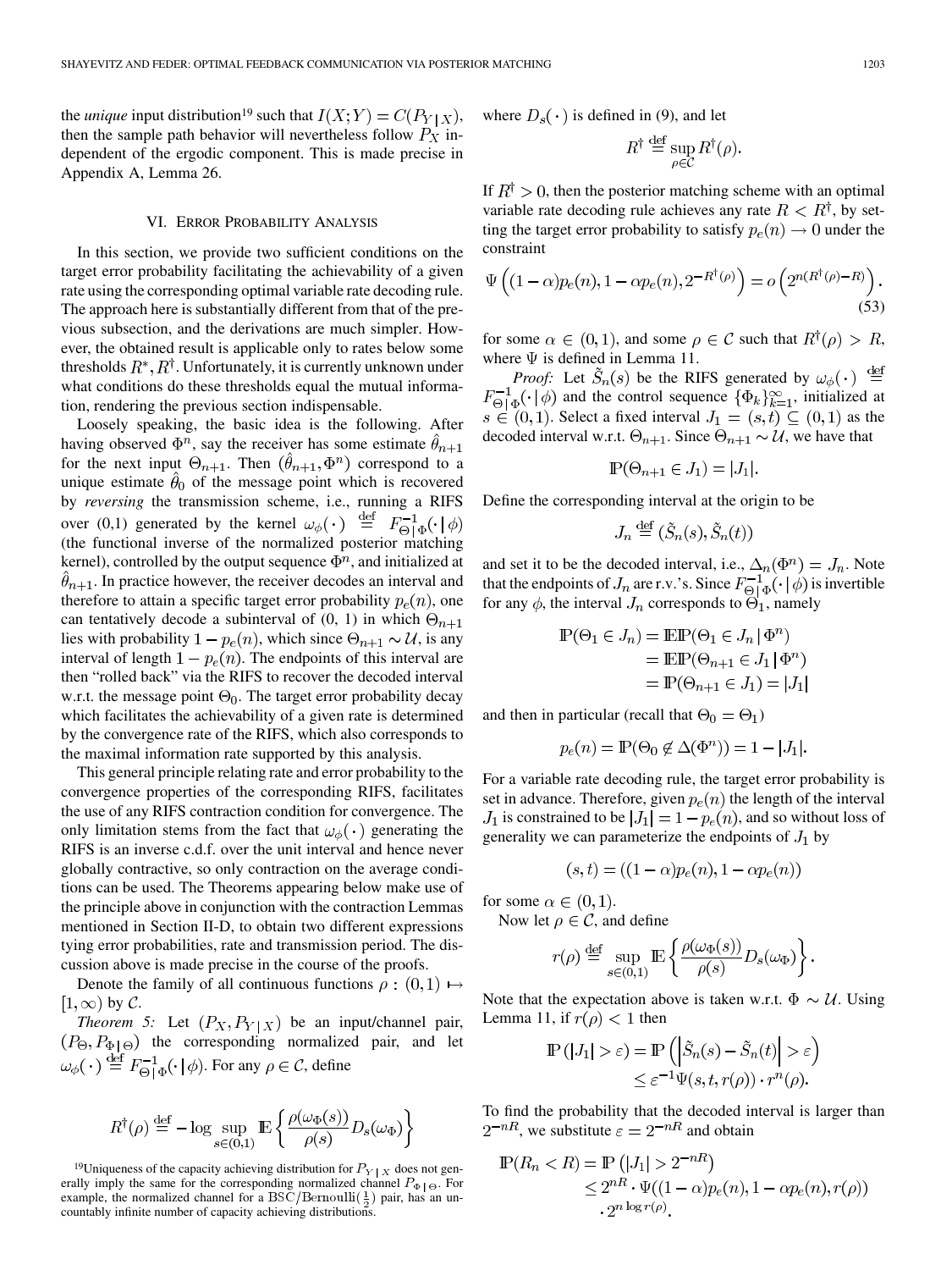Following the above and defining  $R^{\dagger}(\rho) = -\log r(\rho)$ , a sufficient condition for  $\mathbb{P}(R_n < R) \to 0$  for  $R < R^{\dagger}(\rho)$  is given by (53). The proof is concluded by taking the supremum over  $\rho \in \mathcal{C}$ , and noting that if no  $\rho$  results in a contraction, then  $R^{\dagger} \leq 0.$ 

Theorem 5 is very general in the sense of not imposing any constrains on the input/channel pair. It is however rather difficult to identify a *weight function*  $\rho$  that will result in  $R^{\dagger}(\rho) > 0$ . Our next error probability result is less general (e.g., does not apply to discrete alphabets), yet is much easier to work with. Although it also involves an optimization step over a set of functions, it is usually easier to find a function which results in a positive rate as the examples that follow demonstrate.

The basic idea is similar only now we essentially work with the original chain and so the RIFS evolves over  $\text{supp}(X)$ , generated by the kernel  $\omega_y(\cdot) \stackrel{\text{def}}{=} F_{X|Y}^{-1}(\cdot | y) \circ F_X$  (the functional inverse of the posterior matching kernel), and controlled by the i.i.d. output sequence  ${Y_k}_{k=1}^{\infty}$ . To state the result, we need some definitions first. Let  $P_X$  be some input distribution and let  $\rho$  :  $\text{supp}(X) \mapsto (a, b)$  be differentiable and monotonically increasing  $(a, b$  may be infinite). The family of all such functions  $\rho$  for which  $f_{\rho(X)}$  is bounded is denoted by  $\mathcal{F}(X)$ . Furthermore, for a proper r.v.  $X$  with a support over a (possibly infinite) interval, we define the *tail function*  $\mathcal{T}_X : \mathbb{R}^+ \mapsto [0,1]$ to be

$$
T_X(\ell) \stackrel{\text{def}}{=} 1 - \sup \{ P_X((x, x + \ell)) : x \in \mathbb{R} \}.
$$

Namely,  $T_X(\ell)$  is the minimal probability that can be assigned by  $P_X$  outside an interval of length  $\ell$ .

*Theorem 6:* Let  $(P_X, P_{Y|X})$  be an input/channel pair with  $f_{XY}$  continuous over  $\text{supp}(X, Y)$ , and let  $\omega_y(\cdot) \stackrel{\text{def}}{=} F_{X|Y}^{-1}(\cdot | y) \circ F_X$ . For any  $\rho \in \mathcal{F}(X)$ , define  $R^*(\rho)$  as shown at the bottom of the page, and let

$$
R^* \stackrel{\text{def}}{=} \sup_{\rho \in \mathcal{F}(X)} R^*(\rho).
$$

The following statements hold:

(i) The posterior matching scheme with an optimal variable rate decoding rule achieves any rate  $R < R^*$ , by setting the target error probability to satisfy  $p_e(n) \rightarrow 0$  under the constraint

$$
p_e(n) = T_{\rho(X)}\left(o\left(2^{n(R^*(\rho)-R)}\right)\right)
$$
 (54)

for some  $\rho \in \mathcal{F}(X)$  satisfying  $R^*(\rho) > R$ .

- (ii) If  $|\text{range}(\rho)| < \infty$  then any rate  $R < R^*(\rho)$  can be achieved with zero error probability.20
- (iii) If it is possible to write  $\rho \circ \omega_u \circ \rho^{-1}(s) = u(s)v(y) + q(y)$ , then

$$
R^*(\rho)=-{\rm I\!E}\log|v(Y)|-\log\sup_{s\in{\rm range}(\rho)}|u'(s)|
$$

whenever the right-hand-side exists.

*Proof:* We first prove the three statements in the special case where  $P_X$  has a support over a (possibly infinite) interval, and considering only the identity function  $\rho_1$ :  $\text{supp}(X) \mapsto$  $\text{supp}(X)$  over the support, i.e., discussing the achievability of  $R^*(\rho_1)$  exclusively. We therefore implicitly assume here that . Let  $S_n(s)$  be the RIFS generated by and the control sequence  ${Y_k}_{k=1}^{\infty}$ , which evolves over the space  $\text{supp}(X)$ . Select a fixed interval  $J_1 =$  $(s,t) \subseteq \text{supp(X)}$  as the decoded interval w.r.t.  $X_{n+1}$ . Since  $X_{n+1} \sim P_X$ , we have that

$$
\mathbb{P}(X_{n+1} \in J_1) = P_X(J_1)
$$

Define the corresponding interval at the origin to be

$$
J_n \stackrel{\text{def}}{=} (\tilde{S}_n(s), \tilde{S}_n(t))
$$

and following the same lines as in the proof of the preceding Theorem,  $J_n$  is set to be the decoded interval w.r.t.  $X_1 = F_X(\Theta_0)$ , and so the decoded interval for  $\Theta_0$  is set to be  $\Delta_n(Y^n) = F_X(J_n)$ . Thus

$$
p_e(n) = \mathbb{P}(\Theta_0 \notin F_X(J_n))
$$
  
=  $\mathbb{P}(X_1 \notin J_n) = 1 - P_X(J_1).$ 

For any  $q > 0$  define

.

$$
r_q \stackrel{\text{def}}{=} \sup_{s \neq t \in \text{supp}(\mathbf{X})} \mathbb{E} \left[ D_{s,t}(\omega_Y) \right]^q.
$$

Using Jensen's inequality, we have that for any  $0 < q \leq p$ 

$$
r_q = \sup_{s \neq t} \mathbb{E} [D_{s,t}(\omega_Y)]^q = \sup_{s \neq t} \mathbb{E} [D_{s,t}(\omega_Y)]^{p \frac{q}{p}}
$$
  
\n
$$
\leq \sup_{s \neq t} (\mathbb{E} [D_{s,t}(\omega_Y)]^p)^{\frac{q}{p}}
$$
  
\n
$$
= \left(\sup_{s \neq t} \mathbb{E} [D_{s,t}(\omega_Y)]^p\right)^{\frac{q}{p}} = (r_p)^{\frac{q}{p}}.
$$
 (55)

<sup>20</sup>This is not a standard zero-error achievability claim, since the rate is generally random. If a fixed rate must be guaranteed, then the error probability will be equal to the probability of "outage", i.e., the probability that the variable decoding rate falls below the rate threshold.

$$
R^*(\rho) \stackrel{\text{def}}{=} \lim_{q \to 0^+} \inf_{\substack{s,t \in \text{range}(\rho) \\ s \neq t}} \left( -q^{-1} \log \mathbb{E} \left[ D_{s,t}(\rho \circ \omega_Y \circ \rho^{-1}) \right]^q \right)
$$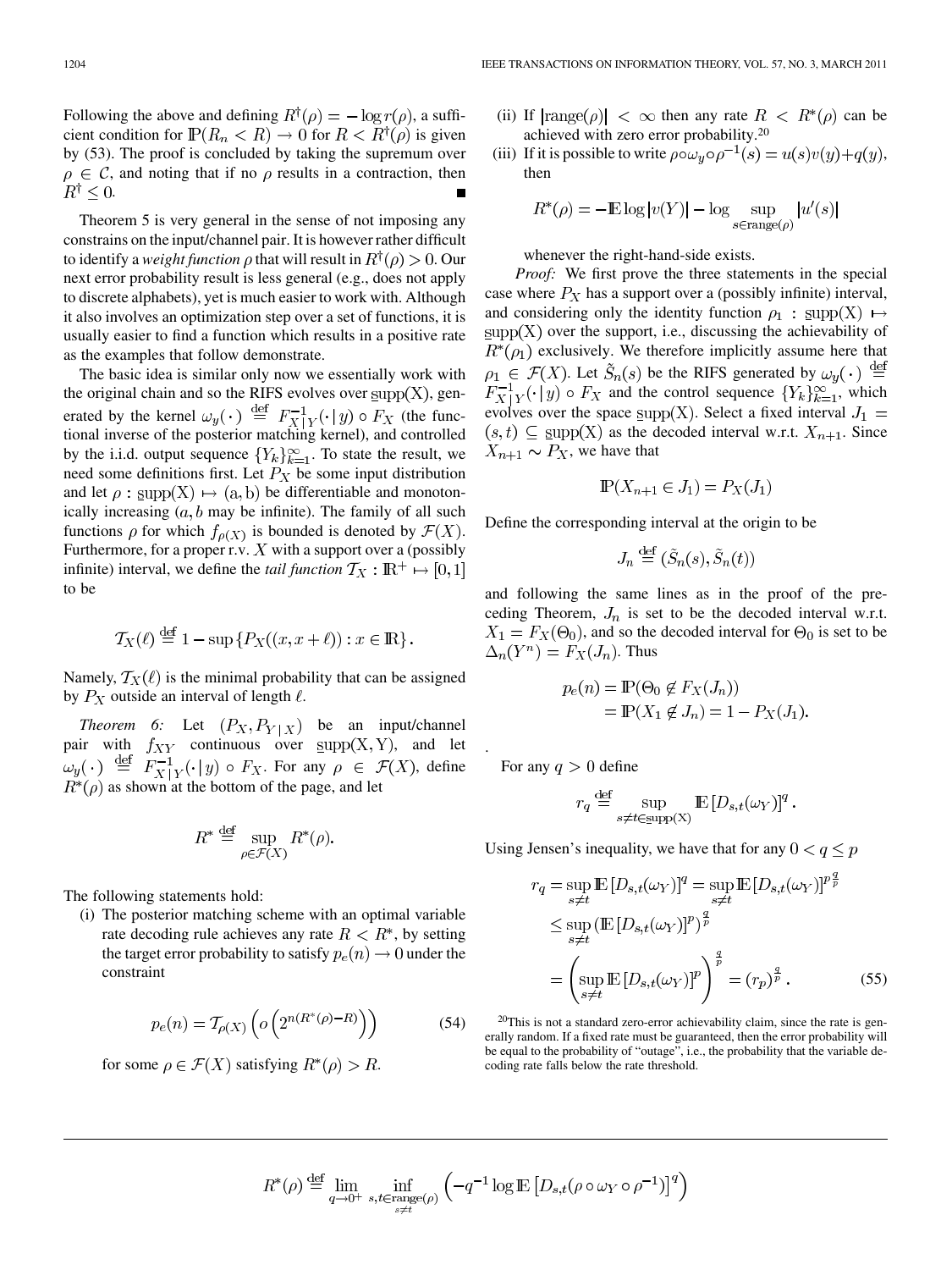Now suppose there exists some  $q^* > 0$  so that  $r_{q^*} < 1$ . Using (55), we conclude that  $r_q < 1$  for any  $0 < q \le q^*$ , and using Lemma 10 we have that for any  $0 < q \leq q^*$  and any  $\varepsilon > 0$ 

$$
\mathbb{P}(|\tilde{S}_n(s) - \tilde{S}_n(t)| > \varepsilon) \le \varepsilon^{-q} |s - t|^q r_q^n
$$

and thus

$$
\mathbb{P}(R_n < R) = \mathbb{P}\left(P_X((\tilde{S}_n(s), \tilde{S}_n(t))) > 2^{-nR}\right) \\
 \le \mathbb{P}(M \cdot |J_n| > 2^{-nR}) \le M^{-q} 2^{nRq} |J_1|^q r_q^n
$$

where  $M \stackrel{\text{def}}{=} \sup f_X(x)$ . A sufficient condition for  $\mathbb{P}(R_n <$  $R) \rightarrow 0$  is given by

$$
|J_1| = o\left(2^{n(q^{-1}\log r_q^{-1} - R)}\right).
$$

Since the above depends only on the length of  $J_1$ , we can optimize over its position to obtain  $p_e(n) = 1 - P_X(J_1) =$  $\mathcal{T}_X(|J_1|)$ , or arbitrarily close to that. Therefore, any rate  $R <$  $q^{-1} \log r_q^{-1}$  is achievable by setting  $p_e(n) \to 0$  under the constraint

$$
p_e(n) = \mathcal{T}_X(|J_1|) = \mathcal{T}_X\left(o\left(2^{n(q^{-1}\log r_q^{-1} - R)}\right)\right).
$$

We would now like to maximize the term  $q^{-1} \log r_q^{-1}$  over the choice of  $0 < q \leq q^*$ . Using (55) we obtain

$$
q^{-1}\log(r_q)^{-1} \ge q^{-1}\log(r_p)^{-\frac{q}{p}} \ge p^{-1}\log(r_p)^{-1}
$$

and so  $q^{-1} \log r_q^{-1}$  is nonincreasing with q, thus

$$
\sup_{0 < q \le q^*} q^{-1} \log r_q^{-1} = \lim_{q \to 0^+} q^{-1} \log r_q^{-1} = R^*(\rho_1)
$$

where  $\rho_1$  is the identity function over  $\text{supp}(X)$ . From the discussion above it is easily verified that  $R^*(\rho_1) > 0$  iff  $r_{q^*} < 1$ for some  $q^* > 0$ . Moreover, if  $|\text{supp}(X)| = M_0 < \infty$  then  $T_X(\ell) = 0$  for any  $\ell > M_0$ , therefore in this case  $p_e(n) = 0$ for any *n* large enough. Note that since  $\rho_1$  is defined only over  $\text{supp}(X)$ , we have that  $|\text{range}(\rho_1)| = |\text{supp}(X)| = M_0$ . Thus, statements (i) and (ii) are established for an input distribution with support over an interval, and the specific choice of the identity function  $\rho = \rho_1$ .

As for statement (iii), note first that since  $f_{XY}$  is continuous then  $\omega_y(s)$  is jointly differentiable in y, s. Suppose that  $\omega_y(s)$  =  $u(s)v(y) + q(y)$ , and so  $u, v, q$  are all differentiable. In this separable case, we have

$$
r_q = \sup_{s \neq t} \mathbb{E}\left(|v(Y)| \cdot \frac{|u(t) - u(s)|}{|t - s|}\right)^q
$$

$$
= \mathbb{E}|v(Y)|^q \cdot \sup_{s \neq t} \left|\frac{u(t) - u(s)}{t - s}\right|^q
$$

$$
= \mathbb{E}|v(Y)|^q \cdot \sup_s |u'(s)|^q
$$

$$
\log r_q^{-1} = -q^{-1} \log \mathbb{E}|v(Y)|^q - \sup_s \log |u'(s)|
$$

and  $q^{-}$ 

$$
\log r_q^{-1} = -q^{-1} \log \mathbb{E}|v(Y)|^q - \sup_s \log |u'(s)|
$$
  

$$
\leq -\mathbb{E}\log |v(Y)| - \sup_s \log |u'(s)|
$$

where we have used Jensen's inequality in the last transition. We now show that the limit of the left-hand-side above as  $q \to 0^+$ in fact attains the right-hand-side bound (assuming it exists), which is similar to the derivation of the Shannon entropy as a limit of Rényi entropies. Since  $\mathbb{E} \log |v(Y)|$  is assumed to exist, then we have  $\log \mathbb{E}|v(Y)|^q \to 0$  as  $q \to 0^+$ , and so to take the limit we need to use L'Hospital's rule. To that end, for any  $0 < q \leq q^*$ 

$$
\frac{d}{dq} \mathbb{E}|v(Y)|^q = \frac{d}{dq} \int f_Y(y)|v(Y)|^q dy
$$
  
\n
$$
= \int \frac{\partial}{\partial q} f_Y(y)|v(Y)|^q dy
$$
  
\n
$$
= \log e \cdot \int f_Y(y)|v(Y)|^q \log |v(Y)| dy
$$
  
\n
$$
= \log e \cdot \mathbb{E} (|v(Y)|^q \log |v(Y)|)
$$

and thus

$$
R^{*}(\rho_{1})
$$
  
=  $\lim_{q \to 0^{+}} \left( -q^{-1} \log \mathbb{E}|v(Y)|^{q} - \sup_{s} \log |u'(s)| \right)$   
=  $\lim_{q \to 0^{+}} \left( -\frac{d}{dq} \log \mathbb{E}|v(Y)|^{q} \right) - \sup_{s} \log |u'(s)|$   
=  $\lim_{q \to 0^{+}} \left( -\frac{\mathbb{E}(|v(Y)|^{q} \log |v(Y)|)}{\mathbb{E}|v(Y)|^{q}} \right) - \sup_{s} \log |u'(s)|$   
=  $-\mathbb{E} \log |v(Y)| - \sup_{s} \log |u'(s)|.$ 

Which established statement (iii) in the special case under discussion. The derivations above all hold under the assumption that the right-hand-side above exists.

Treating the general case is now a simple extension. Consider a general input distribution  $P_X$  (with a p.d.f. continuous over its support), and a differentiable and monotonically increasing function  $\rho$  :  $\text{supp}(X) \mapsto (a, b)$ . Let us define a  $\rho$ *-normalized channel*  $P_{Y^{\rho}}|_{X^{\rho}}$  by connecting the operator  $\rho^{-1}(\cdot)$  to the channel's input. Let us Consider the posterior matching scheme for the  $\rho$ -normalized input/channel pair  $(P_{\rho(X)}, P_{Y^{\rho}}|_{X^{\rho}})$ . Using the monotonicity of  $\rho$ , the corresponding input and inverse channel c.d.f's are given by

$$
F_{\rho(X)} = F_X \circ \rho^{-1}, \quad F_{X^{\rho} | Y^{\rho}}(\cdot | y) = F_{X | Y}(\cdot | y) \circ \rho^{-1}
$$

The posterior matching kernel is therefore given by

$$
F_{\rho(X)}^{-1} \circ F_{X^{\rho}}|_{Y^{\rho}}(\cdot | y) = \rho \circ (F_X^{-1} \circ F_{X|Y}(\cdot | y)) \circ \rho^{-1}
$$

and the corresponding RIFS kernel is the functional inverse of the above, i.e.,

$$
\begin{aligned} \left( F_{\rho(X)}^{-1} \circ F_{X^{\rho} \mid Y^{\rho}}(\cdot | \, y) \right)^{-1} \\ &= \rho \circ \left( F_{X \mid Y}^{-1}(\cdot \mid y) \circ F_{X} \right) \circ \rho^{-1} \\ &= \rho \circ \omega_{y} \circ \rho^{-1}. \end{aligned}
$$

Now, using the monotonicity of  $\rho$  it is readily verified that the input/channel pairs  $(P_X, P_{Y|X})$  and  $(P_{\rho(X)}, P_{Y^{\rho}|X^{\rho}})$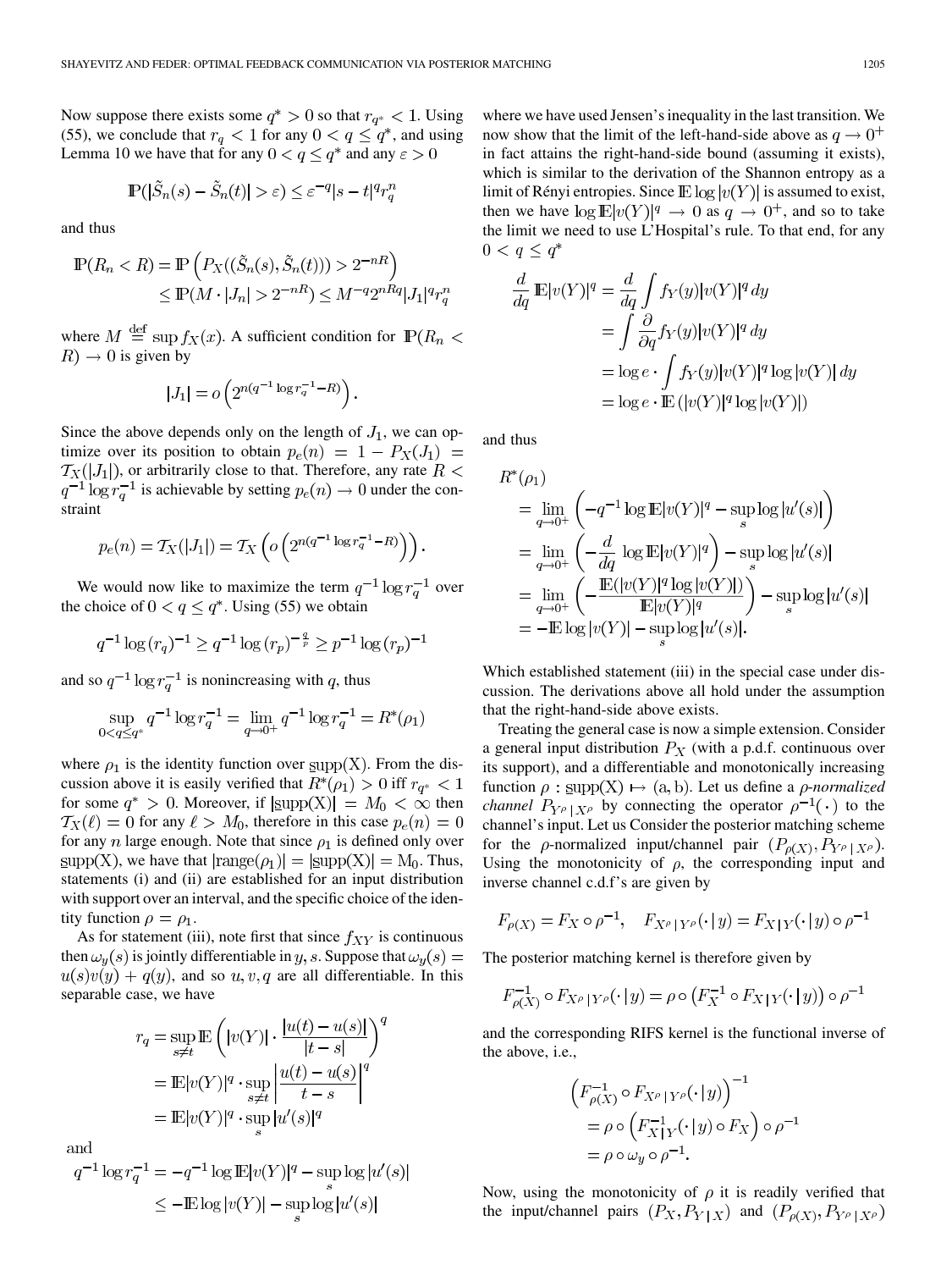correspond to the same normalized channel. Hence, the corresponding posterior matching schemes are equivalent, in the sense that  $\{(X_k, Y_k)\}_{k=1}^{\infty}$  and  $\{(\rho^{-1}(X_k^{\rho}), Y_k^{\rho})\}_{k=1}^{\infty}$  have the same joint distribution. Therefore, the preceding analysis holds for the input/channel pair  $(P_{\rho(X)}, P_{Y^{\rho} | X^{\rho}})$ , and the result follows immediately.

Loosely speaking, the optimization step in both Theorems has a similar task—changing the scale by which distances are measured so that the RIFS kernel appears contractive. In Theorem 5, the weight functions multiply the local slope of the RIFS. In Theorem 6 the approach is in a sense complementing, since the functions are applied to the RIFS kernel itself, thereby shaping the slopes directly. These functions will therefore be referred to as *shaping functions*.

*Example 4 (AWGN, Continued):* Returning to the AWGN channel setting with a Gaussian input, we can now determine the tradeoff between rate, error probability and transmission period obtained by the Schalkwijk-Kailath scheme. Inverting the kernel (21) we obtain the RIFS kernel

$$
\omega_y(s) = F_{X|Y}^{-1}(F_X(s)|y) = \frac{s}{\sqrt{1 + \text{SNR}}} + \frac{\text{SNR}}{1 + \text{SNR}}y
$$

Setting the identity shaping function  $\rho_1(s) = s$ , the condition of Theorem 6 statement (iii) holds and so

$$
R^*(\rho_1) = -\log \sup_{s \in \mathbb{R}} \left| \frac{d}{ds} \left( \frac{s}{\sqrt{1 + \text{SNR}}} \right) \right|
$$
  
=  $\frac{1}{2} \log(1 + \text{SNR})$   
=  $C$ 

so in this case  $R^* = C$ , and statement (i) reconfirms that the Schalkwijk-Kailath scheme achieves capacity. Using standard bounds for the Gaussian distribution, the Gaussian tail function (for the input distribution) satisfies

$$
\mathcal{T}_X(\ell) = O\left(e^{-\frac{\ell^2}{8P}}\right).
$$

Plugging the above into (54), we find that a rate  $R < C$  is achievable by setting the target error probability to

$$
-\log p_e(n) = -\log T_X\left(o\left(2^{n(R^* - R)}\right)\right) = o\left(2^{2n(C - R)}\right)
$$

recovering the well known double-exponential behavior. Note that since the interval contraction factor in this case is independent of the output sequence, the variable-rate decoding rule is in fact fixed-rate, hence the same double-exponential performance is obtained using a fixed-rate decoding rule.

We mention here the well known fact that for the AWGN channel, the error probability can be made to decay as a higher order exponential in the block length, via adaptations of the Schalkwijk-Kailath scheme [21], [22]. These adaptations exploit the discreteness of the message set especially at the last stages of transmission, and are not directly applicable within our framework, since we define error probability in terms of intervals and not discrete messages. They can only be applied to the equivalent standard scheme obtained via Lemma 3.

*Example 5 (BSC, Continued):* The conditions of Theorem 6 are not satisfied in the BSC setting, and we resort to Theorem 5. Inverting the posterior matching kernel (30) pertaining to the corresponding normalized channel, we obtain the RIFS kernel

$$
\omega_{\phi}(s) = F_{\Theta | \Phi}^{-1}(s | \phi)
$$
\n
$$
= \begin{cases}\n\frac{s}{2(1-p)} & s \in (0, 1-p), \phi \in (0, \frac{1}{2}) \\
\frac{s-(1-2p)}{2p} & s \in [1-p, 1), \phi \in (0, \frac{1}{2}) \\
\frac{s}{2p} & s \in (0, p), \phi \in [\frac{1}{2}, 1) \\
\frac{s+(1-2p)}{2(1-p)} & s \in [p, 1), \phi \in [\frac{1}{2}, 1) \\
\end{cases}
$$
\nand  
\n
$$
D_s(\omega_{\phi}) = \begin{cases}\n\frac{1}{2(1-p)} & s \in (0, 1-p), \phi \in (0, \frac{1}{2}) \\
\frac{1}{2p} & s \in (1-p, 1), \phi \in (0, \frac{1}{2}) \\
\frac{1}{2p} & s \in (0, p), \phi \in [\frac{1}{2}, 1) \\
\frac{1}{2(1-p)} & s \in [p, 1), \phi \in [\frac{1}{2}, 1)\n\end{cases}
$$

Using a constant weight function (i.e., no weights) does not work in this case, since the average of slopes for (say)  $s \in (0, p)$ , is

$$
\mathbb{E}D_s(\omega_{\Phi}) = \frac{1}{2} \left( \frac{1}{2p} + \frac{1}{2(1-p)} \right) \ge 1.
$$

In fact, any bounded weight function will result in the same problem for  $s > 0$  small enough, which suggests that the weight function should diverge to infinity as  $s \to 0$ . Setting  $\rho(s) = s^{-\beta}$ for  $\beta > 1$  is a good choice for  $s \in (0, p)$  since in that case

$$
\mathbb{E}\left(\frac{\rho(\omega_{\Phi}(s))}{\rho(s)} \cdot D_s(\omega_{\Phi})\right) = \frac{1}{2}\left((2p)^{\beta - 1} + (2(1 - p))^{\beta - 1}\right)
$$

which can be made smaller than unity by properly choosing  $\beta$ . Setting  $\rho$  symmetric around  $\frac{1}{2}$  duplicates the above to  $s \in (1 - \frac{1}{2})$  $p$ , 1). However, this choice (and some variants) do not seem to work in the range  $s \in (p, \frac{1}{2})$ , for which  $\beta \leq 1$  is required. Finding a weight function  $\rho$  for which  $R^{\dagger}(\rho) > 0$  (if exists at all) seems to be a difficult task, which we were unable to accomplish thus far.

*Example 6 (Uniform Input/Noise, Continued):* We have already seen that achieving the mutual information with zero error decoding is possible in the uniform noise/input setting. Let us now derive this fact via Theorem 6. The output p.d.f. is given by

$$
f_Y(y) = y \mathbf{1}_{(0,1]}(y) + (2 - y) \mathbf{1}_{(1,2)}(y).
$$

The RIFS kernel is obtained by inverting the posterior matching kernel (23), which yields

$$
\omega_y(s) = F_{X|Y}^{-1}(F_X(s)|y)
$$
  
=  $s (y \mathbb{1}_{(0,1]}(y) + (2-y) \mathbb{1}_{(1,2)}(y))$   
+  $(y-1) \mathbb{1}_{(1,2)}(y)$   
=  $s f_Y(y) + (y-1) \mathbb{1}_{(1,2)}(y).$ 

Using the identity shaping function  $\rho_1$  again (but now restricted to  $\text{supp}(X) = (0, 1)$ , the condition of statement (iii) holds and therefore

$$
R^*(\rho_1) = -\mathbb{E}\log f_Y(Y) - \sup_{s \in (0,1)} \log 1
$$

$$
= h(Y) = I(X;Y)
$$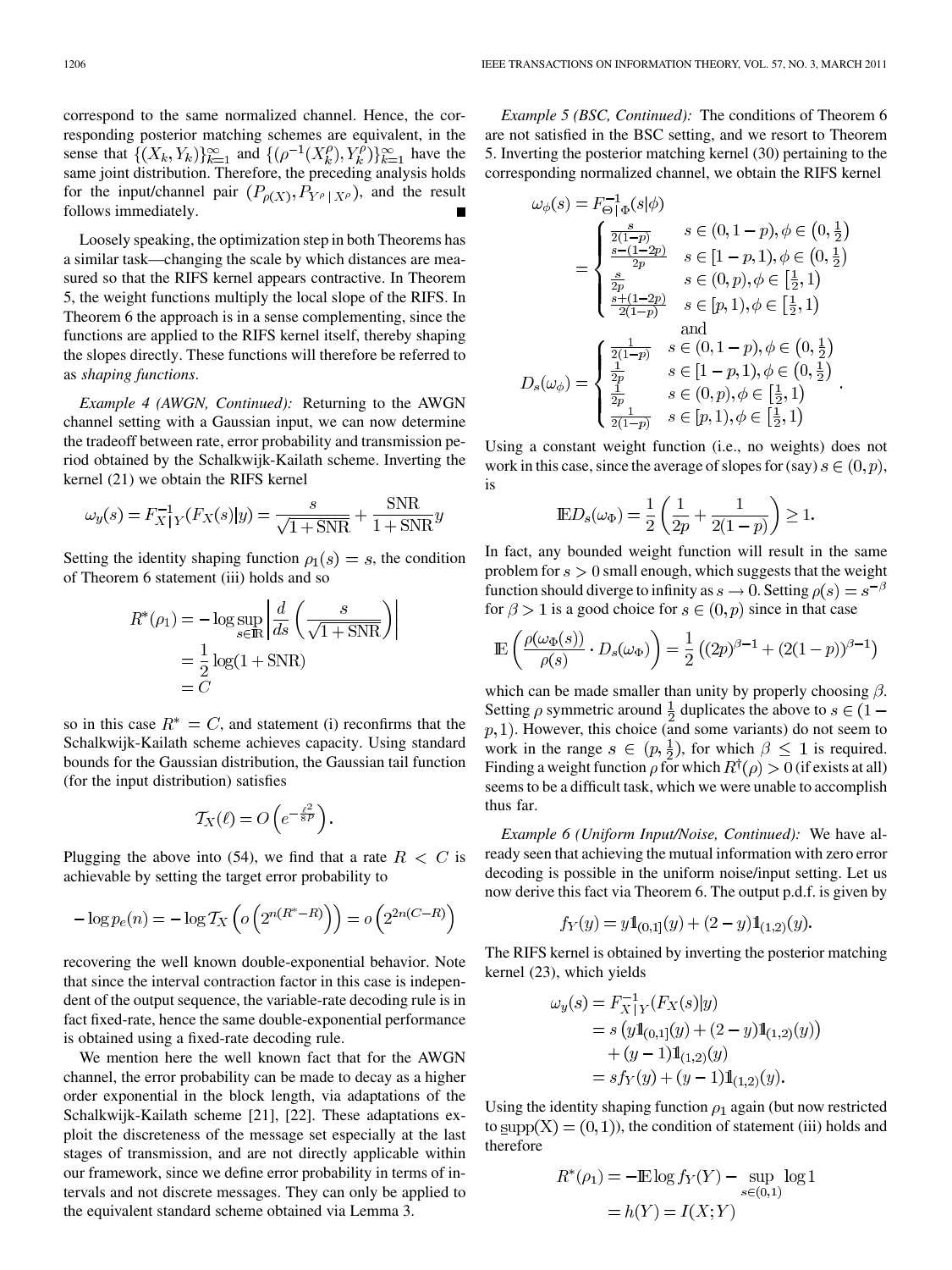and we have  $R^* = R^*(\rho_1) = I(X;Y)$ , thereby verifying once again that the mutual information is achievable. Since range( $\rho_1$ ) = (0,1) is bounded, statement (ii) reconfirms that variable-rate zero error decoding is possible.

*Example 7 (Exponential Input/Noise, Continued):* Let us return to the additive noise channel with an exponentially distributed noise and input. We have already seen that the posterior matching scheme (26) achieves the mutual information, which in this case is  $I(X;Y) \approx 0.8327$ . The p.d.f. of the corresponding output is

$$
f_Y(y) = ye^{-y} \mathbf{1}_{(0,\infty)}(y)
$$

It is easily verified that  $F_X^{-1}|_Y(s|y) = sy$ , and so the RIFS kernel is given by

$$
\omega_y(s) = F_{X|Y}^{-1}(F_X(s) | y) = y(1 - e^{-s})
$$

Now, using Theorem 6 with the identity shaping function  $\rho_1$ restricted to supp $(X) = (0, \infty)$ , the condition of statement (iii) holds and therefore

$$
R^*(\rho_1) = -\mathbb{E}\log Y - \log \sup_{s \in (0,\infty)} \left| \frac{d}{ds} \left( 1 - e^{-s} \right) \right|
$$
  
=  $-\mathbb{E}\log Y$   
 $\approx -0.61 < 0.$ 

Thus, the identity function is not a good choice in this case, and we must look for a different shaping function. Let us set  $\rho_2(s) = s^{-\frac{1}{2}}$ , which results in a p.d.f. and c.d.f.

$$
f_{\rho_2(X)}(s) = \frac{1}{2s^3} \exp(-s^{-2})
$$

$$
F_{\rho_2(X)}(s) = \exp(-s^{-2})
$$
and
$$
\rho_2 \circ \omega_2 \circ \rho_2^{-1}(s) = [y(1 - \exp(-s^{-2}))]^{-\frac{1}{2}}
$$

$$
\rho_2 \circ \omega_y \circ \rho_2^{-1}(s) = \left[ y \left( 1 - \exp \left( -s^{-2} \right) \right) \right]^{-\frac{1}{2}}.
$$

Since  $f_{\rho_2(X)}$  is bounded and the above again satisfies the condition of statement (iii), we obtain

$$
R^*(\rho_2) = \frac{1}{2} \mathbb{E} \log Y
$$
  
\n
$$
- \log \sup_{s \in (0,\infty)} \left| \frac{d}{ds} \left[ (1 - \exp(-s^{-2})) \right]^{-\frac{1}{2}} \right|
$$
  
\n
$$
= \frac{1}{2} \mathbb{E} \log Y + \inf_{s \in [0,\infty)} \left( \frac{\log e}{s^2} + 3 \log s
$$
  
\n
$$
+ \frac{3}{2} \log (1 - \exp(-s^{-2})) \right)
$$
  
\n
$$
= \frac{1}{2} \mathbb{E} \log Y \approx 0.305
$$

where the infimum above is attained as  $s \to \infty$ . The tail function of  $P_{\rho_2(X)}$  is bounded by

$$
\mathcal{T}_{\rho_2(X)}(\ell) \le 1 - \exp\left(-\ell^{-2}\right) \le \ell^{-2}
$$

Thus, any rate  $R < R^*(\rho_2) \approx 0.305$  is achieved by the posterior matching scheme (26) using a variable decoding rule if the target error probability is set to

$$
p_e(n) = \frac{1}{o(2^{2n(R^*(\rho_2)-R)})}
$$

and so the following error exponent is achievable:

$$
\lim_{n \to \infty} \frac{1}{n} \log \frac{1}{p_e(n)} = 2(R^*(\rho_2) - R) \approx 0.61 - 2R.
$$

Although we know from Theorem 4 that any rate up to the mutual information is achieved in this case,  $\rho_2(\cdot)$  is the best shaping function we have found, and so our error analysis is valid only up to the rate  $R^*(\rho_2) \approx 0.305 < I(X;Y)$ .

# VII. EXTENSIONS

#### A. *The*  $\mu$ *-Variants of the Posterior Matching Scheme*

In this subsection, we return to discuss the  $\mu$ -variants (14) of the baseline posterior matching scheme addressed thus far. To understand why these variants are of interest, let us first establish the necessity of a fixed-point free kernel (thereby also proving Lemma 14).

*Lemma 21:* If (*A*3) does not hold, then (*A*2) does not hold either and the corresponding scheme cannot achieve any positive rate.

*Proof:* By the assumption in the Lemma, there must exists some fixed-point  $\theta_f \in (0,1)$  such that

$$
\mathbb{P}\left(F_{\Theta|\Phi}(\theta_f|\Phi) = \theta_f\right) = 1.
$$

The posterior c.d.f.  $F_{\Theta_0|\Phi^n}(\theta|\phi^n)$  is obtained by an iterated composition of the kernel  $P_{\Theta|\Phi}(\theta|\phi)$  controlled by the i.i.d. output sequence  $\Phi^n$ . Thus, the fixed point at  $\theta_f$  induces a fixed point for the posterior c.d.f at  $\theta_f$  as well, since

$$
\mathbb{P}\left(F_{\Theta_0|\Phi^n}(\theta_f|\Phi^n) = \theta_f\right) \ge \prod_{k=1}^n \mathbb{P}\left(F_{\Theta_0|\Phi}(\theta_f|\Phi_k) = \theta_f\right) = 1.
$$

This immediately implies that no positive rate can be achieved, since the posterior probability of the interval  $(0, \theta_f)$  remains fixed at  $\theta_f$ . Stated differently, this simply means that the output sequence provides no information regarding whether  $\Theta_0 < \theta_f$ or not. For practically the same reason, the invariant distribution  $P_{\Theta \Phi}$  for the Markov chain  $\{(\Theta_n, \Phi_n)\}_{n=1}^{\infty}$  is not ergodic, since the set  $(0, \theta_f) \times (0, 1)$  is invariant yet  $0 < P_{\Theta \Phi}((0, \theta_f) \times$  $(0,1)) = \theta_f < 1.$ 

Suppose our kernel has  $L$  fixed points, and so following the above the unit interval can be partitioned into a total of  $L+1$  corresponding *invariant intervals*. One exogenous way to try and handle the fixed-point problem is to decode a disjoint union of  $L+1$  exponentially small intervals (one per invariant interval) in which the message point lies with high probability, and then resolve the remaining ambiguity using some simple nonfeedback zero-rate code. This seems reasonable, yet there are two caveats.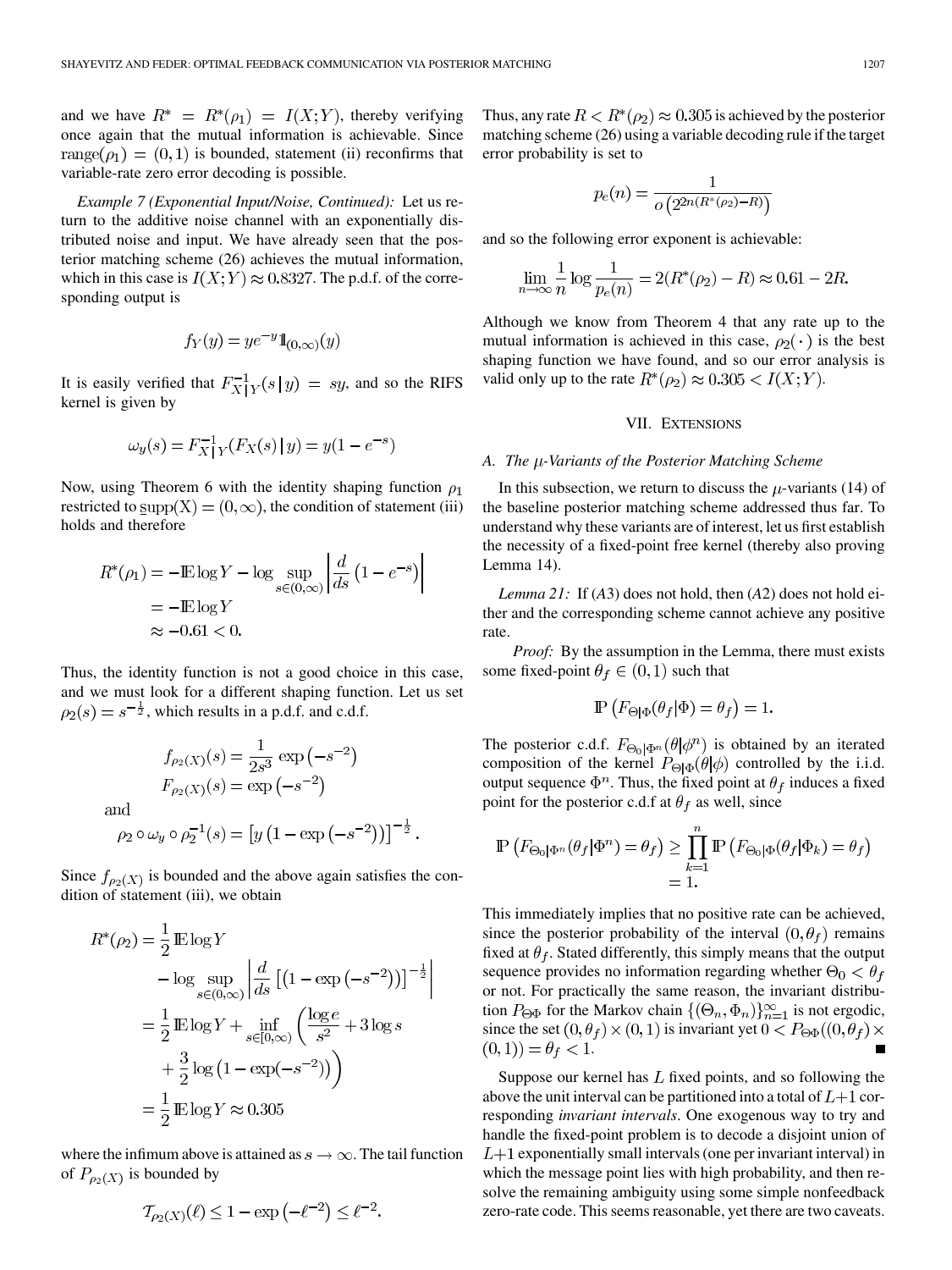First, the maximal achievable rate in an invariant interval may generally be smaller than the mutual information, incurring a penalty in rate. Second, the invariant distribution  $P_{\Theta\Phi}$  is not ergodic, and it is likely that any encapsulated input constraints will not be satisfied (i.e., not pathwise but only in expectation over invariant intervals). A better idea is to map our message into the invariant interval with the maximal achievable rate, which is always at least as high as the mutual information. This corresponds to a posterior matching scheme with a different input distribution (using only some of the inputs), and resolves the rate problem, but not the input constraint problem. We must therefore look for a different type of solution.

Fortunately, it turns out that the fixed points phenomena is in many cases just an artifact of the specific ordering imposed on the inputs, induced by the selection of the posterior c.d.f. in the posterior matching rule. In many cases, imposing a different ordering can eliminate this artifact altogether. We have already encountered that in the DMC setting (Example 9 in Section V, using Lemma 16), where in the case a fixed point exists, a simple input permutation was shown to be sufficient in order for the posterior matching scheme (matched to the equivalent input/channel pair) to achieve capacity. This permutation can be interpreted as inducing a different order over the inputs, and the scheme for the equivalent pair can be interpreted as a specific  $\mu$ -variant of the original scheme.

These observations provide motivation to extend the notion of equivalence between input/channel pairs from the discrete case to the general case. Two input/channel pairs  $(P_X, P_{Y|X})$  and  $(P_{X^*}, P_{Y^*|X^*})$  are said to be *equivalent* if there exist u.p.f's  $\mu$ ,  $\sigma$  such that the corresponding normalized channels satisfy

$$
P_{\Phi^*|\Theta^*}(\cdot|\theta) = P_{\Phi|\Theta}(\sigma(\cdot)|\mu(\theta))
$$

for any  $\theta \in (0,1)$ . This practically means that the asterisked normalized channel is obtained by applying  $\mu$  and  $\sigma^{-1}$  to the input and output of the asterisk-free normalized channel, respectively, and in this case we also say that the pair  $(P_X, P_{Y|X})$  is  $\mu$ -related to the pair  $(P_{X^*}, P_{Y^*|X^*})$ . Again, equivalent input/ channel pairs have the same mutual information. Following this, for every u.p.f.  $\mu$  and every set of input/channel pairs  $\Gamma$ , we define  $\mu(\Gamma)$  to be the set of all input/channel pairs to which some pair in  $\Gamma$  is  $\mu$ -related. The following result follows through immediately from the developments in Sections III and V, and the discussion above.

*Theorem 7:* For any input/channel pair  $(P_X, P_{Y|X})$  and any u.p.f.  $\mu$ , the corresponding  $\mu$ -variant posterior matching scheme (14) has the following properties:

(i) It admits a recursive representation w.r.t. the normalized channel, with a kernel  $\mu \circ F_{\mu^{-1}(\Theta)|\Phi}(\cdot|\phi) \circ \mu^{-1}$ , i.e.,

$$
\Theta_1 = \mu(\Theta_0), \quad \Theta_{n+1} = \mu \circ F_{\mu^{-1}(\Theta)|\Phi}(\cdot | \Phi_n) \circ \mu^{-1}(\Theta_n)
$$

(ii) If  $(P_X, P_{Y|X}) \in \mu(\Omega_A \cup \Omega_B)$  (resp.  $\mu(\Omega_C)$ ), the scheme achieves (resp. pointwise achieves) any rate  $R < I(X;Y)$ over the channel  $P_{Y|X}$ . Furthermore, if  $(P_X, P_{Y|X}) \in$  $\mu(\Omega_A \cup \Omega_C)$  then this is achieved within an input constraint  $(\eta, \mathbb{E}\eta(X))$ , for any measurable  $\eta : \mathcal{X} \mapsto \mathbb{R}$  satisfying  $\mathbb{E}|\eta(X)| < \infty$ .

Theorem 7 expands the set of input/channel pairs for which some variant of the posterior matching scheme achieves the mutual information, by allowing different orderings of the inputs to eliminate the fixed point phenomena. For the DMC case, we have already seen that considering  $\mu$ -variants is sometimes crucial for achieving capacity. Next we describe perhaps a more lucid (although very synthetic) example, making the same point for continuous alphabets.

*Example 11:* Let the memoryless channel  $P_{Y|X}$  be defined by the following input to output relation:

$$
Y = X^2 + Z
$$

where the noise  $Z$  is statistically independent of the input  $X$ . Suppose that some input constraints are imposed so that the capacity is finite, and also such that the capacity achieving distribution does not have a mass point at zero. Now assume that an input zero mean constraint is additionally imposed. It is easy to see that the capacity achieving distribution  $P_X$  is now symmetric around zero, i.e.,  $P_X((-\infty,0)) = P_X((0,\infty)) = \frac{1}{2}$ . It is immediately clear that the output of the channel provides no information regarding the sign of the input, hence the corresponding posterior matching kernel  $F_X^{-1} \circ F_{X|Y}(\cdot|y)$  has a fixed point at the origin, and equivalently, the normalized kernel  $F_{\Theta|\Phi}(\cdot|\phi)$  has a fixed point at  $\theta = \frac{1}{2}$ . Thus, by Lemma 21 the scheme cannot attain any positive rate. Intuitively, this stems from the fact that information has been coded in the sign of the input, or the most-significant-bit of the message point, which cannot be recovered. To circumvent this problem we can change the ordering of the input, which is effectively achieved by using one of the  $\mu$ -variants of the posterior matching scheme. For example, set

$$
\mu(\theta) = \begin{cases} \theta + \frac{1}{3} & \theta \in (0, \frac{1}{3}] \\ \theta - \frac{1}{3} & \theta \in (\frac{1}{3}, \frac{2}{3}] \\ \theta & \theta \in (\frac{2}{3}, 1) \end{cases}
$$

and use the corresponding  $\mu$ -variant scheme. This maintains the same input distribution while breaking the symmetry around  $\frac{1}{2}$ , and eliminating the fixed point phenomena. This  $\mu$ -variant scheme can therefore achieve the mutual information, assuming all the other conditions are satisfied.

## *B. Channel Model Mismatch*

In this subsection, we discuss the model mismatch case, where the scheme is designed according to the wrong channel model. We assume that the transmitter and receiver are both unaware of the situation, or at least do not take advantage of it. To that end, for any pair  $(P_X, P_{Y|X}) \in \Omega_C$ , we define a *mismatch set*  $\Omega_C^{\text{mis}}(P_X, P_{Y|X})$  consisting of all input/channel pairs  $(P_{X^*}, P_{Y^*|X^*})$ , with a corresponding normalized channel  $P_{\Phi^*|\Theta^*}$ , that admit the following properties:

**(C1)**  $(P_{X^*}, P_{Y^*|X^*})$  satisfies (A5), and

$$
\inf_{\varepsilon > 0} \left[ D(P_{\Phi^* | \Theta^*} ||^{\mathsf{T}} P^{\varepsilon}_{\Phi | \Theta} | P_{\Theta}) \right. \\
\left. + D(P_{\Phi^* | \Theta^*} ||^{\mathsf{T}} P^{\varepsilon}_{\Phi | \Theta} | P_{\Theta}) \right] < \infty.
$$
\n(C2)  $D(P_{Y^* | X^*} || P_{Y | X} | P_{X^*}) < \infty, D(P_{Y^*} || P_{Y}) < \infty.$ \n(C3)  $F_X^{-1}(F_{X | Y}(X^* | Y^*)) \sim P_{X^*}.$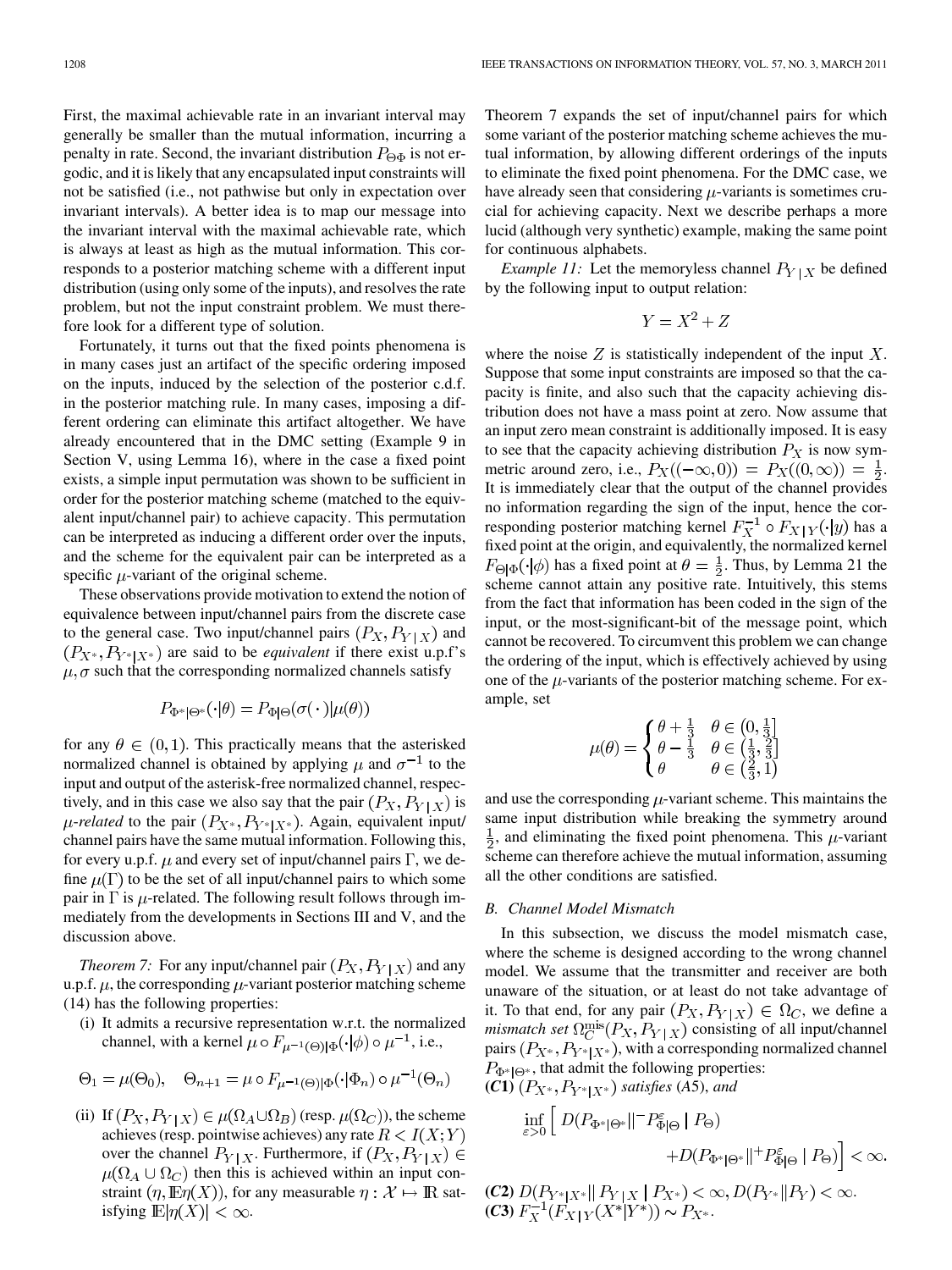**(C4)** Let  $\{Y_n^*\}_{n=1}^\infty$  be the channel output sequence when *the posterior matching scheme for*  $(P_X, P_{Y|X})$  *is used over*  $P_{Y^*|X^*}$  and initialized with  $X_1 \sim P_{X^*}$ . There is a contraction  $\xi$  and a length function  $\psi_{\lambda}$  over  $\mathfrak{F}_c$ , such that for every  $h \in \mathfrak{F}_c$ *and*  $n \in \mathbb{N}$ ,

$$
\sup_{y^{n-1}} \mathbb{E} \left( \psi_{\lambda} \left[ F_{X \mid Y}(\cdot | Y_n^*) \circ F_X^{-1} \circ h \right] | Y^{*n-1} = y^{n-1} \right)
$$
  

$$
\leq \xi(\psi_{\lambda}(h))
$$

**(C5)** Let  $Z = F_X^{-1}(F_{X|Y}(X^*|Y^*))$ . For any *the set*  $\text{supp}(Z|X^* = x^*)$  contains some open neighborhood of  $x^*$ .

The properties above are not too difficult to verify, with the notable exception of the contraction condition (*C*4) which is not "single letter". This stems from the fact that the output distribution under mismatch is generally not i.i.d. Clearly, for any  $(P_X, P_{Y|X}) \in \Omega_C$ , we have  $(P_X, P_{Y|X}) \in \Omega_C^{\text{mis}}(P_X, P_{Y|X})$ in particular. Moreover, if the posterior matching kernels for the pairs  $(P_X, P_{Y|X})$  and  $(P_{X^*}, P_{Y^*|X^*})$  happen to coincide, then we trivially have  $(P_{X^*}, P_{Y^*|X^*}) \in \Omega_C^{\text{mis}}(P_X, P_{Y|X})$  and any rate  $R < I(X^*; Y^*) = I(X; Y)$  is pointwise achievable, hence there is no rate loss due to mismatch (although satisfaction of input constraints may be affected, see below). Note that the initialization step (i.e., transforming the message point into the first channel input) is in general different even when the kernels coincide. Nevertheless, identical kernels imply a common input support and so using a different initialization amounts to a one-to-one transformation of the message point, which poses no problem due to pointwise achievability.

The channel model mismatch may incur a rate loss in general, as quantified in the following Theorem.

*Theorem 8 (Mismatch Achievability):* Let  $(P_X, P_{Y|X}) \in$  $\Omega_{\mathcal{C}}$ , and suppose the corresponding posterior matching scheme (16) is used over a channel  $P_{Y^*|X^*}$  (unknown on both terminals). If there exists an input distribution  $P_{X^*}$  such that  $(P_{X^*}, P_{Y^*|X^*}) \in \Omega_C^{\text{mis}}(P_X, P_{Y|X})$ , then  $P_{X^*}$  is unique and the mismatched scheme with a fixed/variable rate optimal decoding rule matched to  $(P_X, P_{Y|X})$ , pointwise achieves any rate

$$
R < I(X^*; Y^*) \\
 - \left( D(P_{Y^*|X^*} \| P_{Y \mid X} \| P_{X^*}) - D(P_{Y^*} \| P_Y) \right) \tag{56}
$$

within an input constraint  $(\eta, \mathbb{E}\eta(X^*))$ , provided that  $\mathbb{E}[\eta(X^*)]<\infty.$ 

*Proof:* See Appendix B.

The difference between relative entropies in (56) constitutes the penalty in rate due to the mismatch, relative to what could have been achieved for the induced input distribution  $P_{X^*}$ . Note that this term is always nonnegative $2<sup>1</sup>$ , and vanishes when there is no mismatch.

For the next example, we need the following Lemma. The proof (by direct calculation) is left out.

*Lemma 22:* Let  $U, V$  be a pair of continuous, zero mean, finite variance r.v.'s, and suppose  $V$  is Gaussian. Then

$$
D(P_U || P_V) = h(V) - h(U) + \frac{\log e}{2} \left( \frac{\mathbb{E} U^2}{\mathbb{E} V^2} - 1 \right).
$$

*Example 12 (Robustness of the Schalkwijk-Kailath Scheme):* Suppose that the Schalkwijk-Kailath scheme (22) designed for an AWGN channel  $P_{Y|X}$  with noise  $Z \sim \mathcal{N}(0, N)$  and input  $X \sim \mathcal{N}(0, P)$ , is used over an AWGN channel with noise variance  $N^*$ . Since the scheme depends on the channel and input only through the SNR  $= \frac{P}{N}$ , then the scheme's kernel coincides with the Schalkwijk-Kailath kernel for an input  $X^* \sim \mathcal{N}(0, \frac{N^*}{N}\mathbf{P})$  over the mismatch channel. Therefore, following the remark preceding Theorem 8, there is no rate loss, and the input power is automatically scaled to maintain the same SNR for which the scheme was designed. This robustness of the Schalkwijk-Kailath scheme to changes in the Gaussian noise (SNR mismatch) was already mentioned [23].

However, Theorem 8 can be used to demonstrate how the Schalkwijk-Kailath scheme is robust to more general perturbations in the noise statistics. Suppose the scheme is used over a *generally non-Gaussian* additive noise channel  $P_{Y^*|X^*}$  with noise  $Z^*$  having zero mean and a variance  $N^*$ . Suppose there exists an input distribution  $P_{X^*}$  such that  $(P_{X^*}, P_{Y^*|X^*}) \in$  $\Omega_C^{\text{mis}}(P_X, P_{Y|X})$ . We have  $Y = X + Z$  and  $Y^* = X^* + Z^*$ for the original channel and the mismatch channel respectively. Plugging (22) into the invariance property (*C*3) and looking at the variance, we have

$$
P^* = \mathbb{E}\left(\frac{X^*}{\sqrt{1 + \text{SNR}}} + \frac{\text{SNR} \cdot Z^*}{\sqrt{1 + \text{SNR}}}\right)^2
$$

$$
= \frac{P^* + \text{SNR}^2 \cdot N^*}{1 + \text{SNR}}
$$

which immediately results in SNR<sup>\*</sup>  $\stackrel{\text{def}}{=} \frac{P^*}{N^*} =$  SNR, so the SNR is conserved despite the mismatch. Now applying Theorem 8 and some simple manipulations, we find that the mismatched scheme pointwise achieves any rate  $R$  satisfying

$$
R < h(Y^*) - h(Z^*) - (D(P_{Z^*} || P_Z) - D(P_{Y^*} || P_Y))
$$
\n
$$
= h(Y^*) - h(Z^*) - \left( h(Z) - h(Z^*) - h(Y) + h(Y^*) \right)
$$
\n
$$
+ \frac{\log e}{2} \left( \frac{\mathbb{E}(Z^*)^2}{\mathbb{E}Z^2} - \frac{\mathbb{E}(Y^*)^2}{\mathbb{E}Y^2} \right)
$$
\n
$$
= h(Y) - h(Z) + \frac{\log e}{2} \left( \frac{P^* + N^*}{P + N} - \frac{N^*}{N} \right)
$$
\n
$$
= I(X;Y) + \frac{\log e}{2} \cdot \frac{N^*}{N} \left( \frac{1 + \text{SNR}^*}{1 + \text{SNR}} - 1 \right)
$$
\n
$$
= I(X;Y) = \frac{1}{2} \log(1 + \text{SNR})
$$

where we have used Lemma 22 in the first equality. Therefore, the mismatched scheme can attain any rate below the Gaussian capacity it was designed for, despite the fact that the noise is not Gaussian, and the input power is automatically scaled to maintain the same SNR for which the scheme was designed. Invoking [24], we can now claim that the Schalkwijk-Kailath scheme is

<sup>21</sup>The non-negativity of the penalty term is not immediately clear from the expressions. However it holds since (by the converse to the channel coding Thefor orm) no rate above  $I(X^*; Y^*)$  is achievable with an input marginal  $P_{X^*}$ , which is the marginal induced by our scheme (see the proof of the theorem).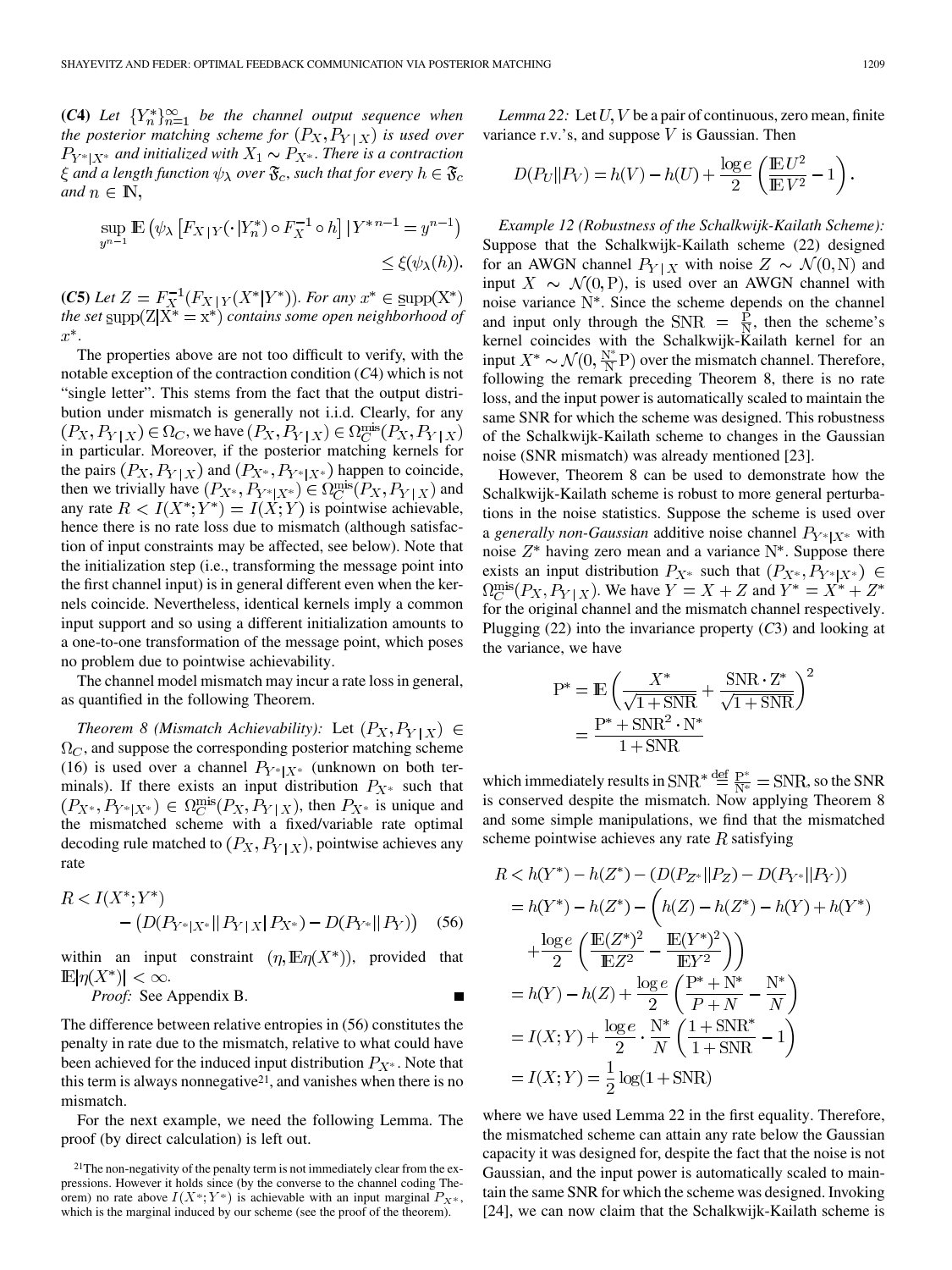*universal* for communication over a memoryless additive noise channel (within the mismatch set) with a given variance and an input power constraint, in the sense of loosing at most half a bit in rate w.r.t. the channel capacity.

## VIII. DISCUSSION

An explicit feedback transmission scheme tailored to any memoryless channel and any input distribution was developed, based on a novel principle of posterior matching. In particular, this scheme was shown to provide a unified view of the well known Horstein and Schalkwijk-Kailath schemes. The core of the transmission strategy lies in the constantly refined representation of the message point's position *relative* to the uncertainty at the receiver. This is accomplished by evaluating the receiver's posterior c.d.f. at the message point, followed by a technical step of matching this quantity to the channel via an appropriate transformation. A recursive representation of the scheme renders it very simple to implement, as the next channel input is a fixed function of the previous input/output pair only. This function is explicitly given in terms of the channel and the selected input distribution. The posterior matching scheme was shown to achieve the mutual information for pairs of channels and input distributions under very general conditions. This was obtained by proving a concentration result of the posterior p.d.f. around the message point, in conjunction with a contraction result for the posterior c.d.f. over a suitable function space. In particular, achievability was established for discrete memoryless channels, thereby also proving that the Horstein scheme is capacity achieving.

The error probability performance of the scheme was analyzed, by casting the variable-rate decoding process as the evolution of a reversed iterated function system (RIFS), and interpreting the associated contraction factors as information rates. This approach yielded two closed form expressions for the exponential decay of the target error probability which facilitates the achievability of a given rate, then used to provide explicit results in several examples. However, the presented error analysis is preliminary and should be further pursued. First, the obtained expressions require searching for good weight or shaping functions, which in many cases may be a difficult task. In the same vein, it is yet unclear under what conditions the error analysis becomes valid for rates up to the mutual information. Finally, the basic technique is quite general and allows for other RIFS contraction lemmas to be plugged in, possibly to yield improved error expressions.

We have seen that a fixed-point free kernel is a necessary condition for achieving any positive rate. We have also demonstrated how fixed points can sometimes be eliminated by considering an equivalent channel, or a corresponding  $\mu$ -variant scheme. But can this binary observation be refined? From the error probability analysis of Section VI, it roughly seems that the "closer" the kernel is to having a fixed point, the worst the error performance should be. It would be interesting to quantify this observation, and to characterize the best  $\mu$ -variant scheme for a given input/channel pair, in terms of minimizing the error probability.

We have derived the rate penalty incurred in a channel model mismatch setting, where a posterior matching scheme devised

according to one channel model (and input distribution) is used over a different channel. However, the presence of feedback allows for an adaptive transmission scheme to be used in order to possibly reduce or even eliminate this penalty. When the channel is known to belong to some parametric family, there exist universal feedback transmission schemes that can achieve the capacity of the realized channel if the family is not too rich [25], and sometimes even attain the optimal error exponent [26]. However, these results involve random coding arguments, and so the associated schemes are neither explicit nor simple. It would therefore be interesting to examine whether an *adaptive* posterior matching scheme, in which the transmitter modifies its strategy online based on channel estimation, can be proven universal for some families of memoryless channels. It seems plausible that if the family is not too rich (e.g., in the sense of [27]) then the posterior will have a significant peak only when "close enough" to the true channel, and be flat otherwise. Another related avenue of future research is the universal communication problem in an individual/adversarial setting with feedback. For discrete alphabets, it was already demonstrated that the *empirical capacity* relative to a modulo-additive memoryless model can be achieved using a randomized sequential transmission strategy that builds on the Horstein scheme [28]. It remains to be explored whether this result can be extended to general alphabets by building on the posterior matching scheme, where the empirical capacity is defined relative to some parametric family of channels.

An extension of the suggested scheme to channels with memory is certainly called for. However, the posterior matching principle needs to be modified to take the channel's memory into account, since it is clear that a transmission independent of previous observations is not always the best option in this case. In hindsight, this part of the principle could have been phrased differently: *The transmission functions should be selected so that the input sequence has the correct marginal distribution, and the output sequence has the correct joint distribution*. In the memoryless case, this is just to say that  $X_n \sim P_X$ , and  $Y^n$  is i.i.d. with the marginal  $P_Y$  induced by  $(P_X, P_{Y|X})$ , which coincides with the original principle. However, when the channel has memory the revised principle seems to lead to the correct generalization. For instance, consider a setting where the channel is Markovian of some order  $d$ , and the "designed" input distribution is selected to be Markovian of order  $d$  as well<sup>22</sup>. According to the revised principle, the input to the channel should be generated in such a way that any  $d$ consecutive input/output pairs have the correct (designed) distribution23, and the joint output distribution is the one induced by the designed input distribution and the channel, so the receiver cannot "tell the difference". To emulate such a behavior, a  $d + 1$  order (or higher) kernel is required, since any lower order will result in some deterministic dependence between any d consecutive pairs. This also implies that a  $d+1$  dimensional message point is generally required in order to provide the necessary degrees of freedom in terms of randomness. It can essage point is generally required in order to provide the<br>cessary degrees of freedom in terms of randomness. It can<br><sup>22</sup>By that, we mean that  $Y_n = X_{n-d}^n Y_{n-d}^{n-1} - X^{n-d-1} Y^{n-d-1}$  and  $X_n =$ 

necessary degrees of freedom in terms of 1<br>
<sup>22</sup>By that, we mean that  $Y_n - X_{n-d}^n Y_{n-d}^{n-1} - X^{n-d}$ <br>  $X_{n-d}^{n-1} Y_{n-d}^{n-1} - X^{n-d-1} Y^{n-d-1}$  are Markov chains.

<sup>&</sup>lt;sup>23</sup>We interpret "marginal" here as pertaining to the degrees of freedom suggested by the designed input distribution.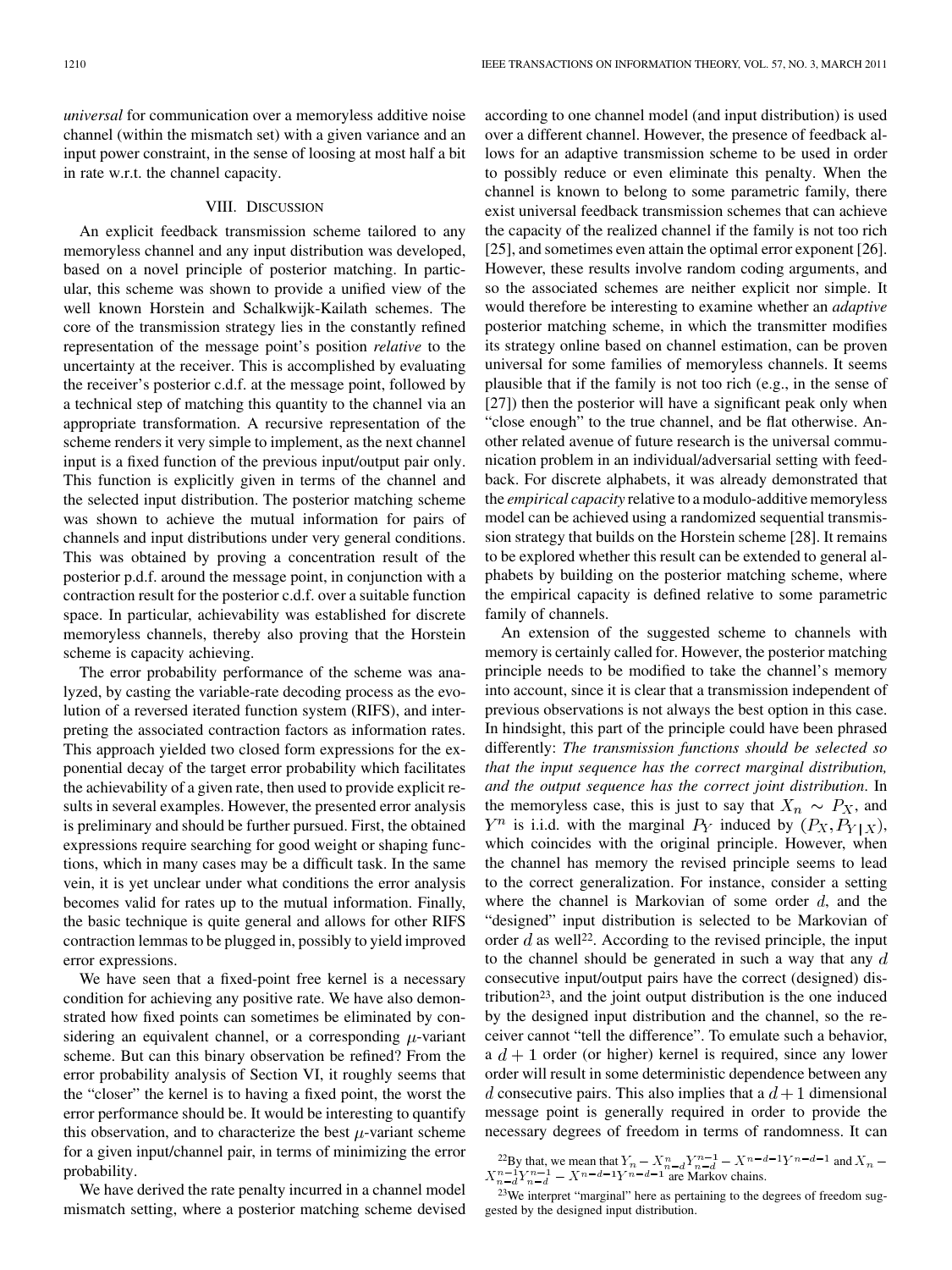be verified that whenever such a procedure is feasible, then under some mild regularity conditions the posterior p.d.f. at the message point is  $\approx 2^{I(X^n \to Y^n)}$ , where  $I(X^n \to Y^n)$ is the *directed information* pertaining to the designed input distribution and the channel [31]. This is encouraging, since for channels with feedback the directed information usually plays the same role as mutual information does for channels without feedback [31]–[35]. Note also that the randomness degrees of freedom argument for a multidimensional message point, provides a complementary viewpoint on the more analytic argument as to why the additional dimensions are required in order to attain the capacity of an auto-regressive Gaussian channel via a generalized Schalkwijk-Kailath scheme [36]. It is expected that a scheme satisfying the revised principle and its analysis should follow through via a similar approach to that appearing in this paper.

# APPENDIX A MAIN PROOFS

*Proof of Lemma 1:* For the first claim, let us find the c.d.f. of  $F_X^{-1}(\Theta)$ :

$$
\mathbb{P}(F_X^{-1}(\Theta) \le x) = \mathbb{P}(\inf\{z : F_X(z) > \Theta\} \le x)
$$

$$
\stackrel{\text{(a)}}{=} \mathbb{P}(F_X(x) \ge \Theta) = F_X(x)
$$

where (a) holds since a c.d.f. is nondecreasing and continuous from the right, and so the result follows. For the second claim, define  $\Phi = F_X(X) - \Theta \cdot P_X(X)$  and let  $\phi \in (0,1)$  be such that there exists  $x_0 \in \text{supp}(X)$  for which  $F_X(x_0) = \phi$ . Then

$$
F_{\Phi}(\phi) \ge \mathbb{P}(F_X(X) \le F_X(x_0)) = \mathbb{P}(X \le x_0)
$$
  
=  $F_X(x_0) = \phi$ 

and on the other hand

$$
F_{\Phi}(\phi) \le \mathbb{P}(F_X(X) - P_X(X) \le F_X(x_0)) = \mathbb{P}(X \le x_0)
$$
  
=  $F_X(x_0) = \phi$ 

hence  $F_{\Phi}(\phi) = \phi$ . If such an  $x_0$  does not exists then there must exist a jump point  $x_1$  such that

$$
F_X(x_1) - P_X(x_1) \le \phi < F_X(x_1) \stackrel{\text{def}}{=} \phi_1
$$

and so

$$
F_{\Phi}(\phi) = F_{\Phi}(\phi_1) - P_{\Phi}((\phi, \phi_1])
$$
  
=  $\phi_1 - \mathbb{P}(X = x_1, \Theta \cdot P_X(x_1) \le \phi_1 - \phi)$   
=  $\phi_1 - P_X(x_1) \cdot \frac{\phi_1 - \phi}{P_X(x_1)} = \phi.$ 

For a proper  $X$ , there are no mass points hence the simpler result follows immediately.

*Proof of Lemma 3:* Assume we are given a transmission scheme  $g_n$  and a decoding rule  $\Delta_n$  which are known to achieve a rate  $R_0$ . For simplicity, we assume the decoding rule is fixed rate, (i.e.,  $|\Delta(y^n)| = 2^{-nR_0}$  for all  $y^n$ ), since any variable rate rule can be easily mapped into a fixed rate rule that achieves the same rate. It is easy to see that in order to prove the above translates into achievability of some rate  $R < R_0$  in the standard framework, it is enough to show we can find a sequence  $\Gamma_n =$ of message point sets, such that for any  $1 \leq i < \lfloor 2^{nR} \rfloor$ , and such that we have uniform achievability over  $\Gamma_n$ , i.e.,

$$
\lim_{n \to \infty} \max_{\theta \in \Gamma_n} \mathbb{P}(\theta \notin \Delta_n(Y^n)|\Theta_0 = \theta) = 0
$$

We now show how  $\Gamma_n$  can be constructed for any  $R < R_0$ . Let  $p_e(n)$  be the (average) error probability associated with our scheme and the fixed rate  $R_0$  decoding rule. Define

$$
A_n = \{ \theta \in (0,1) : \mathbb{P}(\Theta_0 \not\in \Delta(Y^n)|\Theta_0 = \theta) > \sqrt{p_e(n)} \}
$$

and write

$$
p_e(n) = \int \mathbb{P}(\Theta_0 \not\in \Delta(Y^n)|\Theta_0 = \theta) d\theta
$$

$$
> \sqrt{p_e(n)} \int \mathbb{1}_{A_n}(\theta) d\theta
$$

and so we have that  $\int 1\!A_n(\theta)d\theta < \sqrt{p_e(n)}$ . It is now easy to see that if we want to select  $\Gamma_n$  such that  $\Gamma_n \cap A_n = \emptyset$ , and also  $\theta_{i+1,n} - \theta_{i,n} \geq 2^{-nR_0}$ , then a sufficient condition is that for some positive  $\tau_n \to 0$ . This condition can be written as

$$
\frac{1}{n}\log|\Gamma_n| \le R_0 + \frac{1}{n}\log(1 - \sqrt{p_e(n)} - \tau_n) = R_0 + o(1).
$$

At the same time, we also have by definition

$$
\lim_{n \to \infty} \max_{\theta \in \Gamma_n} \mathbb{P}(\theta \notin \Delta(Y^n)|\Theta_0 = \theta) \le \lim_{n \to \infty} \sqrt{p_e(n)} = 0
$$

and the proof is concluded.

*Proof of Lemma 8:* Since  $\xi$  is  $\cap$ -convex over  $[0, 1]$ , it has a unique maximal value attained at some (not necessarily unique) point  $x^*$ . Moreover, convexity implies  $\xi$  is continuous over (0, 1), and since it is nonnegative and upper bounded by  $\xi(x) < x$ , it is also continuous at  $x = 0$  and  $\xi(0) = 0$ . Now, define the sequence  $s_n = \xi^{(n)}(x^*)$ . Since  $\xi(x) < x$  the sequence  $s_n$ is monotonically decreasing, and since  $\xi$  is nonnegative it is also bounded from below. Therefore,  $s_n$  converges to a limit  $s_{\infty} \in [0, 1)$ , and we can write

$$
\lim_{n \to \infty} s_n = s_{\infty}, \quad \lim_{n \to \infty} \xi(s_n) = \lim_{n \to \infty} s_{n+1} = s_{\infty}
$$

Since  $\xi$  is continuous over [0, 1) the above implies that  $\xi(s_\infty)$  =  $s_{\infty}$ , i.e.,  $s_{\infty}$  is a fixed point of  $\xi$ . Thus, we either have  $\xi \equiv 0$ in which case  $s_{\infty} = 0$ , or  $\xi \neq 0$  in which case the only fixed point for  $\xi$  is zero and so again  $s_{\infty} = 0$ . We now note that  $\xi(x) \leq \xi(x^*) \leq x^*$  for any  $x \in [0,1]$ , and also that  $\xi$  is nondecreasing over  $[0, x^*]$  and hence so is  $\xi^{(n)}$ . We therefore have

$$
\lim_{n \to \infty} r(n) = \lim_{n \to \infty} \sup_{x \in [0,1]} \xi^{(n)}(x) \le \lim_{n \to \infty} \xi^{(n-1)}(x^*)
$$

$$
= \lim_{n \to \infty} s_n = 0.
$$

Г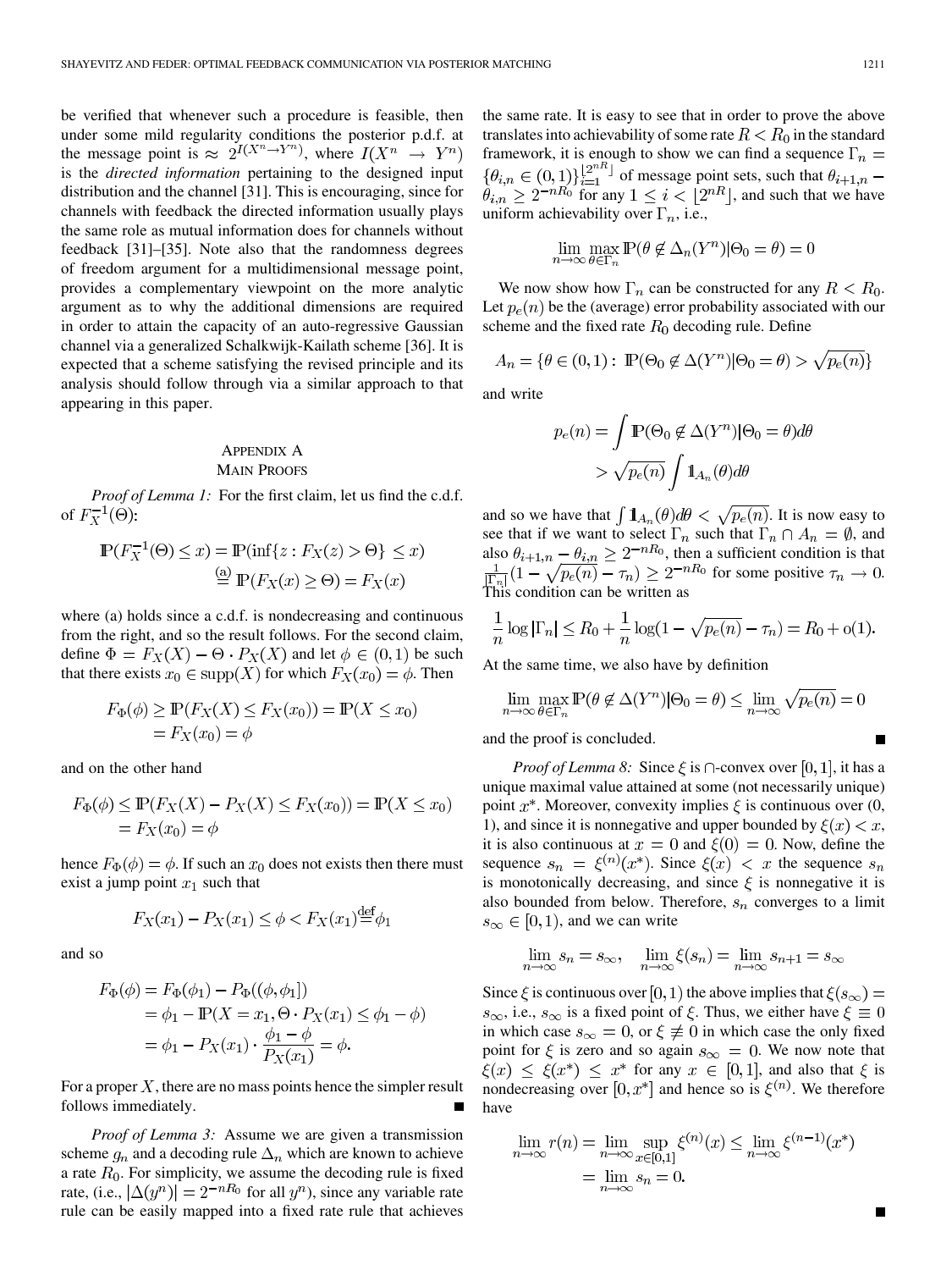$$
\begin{split} \mathbb{P}\left(\psi(S_n(s)) > \varepsilon\right) &\stackrel{(a)}{\leq} \varepsilon^{-1} \mathbb{E}[\psi(S_n(s))] \\ &= \varepsilon^{-1} \mathbb{E}\left(\mathbb{E}[\psi(S_n(s)) \mid Y^{n-1}]\right) \\ &= \varepsilon^{-1} \mathbb{E}\left(\mathbb{E}[\psi(\omega_{Y_n} \circ S_{n-1}(s)) \mid Y^{n-1}]\right) \\ &\stackrel{(b)}{\leq} \varepsilon^{-1} \mathbb{E}\left(\psi(S_{n-1}(s))\right) \\ &\stackrel{(c)}{\leq} \varepsilon^{-1} \xi\left(\mathbb{E}\psi(S_{n-1}(s))\right) \leq \cdots \\ &\stackrel{(d)}{\leq} \varepsilon^{-1} \xi^{(n)}\left(\psi(s)\right) \\ &\stackrel{(e)}{\leq} \varepsilon^{-1} r(n). \end{split}
$$

Markov's inequality was used in (a), the contraction relation (7) in (b) and Jensen's inequality in (c). Inequality (d) is a recursive application of the preceding transitions, and the definition of the decay profile was used in (e).

*Proof of Lemma 10:* For any  $\varepsilon > 0$ 

$$
\begin{split}\n& \mathbb{P}(|\tilde{S}_n(s) - \tilde{S}_n(t)| > \varepsilon) \\
& = \mathbb{P}(|\tilde{S}_n(s) - \tilde{S}_n(t)|^q > \varepsilon^q) \\
& \overset{(a)}{\leq} \varepsilon^{-q} \mathbb{E}|\tilde{S}_n(s) - \tilde{S}_n(t)|^q \\
& = \varepsilon^{-q} \mathbb{E}(\mathbb{E}(|\tilde{S}_n(s) - \tilde{S}_n(t)|^q | Y_2^n)) \\
& = \varepsilon^{-q} \mathbb{E}(\mathbb{E}(|\omega_{Y_1} \circ \cdots \circ \omega_{Y_n}(s) - \omega_{Y_1} \circ \cdots \circ \omega_{Y_n}(t)|^q | Y_2^n)) \\
& \overset{(b)}{\leq} \varepsilon^{-q} r \cdot \mathbb{E}(|\omega_{Y_2} \circ \cdots \circ \omega_{Y_n}(s) - \omega_{Y_2} \circ \cdots \circ \omega_{Y_n}(t)|^q) \\
& \leq \cdots \leq \varepsilon^{-q} r^n |s - t|^q.\n\end{split}
$$

Where in (a) we use Markov's inequality, in (b) we use the contraction (10), and (c) is a recursive application of the preceding transitions.

*Proof of Theorem 1 [completed]:* We prove by induction that for any  $n \in \mathbb{N}$ ,  $P_{\Theta_0|Y^n}(\cdot|y^n)$  is proper for  $P_{Y^n}$ -a.a.  $y^n \in \mathcal{Y}^n$ , and the rest of the proof remains the same. First, this property is satisfied for  $n = 0$  since  $P_{\Theta_0}$  is proper. Now assume the property holds for any  $1 \leq n \leq k-1$ . By our previous derivations, this implies that  $X_n \sim P_X$  for any  $1 \leq n \leq k$ , and thus by the definition of an input/channel pair we have in particular  $I(X_n; Y_n) = I(X; Y) < \infty$  for any such *n*. Now suppose the property does not hold for  $n = k$ . This implies there exists a measurable set  $A \subseteq \mathcal{Y}^k$  with  $P_{Y^k}(A) > 0$ so that  $P_{\Theta_0|Y^k}(\cdot|y^k) \nless P_{\Theta_0}$  for any  $y^k \in A$ . Therefore, it must be that  $I(\Theta_0; Y^k) = \infty$ . However standard manipulations using the fact that the channel is memoryless result in  $I(\Theta_0; Y^k) \leq \sum_{n=1}^k I(X_n; Y_n) < \infty$ , in contradiction.

*Proof of Lemma 12, Claim (iii):* Since  $\Theta \sim \mathcal{U}$ , it is enough to show that  $P_{\Phi|\Theta}(\cdot|\theta)$  is proper for  $\mathcal{U}$ -a.a.  $\theta \in (0,1)$ . Define the discrete part of the output support to be  $\mathcal{Y}_D = \{ y \in \text{supp}(Y) : P_Y(y) > 0 \}$ , which is a countable set. Define also the set  $\mathfrak{Y}_D \stackrel{\text{def}}{=} \underline{\text{supp}}(\Phi | Y \in \mathcal{Y}_D)$  which is a countable union of disjoint intervals inside the unit interval, corresponding to the "jump spans" introduced by  $F_Y$  over  $\mathcal{Y}_D$ . Furthermore, for any  $x \in \text{supp}(X)$  define  $\mathcal{Y}_{D,x}$  to be the set of mass points for  $P_{Y|X}(\cdot|x)$ . Since  $I(X;Y) < \infty$ , then it

must be that  $P_{Y|X}(\cdot|x) \ll P_Y$  for  $P_X$ -a.a.  $x \in \text{supp}(X)$ . Therefore, there exists a set  $A \subseteq \text{supp}(X)$  of full measure  $P_X(A) = 1$ , so that  $\mathcal{Y}_{D,x} \subseteq \mathcal{Y}_D$  for any  $x \in A$ . Therefore, for any  $x \in A$ ,  $P_{Y|X}(\cdot|x)$  restricted to supp $(Y) \setminus Y_D$  has a proper p.d.f., which implies that  $P_{\Phi|X}(\cdot|x)$  restricted to  $(0,1)\backslash \mathfrak{Y}_D$  has a proper p.d.f. as well, since  $\Phi$  is obtained from Y by applying a continuous and bounded function.  $P_{\Phi|X}(\cdot|x)$  restricted to any one of the countable number of intervals composing  $\mathfrak{Y}_D$ is uniform, hence admits a proper p.d.f. as well. We therefore conclude that  $P_{\Phi|X}(\cdot|x)$  is proper for any  $x \in A$ . To conclude, define the set  $B = \{ \theta \in (0,1) : F_X^{-1}(\theta) \in A \}$ , which by Lemma 1 is of full measure  $\mathcal{U}(B) = 1$ , and from the discussion above  $P_{\Phi|\Theta}(\cdot|\theta)$  is proper for any  $\theta \in B$ .

*Proof of Lemma 16, Claim (ii):* Suppose there exists some  $y_0 \in \mathcal{Y}$  so that  $P_Y(y_0) > 0$  and  $P_X \prec_d P_{X|Y}(\cdot | y_0)$ . Define the set  $A_0 = \{ \phi \in (0,1) : F_Y^{-1}(\phi) = y_0 \}.$  For any  $x \in \mathcal{X}$  and  $\phi \in A_0$ , the normalized posterior matching kernel evaluated at  $\theta = F_X(x)$  satisfies

$$
F_{\Theta|\Phi}(F_X(x)|\phi) = F_{X|Y}(x|y_0) \ge F_X(x)
$$

where the last inequality is due to the dominance assumption above, and is *strict* for  $x \in \{0, \ldots, |\mathcal{X}| - 2\}$ . Moreover, the normalized posterior matching kernel evaluated in between this finite set of points is simply a linear interpolation. Thus, for any  $\theta \in (0,1)$  and any  $\phi \in A_0$ , we have  $F_{\Theta | \Phi}(\theta | \phi) > \theta$ , and so

$$
\mathbb{P}(F_{\Theta|\Phi}(\theta|\Phi) = \theta) \le 1 - P_{\Phi}(A_0) = 1 - P_Y(y_0) < 1
$$

which implies the fixed-point free property (*A*3). The case where  $P_{X|Y}(\cdot|y_0) \prec_d P_X$  follows by symmetry. The case where  $P_{X|Y}(\cdot|y_0) \prec_d P_X(\cdot|y_1)$  is trivial. **The Second Service** 

*Proof of Lemma 16, Claim (iii):* We find it simpler here to consider the normalized input  $\Theta$  but the original output Y, namely to prove an equivalent claim stating that the invariant distribution  $P_{\Theta Y}$  for the Markov chain  $(\Theta_n, Y_n)$ , is ergodic. To that end, we show that if  $S \subseteq (0,1) \times \mathcal{Y}$  is an invariant set, then  $P_{\Theta Y}(S) \in \{0,1\}$ . Let us write S as a disjoint union:

$$
S = \bigcup_{y \in \mathcal{Y}} A_y \times \{y\}, \quad A_y \subseteq (0, 1)
$$

The posterior matching kernel deterministically maps a pair  $t(\theta, y)$  to the input  $\hat{\theta} = F_{\Theta|Y}(\theta|y)$ , and then the corresponding output is determined via  $P_{Y|\Theta}(\cdot|\hat{\theta})$ . Since by (*B*1) all transition probabilities are nonzero, then each possible output in  $Y$ is seen with a nonzero probability given any input. Thus, denoting the stochastic kernel of the Markov chain by  $P$ , we have that  $\mathcal{P}(\cdot | (\theta, y))$  has support on the discrete set  $\{F_{\Theta|Y}(\theta | y)\}\times \mathcal{Y}$ for any  $(\theta, y) \in S$ . Since S is an invariant set, this implies that

$$
S' \stackrel{\text{def}}{=} \bigcup_{y \in \mathcal{Y}} F_{\Theta|Y}(A_y|y) \times \mathcal{Y} \subseteq S
$$

where by  $F_{\Theta|Y}(A_y|y)$  we mean the image set of  $A_y$  under  $F_{\Theta|Y}(\cdot|y)$ . This in turn implies that

$$
\bigcup_{y \in \mathcal{Y}} F_{\Theta|Y}(A_y|y) \subseteq \bigcap_{y \in \mathcal{Y}} A_y \stackrel{\text{def}}{=} A. \tag{57}
$$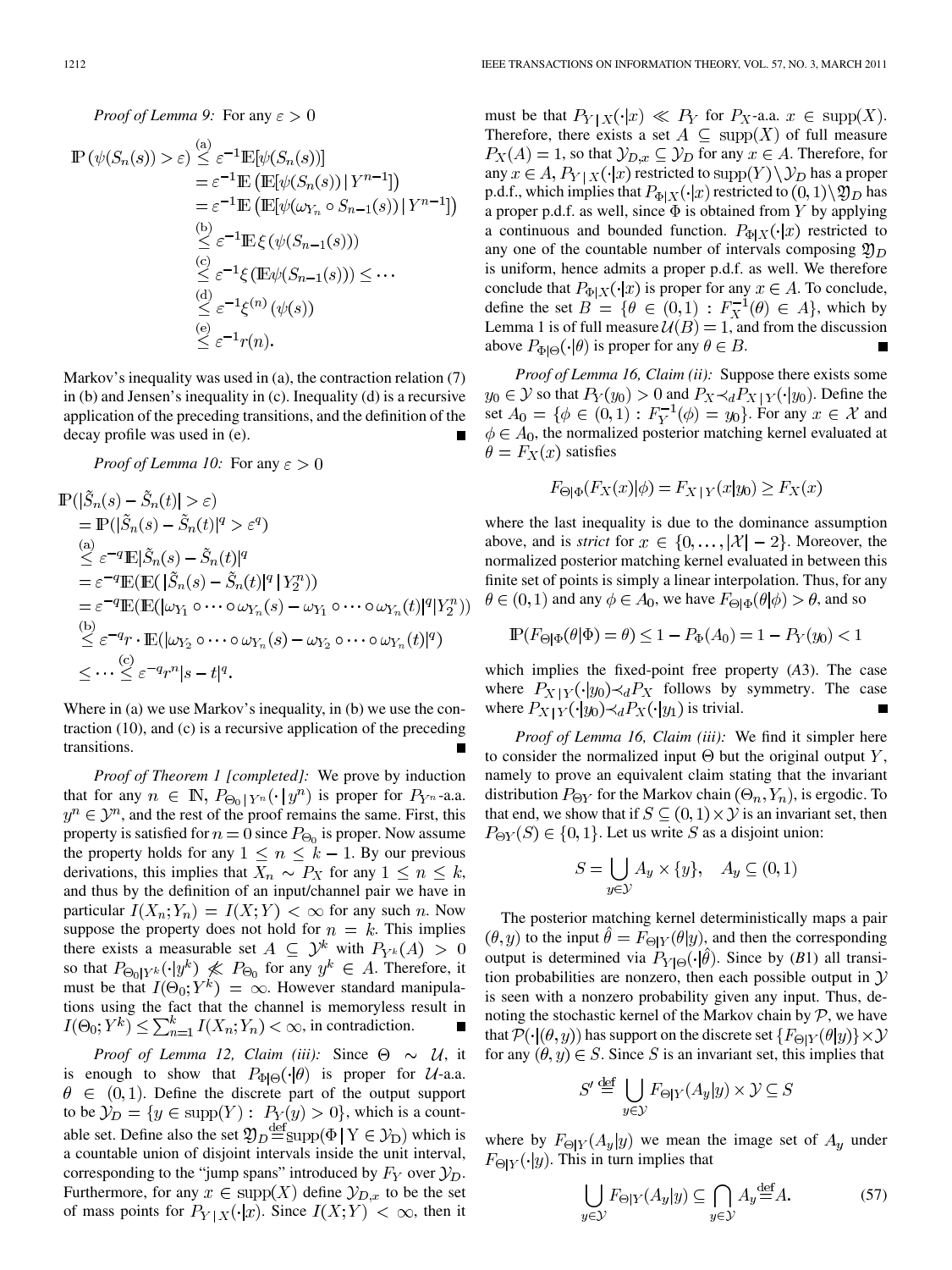Now, defining

$$
\bar{S} \stackrel{\text{def}}{=} A \times \mathcal{Y}
$$

we have that  $S' \subseteq \overline{S} \subseteq S$ , and hence  $\overline{S}$  is also an invariant set. Going through the same derivations as for  $S$ , the invariance of  $\overline{S}$  implies that

$$
\bigcup_{y \in \mathcal{Y}} F_{\Theta|Y}(A|y) \subseteq A \tag{58}
$$

and hence

$$
\mathcal{U}(A) \ge \max_{y \in \mathcal{Y}} \mathcal{U}(F_{\Theta|Y}(A|y)) \ge \sum_{y \in \mathcal{Y}} \mathcal{U}(F_{\Theta|Y}(A|y))P_Y(y)
$$

$$
= \sum_{y \in \mathcal{Y}} P_{\Theta|Y}(A|y)P_Y(y) = P_{\Theta}(A) = \mathcal{U}(A).
$$

To avoid contradiction, it must be that  $\mathcal{U}(F_{\Theta|Y}(A|y)) = \mathcal{U}(A)$ for all  $y \in \mathcal{Y}$ , and together with (58) it immediately follows that for all  $y \in \mathcal{Y}$ 

$$
F_{\Theta|Y}(A|y) = A \setminus N_y, \quad \mathcal{U}(N_y) = 0. \tag{59}
$$

Namely, for any output value, the set  $A$  remains the same after applying the posterior matching kernel, up to a  $\mathcal{U}$ -null set.

Let us now prove the implication

$$
\mathcal{U}(A) \in \{0, 1\} \Rightarrow P_{\Theta Y}(S) \in \{0, 1\}.\tag{60}
$$

To that end, we show that  $0 < P_{\Theta Y}(S) < 1$  implies  $0 <$  $\mathcal{U}(A)$  < 1. The upper bound follows from  $\mathcal{U}(A) = P_{\Theta}(A) =$  $P_{\Theta Y}(\bar{S}) \leq P_{\Theta Y}(S) < 1$ . For the lower bound, we note that  $P_{\Theta Y}(S) > 0$  implies there exists at least one  $y_0 \in \mathcal{Y}$  such that  $\mathcal{U}(A_{y_0}) > 0$ . Recall that for a DMC, the normalized posterior matching kernel for any fixed output is a quasi-affine function with slopes given by  $\frac{F_X[Y(x|y)]}{P_Y(x)} = \frac{F_Y[X(y|x)]}{P_Y(y)}$ . Since by (*B*1) all the transition probabilities are nonzero, these slopes are all positive, and denote their minimal value by  $\alpha > 0$ . Therefore, it must be that  $\mathcal{U}(F_{\Theta|Y}(A_{y_0}|y_0)) > \alpha \mathcal{U}(A_{y_0}) > 0$ , which by (57) implies  $\mathcal{U}(A) > 0$ .

After having established (60), we proceed to show that  $\mathcal{U}(A) \in \{0,1\}$  which will verify Property (A2). It is easily observed that if  $\vec{A}$  is an interval, (59) holds if and only if the endpoints of the interval are both either fixed points of the kernel or endpoints of  $(0, 1)$ . For A a finite disjoint union of intervals, (59) holds if and only if all nonshared endpoints are both either fixed points of the kernel or endpoints of (0, 1). Hence for such  $A$ , since we assumed the kernel does not have any fixed points, (59) holds if and only if  $\mathcal{U}(A) \in \{0, 1\}$ .

Let us now extend this argument to any  $A \in \mathfrak{B}$ . Under (B3), there exist two output symbols  $y_0, y_1 \in \mathcal{Y}$  such that

$$
0>\frac{\beta_0}{\beta_1}\not\in\mathbb{Q}
$$

where

$$
\beta_i = \log\left(\frac{P_{X|Y}(0|y_i)}{P_X(0)}\right), \quad i \in \{0, 1\}.
$$

Define the set

 $\ddot{\phantom{a}}$ 

$$
B \stackrel{\text{def}}{=} \left\{ b \in (0,1) : \exists n_0, n_1 \in \mathbb{N}, b = 2^{n_0 \beta_0 + n_1 \beta_1} \right\}.
$$

*Lemma 23: is dense in (0,1):*

*Proof:* Without loss of generality, we assume  $\beta_0 < 0 <$  $\beta_1$ . We prove equivalently that the set  $\log B$  is dense in  $(-\infty, 0)$ . Let  $b \in (-\infty, 0)$ . Define

$$
b_n \stackrel{\text{def}}{=} n\beta_0 + \left\lfloor \frac{b - n\beta_0}{\beta_1} \right\rfloor \beta_1, \quad n \in \mathbb{N}.
$$

It is easy to see that  ${b_n}_{n=n'} \subset \log B$ , if  $n'$  is taken to be large enough. Let  $\{x\} \stackrel{\text{def}}{=} x - |x|$  be the fractional part of x. Write:

$$
r_n \stackrel{\text{def}}{=} \frac{b - b_n}{\beta_1} = \left\{ \frac{b}{\beta_1} + n \left( -\frac{\beta_0}{\beta_1} \right) \right\}.
$$

Since  $\frac{\beta_1}{\beta_2} \notin \mathbb{Q}$ ,  $r_n$  can be though of as an irrational rotation on the unit circle, hence is dense in (0,1) [37]. In particular, this implies that  $r_n$  has a subsequence  $r_{k_n} \to 0$ , hence  $b_{k_n} \to b$ .

For  $\theta \in (0,1)$ , let  $A(\theta) \stackrel{\text{def}}{=} A \cap (0,\theta)$ . For brevity, let  $p = P_X(0)$ . Define  $A_{n_0,n_1}$  be the set obtained starting from  $A(p)$  and applying  $F_{\Theta|Y}(\cdot|y_0)$   $n_0$  times, and then applying  $F_{\Theta|Y}(\cdot|y_1)$   $n_1$  times.  $F_{\Theta|Y}(\cdot|y_i)$  is linear over  $(0, p)$  with a slope  $2^{\beta_i}$ , hence assuming that  $2^{n_0\beta_0+n_1\beta_1} < 1$ , we have

$$
U(A_{n_0,n_1}) = 2^{n_0\beta_0 + n_1\beta_1} \cdot U(A(p)). \tag{61}
$$

On the other hand, (59) together with the aforementioned linearity imply that  $A_{n_0,n_1}$  and  $A(p \cdot 2^{n_0 \beta_0 + n_1 \beta_1})$  are equal up to a  $U$ -null set. Combining this with (61) and Lemma 23, we find that for any  $\theta \in (0, p)$ 

$$
\mathcal{U}(A(\theta)) = \theta p^{-1} \mathcal{U}(A(p)).
$$

We note that  $\mathcal{U}(A(\theta))$  is the indefinite Lebesgue integral of  $1_{A(p)}(\theta)$ . Invoking the Lebesgue differentiation Theorem [20], the derivative  $\frac{d\mathcal{U}(A(\theta))}{d\theta} = p^{-1}\mathcal{U}(A(p))$  must be equal to  $1_{A(p)}(\theta)$  for a.a.  $\theta \in (0,p)$ , which implies  $p^{-1}\mathcal{U}(A(p)) \in \{0,1\}$ . Hence,  $A(p)$  is either of full measure or a null set.

Let us now show that this implies the same for  $A = A(1)$ . Define the function

$$
\bar{F}(\theta) \stackrel{\text{def}}{=} \max_{y \in \mathcal{Y}} F_{\Theta|Y}(\theta)
$$

Let us establish some properties of  $\bar{F}$ .

- a)  $\bar{F}$  is Lipschitz, monotonically increasing, and maps  $(0,1)$ onto (0,1): Trivial.
- b)  $\bar{F}^{(n)}(\theta) \rightarrow 1$  monotonically as  $n \rightarrow \infty$  for any  $\theta \in$  $(0, 1)$ : Observe that

$$
\mathbb{E}\left(F_{\Theta|Y}(\theta|Y)\right) = \mathbb{E}\mathbb{P}(\Theta \le \theta|Y) = \mathbb{P}(\Theta \le \theta) = \theta.
$$

Hence  $\bar{F}(\theta) \ge \theta$  with equality if and only if  $\theta$  is a fixed point, which contradicts property (*A*3). Thus, it must hold that  $\bar{F}(\theta) > \theta$  for any  $\theta \in (0,1)$ , hence  $\bar{F}^{(n)}(\theta)$  is increasing with n.  $\bar{F} \leq 1$  and therefore a limit exists and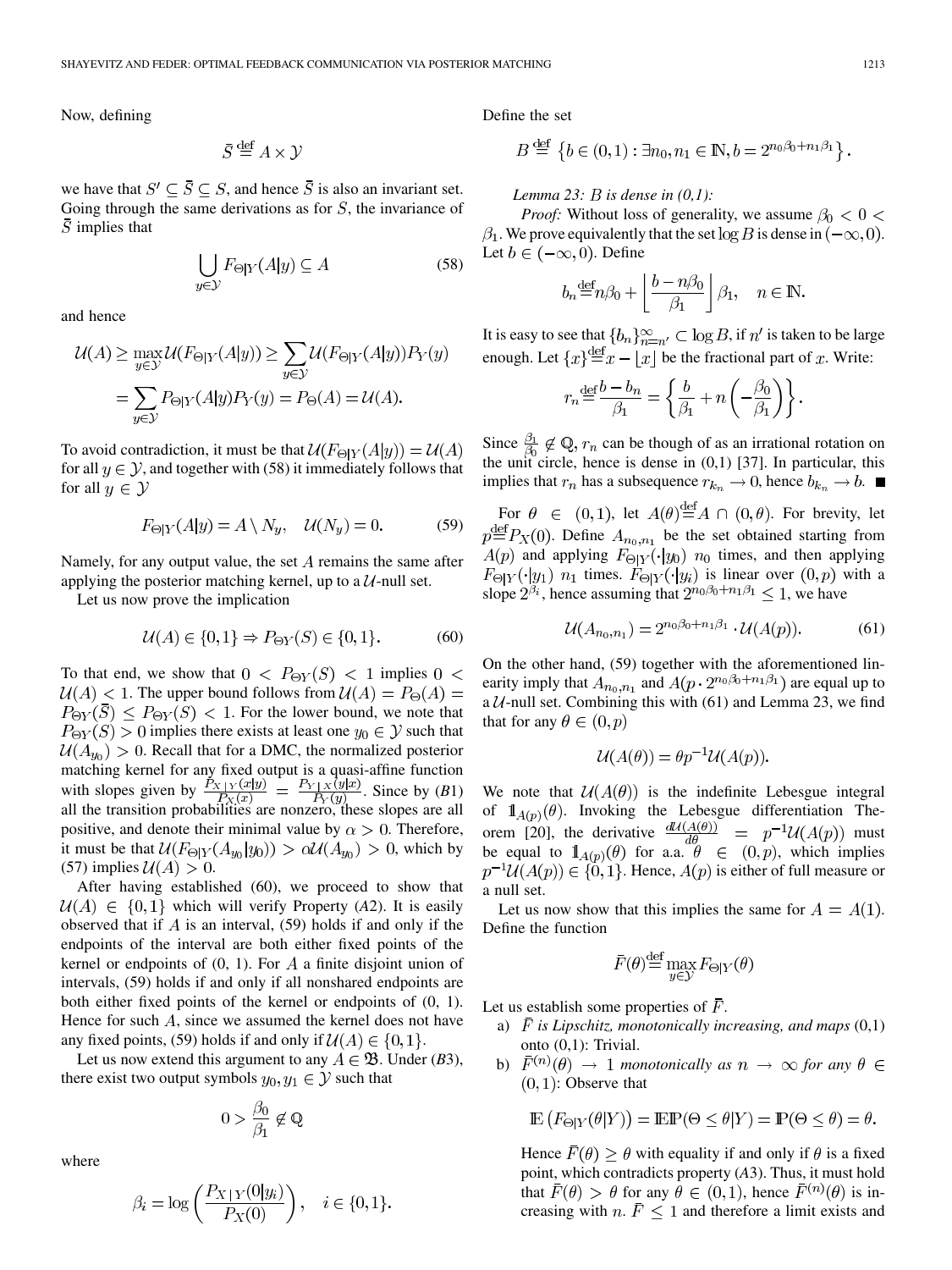is at most 1.  $\bar{F}$  is continuous, hence the limit cannot be smaller than 1 as this will violate  $\bar{F}(\theta) > \theta$ .

c)  $\bar{F}(A) = A$  *up to a U-null set:* it is easily observed that

$$
\bigcap_{y \in \mathcal{Y}} F_{\Theta|Y}(A|y) \subseteq \overline{F}(A) \subseteq \bigcup_{y \in \mathcal{Y}} F_{\Theta|Y}(A|y).
$$

The property follows by applying (59).

Combining (a) and (c) it follows that for any  $n \geq 1$ ,  $\bar{F}^{(n)}(A(p)) = A(\bar{F}^{(n)}(p))$  up to a *U*-null set. Furthermore, since  $A(p)$  is either of full measure or null, then property (a) implies the same for  $\bar{F}^{(n)}(A(p))$ , and so either  $\mathcal{U}(\tilde{A}(\tilde{F}^{(n)}(p))) = 0$  for all n, or  $\mathcal{U}(A(\tilde{F}^{(n)}(p))) = \tilde{F}^{(n)}(p)$ . Using (b), we get:

$$
\mathcal{U}(A) = \mathcal{U}\left(\bigcup_{n=1}^{\infty} A(\bar{F}^{(n)}(p))\right) \in \left\{0, \lim_{n \to \infty} \bar{F}^{(n)}(p)\right\}
$$

$$
= \{0, 1\}.
$$

# Hence (*A*2) holds.

*Remark 7:* The proof only requires an irrational ratio to be found for  $x = 0$  (or similarly, for  $x = |\mathcal{X}| - 1$ ), hence a weaker version of property (*B*3) suffices. It is unclear if even this weaker property is required for ergodicity to hold. The proof fails whenever the leftmost interval  $(0, P_X(0))$  cannot be densely covered by a repeated application the posterior matching kernel (starting from the right endpoint), without ever leaving the interval. This argument leans only on the linearity of the kernel within that interval, and does not use the entire nonlinear structure of the kernel. It therefore seems plausible that condition (*B*3) could be further weakened, or perhaps even completely removed.

*Proof of Lemma 16, Claim (v):* (*B*1) trivially holds for any equivalent input/channel pair. Let us show there exists one satisfying (*B*2). To that end, the following Lemma is found useful.

*Lemma 24:* Let  $p^n, q^n$  be two distinct probability vectors. Then there exists a permutation operator  $\sigma : \mathbb{R}^n \mapsto \mathbb{R}^n$  such that  $\sigma(q^n) \prec_d \sigma(p^n)$ .

*Proof:* Let  $\delta^n$  be the element-wise difference of  $p^n$  and  $q^n$ , i.e.,  $\delta_k = p_k - q_k$ . Define  $\sigma$  to be a permutation operator such that  $\sigma(\delta^n)$  is in descending order. Then since  $p^n \neq q^n$  and we have that any partial sum of  $\sigma(\delta^n)$  is positive, i.e.,  $\sum_{i=1}^{\kappa} {\{\sigma(\delta^n)\}_i} > 0$  for any  $k < n$ , which implies the result.

Now, since  $I(X;Y) > 0$  there must exist some  $y_0 \in Y$  so that  $P_{X|Y}(\cdot|y_0) \neq P_X$ . Viewing distributions as probability vectors, then by Lemma 24 above there exists a permutation operator  $\sigma$  such that  $\sigma(P_X) \prec_d \sigma(P_{X|Y}(\cdot|y_0))$ . Thus, applying  $\sigma$  to the input results in an equivalent input/channel pair for which (*B*2) holds.

*Proof of Lemma 16, Claim (vi):* Let  $(P(\mathcal{X}), d_{TV})$  be the space of probability distributions over the alphabet  $\mathcal{X}$ , equipped with the total variation metric. For a fixed channel  $P_{Y|X}$ , the set S of input distributions not satisfying property (B3) is clearly of countable cardinality. Since any open ball around any point in  $P(\mathcal{X})$  is of uncountable cardinality, then  $P(\mathcal{X})\backslash S$  must be dense in  $(P(X), d_{TV})$ , and the claim follows.

*Proof of Lemma 17:* Let  $\lambda : [0,1] \mapsto [0,1]$  be any surjective, strictly  $\cap$ -convex function symmetric about  $\frac{1}{2}$ . This implies in particular that  $\lambda(\cdot)$  is continuous, its restriction to  $[0, \frac{1}{2}]$  is injective, and  $\lambda(0) = \lambda(1) = 0, \lambda(\frac{1}{2}) = 1$ . Let  $\lambda^{-1} : [0,1] \mapsto$  $[0, \frac{1}{2}]$  be the inverse of  $\lambda$  restricted to the  $[0, \frac{1}{2}]$  branch. Let  $\psi_{\lambda}$ be the corresponding length function over  $\mathfrak{F}_c$ , as defined in (8). Define the function  $\xi^* : [0,1] \mapsto [0,1]$  as follows:

$$
\xi^*(\theta) \stackrel{\text{def}}{=} \max \left\{ \mathbb{E} \lambda \left( F_{\Theta | \Phi}(\lambda^{-1}(\theta) | \Phi) \right), \mathbb{E} \lambda \left( F_{\Theta | \Phi} (1 - \lambda^{-1}(\theta) | \Phi) \right) \right\}.
$$

We now establish the following two properties:

a)  $\xi^*(\cdot)$  is continuous over [0, 1]: Fix any  $\theta' \in [0, 1]$ , and let be a sequence in [0, 1] such that  $\theta_n \to \theta'$ . Define  $q(\theta, \phi) \equiv \lambda (F_{\Theta | \Phi}(\lambda^{-1}(\theta) | \phi))$ , and  $q_n(\phi) \equiv q(\theta_n, \phi)$ . By Lemma 12 claim (iv),  $F_{\Theta|\Phi}(\theta|\phi)$  is continuous in  $\theta$ for  $P_{\Phi}$ -a.a.  $\phi \in (0,1)$ . Since  $\lambda(\cdot), \lambda^{-1}(\cdot)$  are continuous, we have that  $q(\theta, \phi)$  is continuous in  $\theta$  for  $P_{\Phi}$ -a.a.  $\phi \in (0,1)$ , and therefore  $q_n(\phi) \to q(\theta', \phi)$  for  $P_{\Phi}$ -a.a.  $\phi \in (0, 1)$ . Furthermore,  $|q_n(\phi)| \leq 1$ . Thus, invoking the bounded convergence Theorem [20], we get

$$
\lim_{n \to \infty} \mathbb{E}(q_n(\Phi)) = \mathbb{E}(q(\theta', \Phi))
$$

Reiterating for  $q(\theta, \phi) \stackrel{\text{def}}{=} \lambda (F_{\Theta | \Phi}(1 - \lambda^{-1}(\theta) | \phi))$ , we conclude that  $\xi^*(\theta_n) \to \xi^*(\theta')$ .

b)  $0 \leq \xi^*(\theta) < \theta$  for  $\theta \in (0,1]$ : The lower bound is trivial. For the upper bound, we note again that

$$
\mathbb{E}\left(F_{\Theta|\Phi}(\theta|\Phi)\right) = \mathbb{E}\mathbb{P}(\Theta \le \theta|\Phi) = \mathbb{P}(\Theta \le \theta) = \theta,
$$

and since by the fixed-point free property (*A*3) we also have  $\mathbb{P}(F_{\Theta|\Phi}(\theta|\Phi) = \theta) < 1$  for any  $\theta \in (0,1)$ , then  $F_{\Theta|\Phi}(\theta|\Phi)$  is not a.s. constant. Combining that with the fact that  $\lambda(\cdot)$  is *strictly*  $\cap$ -convex, a strict Jensen's inequality holds

$$
\mathbb{E}\lambda(F_{\Theta|\Phi}(\lambda^{-1}(\theta)|\Phi)) < \lambda \left( \mathbb{E}\left(F_{\Theta|\Phi}(\lambda^{-1}(\theta)|\Phi)\right) \right) = \lambda(\lambda^{-1}(\theta)) = \theta
$$

Similarly, using the symmetry of  $\lambda(\cdot)$ ,

$$
\mathbb{E}\lambda(F_{\Theta|\Phi}(1-\lambda^{-1}(\theta)|\Phi)) < \lambda(1-\lambda^{-1}(\theta))
$$
  
=  $\lambda(\lambda^{-1}(\theta)) = \theta$ 

Now, define  $\xi(\cdot)$  to be the upper convex envelope of  $\xi^*(\cdot)$ . Let us show that  $\xi(\cdot)$  is a contraction.  $\xi(\cdot)$  is trivially  $\cap$ -convex and nonnegative, hence it remains to prove that  $\xi(\theta) < \theta$  for  $\theta \in (0, 1]$ . Define the function

$$
\delta(\theta) \stackrel{\text{def}}{=} \inf_{\phi \in [\theta,1]} (\phi - \xi^*(\phi))
$$

Property (b) implies that  $\delta(0) = 0$ . Combining properties (a) and (b), we observe that  $\phi - \xi^*(\phi)$  is continuous and positive over [ $\theta$ , 1] for any fixed  $\theta \in (0, 1]$ , hence attains a positive infimum over that interval. We conclude that  $\delta(\theta)$  is continuous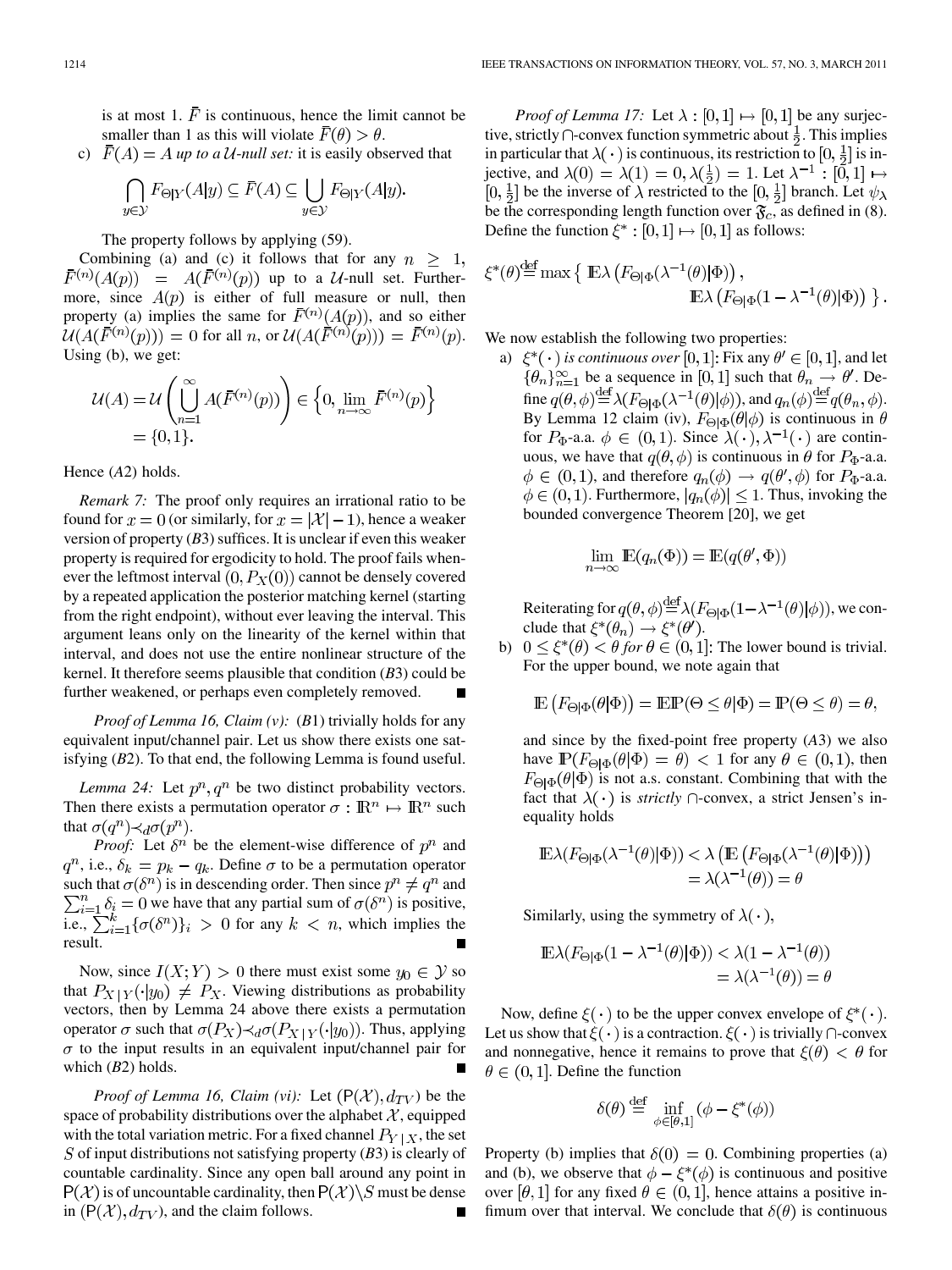and monotonically nondecreasing over  $[0, 1]$ , and positive over  $(0, 1]$ . Fixing any  $\theta' \in (0, 1]$ , we use the definition of the upper convex hull and the above properties of  $\delta(\cdot)$  to write

$$
\xi(\theta') = \sup \{ \alpha \xi^*(\theta_0) + (1 - \alpha) \xi^*(\theta_1) \}
$$
  
\n
$$
\leq \sup \{ \alpha(\theta_0 - \delta(\theta_0)) + (1 - \alpha)(\theta_1 - \delta(\theta_1)) \}
$$
  
\n
$$
\leq \theta' - \inf \{ \alpha \delta(\theta_0) + (1 - \alpha) \delta(\theta') \}
$$
(62)

where the supremums and the infimum are taken over all such that  $0 \le \theta_0 \le \theta' \le \theta_1 \le 1$ , and such that is the convex combination  $\theta' = \alpha \theta_0 + (1 - \alpha)\theta_1$ . Thus, since  $\delta(\theta') > 0$ , a necessary condition for  $\xi(\theta') \ge \theta'$  is for the infimum in (62) to be attained as  $\alpha \to 1$  and  $\delta(\theta_0) \to 0$ . By continuity and positivity, the latter implies  $\theta_0 \rightarrow 0$ . However, the convex combination for  $\theta'$  can be maintained as  $\alpha \rightarrow 1$ and  $\theta_0 \rightarrow 0$  if and only if  $\theta' = 0$ , in contradiction. Hence  $\xi(\theta') < \theta'.$ 

To conclude the proof, we demonstrate that  $\xi(\cdot)$  and  $\psi_{\lambda}$  satisfy (36):

$$
\mathbb{E}(\psi_{\lambda}[F_{\Theta|\Phi}(\cdot|\Phi) \circ h]) = \int_{0}^{1} \mathbb{E}\lambda(F_{\Theta|\Phi}(h(\theta)|\Phi))d\theta
$$
  
\n
$$
\stackrel{(a)}{\leq} \int_{0}^{1} \xi^*(\lambda(h(\theta)))d\theta
$$
  
\n
$$
\stackrel{(b)}{\leq} \int_{0}^{1} \xi(\lambda(h(\theta)))d\theta
$$
  
\n
$$
\stackrel{(c)}{\leq} \xi \left(\int_{0}^{1} \lambda(h(\theta))d\theta\right)
$$
  
\n
$$
= \xi(\psi_{\lambda}(h))
$$

where (a) holds by the definition of  $\xi^*$  and the symmetry of  $\lambda(\cdot)$ , (b) holds since  $\xi \geq \xi^*$ , and (c) holds by Jensen's inequality.

*Lemma 25:* Let  $(P_X, P_{Y|X})$  satisfy property (A3). Then for any  $\alpha > 0$ ,  $\varepsilon > 0$  and  $\delta > 0$ ,

$$
\mathbb{P}\left(\max_{1\leq m\leq n} \mathcal{P}(\mathcal{C}_{(1+\alpha)n-m}(\Theta_m) > \delta\right) = O(\sqrt[8]{r(\alpha n)})
$$

where  $r(n)$  is the decay profile of the contraction  $\xi(\cdot)$  from Lemma 17.

*Proof:* For any  $g \in \mathfrak{F}_c$  and any  $m, n \in \mathbb{N}$  where  $m \leq n$ , define

$$
\bar{G}_{m,m}(\cdot) \stackrel{\text{def}}{=} g(\cdot), \quad \bar{G}_{m,n}^g(\cdot) \stackrel{\text{def}}{=} F_{\Theta|\Phi}(\cdot | \Phi_n) \circ \bar{G}_{m,n-1}(\cdot).
$$

Then for any fixed m and  $g$ ,  $\{G_{m,n}^g\}_{n=m}^\infty$  is an IFS over  $\mathfrak{F}_c$ . Let  $g_u(\theta) = \theta$  be the uniform c.d.f., and define the following r.v.'s:

$$
L_{m,n} \stackrel{\text{def}}{=} \psi_{\lambda} \left( \bar{G}_{m,n}^{g_u} \right) \quad L_{m,n}^* \stackrel{\text{def}}{=} \sup_{g \in \mathfrak{F}_c} \psi_{\lambda} \left( \bar{G}_{m,n}^g \right)
$$

where  $\psi_{\lambda}$  is the associated length function from Lemma 17. Clearly,  $L_{m,n} \leq L_{m,n}^*$ . Furthermore,  $L_{m,n}^* \leq L_{m+1,n}^*$  for any . To see that, we note that  $L_{m,n}^*$  is a deterministic function of  $\Phi_m^{\text{n def}}(\Phi_m, \dots, \Phi_n)$ , hence there exists a sequence of functions  $\{g_k(\theta; \phi_m^n)\}_{k=1}^{\infty}$  such that  $g_k(\cdot; \phi_m^n) \in \mathfrak{F}_c$  for any sequence  $\phi_m^n \in (0,1)^{n-m+1}$ , and

$$
L_{m,n}^{*} = \lim_{k \to \infty} \psi_{\lambda} \left( \bar{G}_{m,n}^{g_k(\cdot; \Phi_m^n)} \right)
$$
  
= 
$$
\lim_{k \to \infty} \psi_{\lambda} \left( \bar{G}_{m+1,n}^{F_{\Theta|\Phi}(\cdot | \Phi_m) \circ g_k(\cdot; \Phi_m^n)} \right)
$$
  

$$
\leq \sup_{g \in \mathfrak{F}_c} \psi_{\lambda} \left( \bar{G}_{m+1,n}^g \right) = L_{m+1,n}^{*}
$$

Therefore, for any  $\nu > 0$  we have

$$
\mathbb{P}\left(\max_{1\leq m\leq n} L_{m,(1+\alpha)n} > \nu\right) \leq \mathbb{P}\left(\max_{1\leq m\leq n} L_{m,(1+\alpha)n}^* > \nu\right)
$$

$$
= \mathbb{P}\left(L_{n,(1+\alpha)n}^* > \nu\right)
$$

$$
\leq \nu^{-1}r(\alpha n)
$$

where we have used Lemmas 9 and 17 for the last inequality, noting that the former lemma holds for any IFS initialization. The proof now follows that of Lemma 18, with the proper minor modifications.

*Lemma 26:* Let  $(P_X, P_{Y|X})$  satisfy (*A*1) and (*A*4). Then (44) holds, and for any rate  $R < I(X;Y)$ 

$$
\lim_{\varepsilon \to 0} \limsup_{n \to \infty} \mathbb{P}\left(\bigcap_{k=1}^{n} \left\{\Theta_k - \Theta_k^{n,R} < \min\left(\varepsilon, \frac{\Theta_k}{2}\right)\right\}\right) = 0
$$
\n
$$
\lim_{\varepsilon \to 0} \limsup_{n \to \infty} \mathbb{P}\left(\bigcap_{k=1}^{n} \left\{\Theta_k^{n,R} - \Theta_k < \min\left(\varepsilon, \frac{1 - \Theta_k}{2}\right)\right\}\right) = 0
$$
\n
$$
= 0.
$$
\n(63)

Furthermore, if  $P_X$  is also the unique input distribution for  $P_{Y|X}$  such that  $I(X;Y) = C(P_{Y|X})$ , then

$$
\lim_{n \to \infty} n^{-1} \sum_{k=1}^{n} \eta(X_k) = \mathbb{E}(\eta(X)) \quad \text{a.s.} \tag{64}
$$

for any measurable  $\eta : \mathcal{X} \mapsto \mathbb{R}$  satisfying  $\mathbb{E}(|\eta(X)|) < \infty$ .

*Proof:* Without the ergodicity property (*A*2), we cannot directly use the SLLN which was a key tool in deriving (44) and (48). Instead, we use the *ergodic decomposition* for Markov chains<sup>24</sup> [14, Section 5.3] to write the invariant distribution  $P_{\Theta\Phi}$ as a mixture of ergodic distributions. We then apply the SLLN to each ergodic component, and use the maximality property (*A*4) to control the behavior of the chain within each component. For clarity of exposition, we avoid some of the more subtle measure theoretic details for which the reader is referred to [14].

Let  $P$  denote the Markov stochastic kernel associated with the posterior matching scheme. The ergodic decomposition implies that there exists a r.v.  $\Gamma$  taking values in (0, 1), such that  $\Gamma =$  $\chi(\Theta)$  for some measurable function  $\chi : (0,1) \mapsto (0,1)$ , and  $P_{\Theta \Phi}$  $\Gamma(\cdot | \gamma)$  is ergodic for  $\mathcal{P}$ , for  $P_{\Gamma}$ -a.a.  $\gamma$ . Let us first show that  $\Phi$  and  $\Gamma$  are statistically independent. For any  $S \in \mathfrak{B}$ , it is clear that  $P_{\Theta|\Gamma}(\cdot|S)$  is an invariant distribution for P, being a mixture of ergodic distributions. Hence the set  $\chi^{-1}(S)$  must be invariant for the posterior matching kernel, i.e.,

$$
F_{\Theta|\Phi}(\chi^{-1}(S)|\phi) = \chi^{-1}(S)
$$
\n(65)

<sup>&</sup>lt;sup>24</sup>The chain has at least one invariant distribution, and evolves over a locally compact state space  $(0, 1)^2$ , hence admits an ergodic decomposition.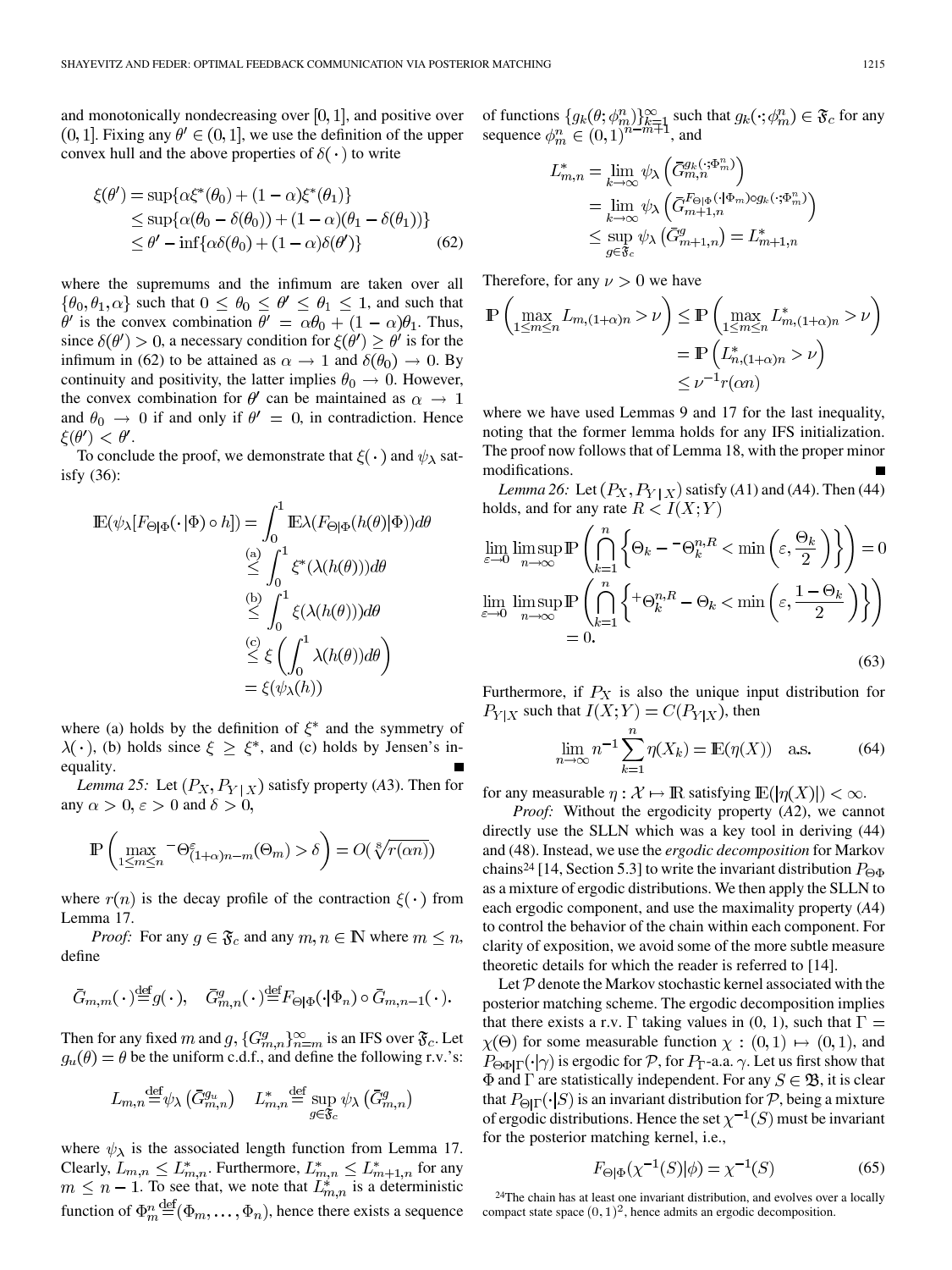up to a  $P_{\Theta}$ -null set, for  $P_{\Phi}$ -a.a.  $\phi$ . Define  $Z^{\text{def}} = F_{\Theta|\Phi}(\Theta|\Phi)$ . For any  $S, T \in \mathfrak{B}$ :

$$
P_{\Gamma\Phi}(S,T) = P_{\Theta\Phi}(\chi^{-1}(S),T) \stackrel{\text{(a)}}{=} P_{Z\Phi}(\chi^{-1}(S),T)
$$
  
\n
$$
\stackrel{\text{(b)}}{=} P_Z(\chi^{-1}(S)) \cdot P_{\Phi}(T) \stackrel{\text{(c)}}{=} P_{\Theta}(\chi^{-1}(S)) \cdot P_{\Phi}(T)
$$
  
\n
$$
= P_{\Gamma}(S)P_{\Phi}(T)
$$

where (a) follows from (65) and the fact that  $(Z, \Phi)$  a.s. determines  $\Theta$ , (b) holds since Z is independent of  $\Phi$ , and (c) holds since  $Z \sim P_{\Theta}$  (i.e., uniform).

We can now apply the SLLN (Lemma 7) to each ergodic component  $\chi^{-1}(\gamma)$ . For  $P_{\Gamma}$ -a.a.  $\gamma$  and  $P_{\Theta|\Gamma}(\cdot|\gamma)$ -a.a. message points  $\theta_0 \in \chi^{-1}(\gamma)$ 

$$
\lim_{n \to \infty} \frac{1}{n} \log f_{\Theta_0 | \Phi^n}(\theta_0 | \Phi^n)
$$
\n
$$
= \mathbb{E} \left( \log \frac{f_{\Phi | \Theta}(\Phi | \Theta)}{f_{\Phi}(\Phi)} \middle| \Gamma = \gamma \right) \text{ a.s.}
$$
\n
$$
= \mathbb{E} \left( \log \frac{f_{\Phi | \Theta \Gamma}(\Phi | \Theta, \gamma)}{f_{\Phi | \Gamma}(\Phi | \gamma)} \middle| \Gamma = \gamma \right)
$$
\n
$$
= I(\Theta; \Phi | \Gamma = \gamma). \tag{66}
$$

Now, for any  $\gamma$ 

$$
I(\Theta; \Phi | \Gamma = \gamma) \le C(P_{\Phi | \Theta}) = C(P_{Y | X})
$$

where the inequality holds by the definition of the unconstrained capacity and since  $\Gamma$  –  $\Theta$  –  $\Phi$  is a Markov chain, and the equality holds since the normalized channel preserves the mutual information (Lemma 12). Furthermore, using the independence of  $\Phi$ and  $\Gamma$  and the Markov relation above again, together with property (*A*4), leads to

$$
I(\Theta; \Phi | \Gamma) = I(\Theta; \Phi) = C(P_{Y | X})
$$

Combining the above we conclude<sup>25</sup> that for  $P_\Gamma$ -a.a.  $\gamma$ 

$$
I(\Theta; \Phi | \Gamma = \gamma) = C(P_{Y | X}) \tag{67}
$$

Substituting the above into (66) yields

$$
\lim_{n \to \infty} \frac{1}{n} \log f_{\Theta_0 | \Phi^n}(\theta_0 | \Phi^n) = C(P_{Y | X})
$$
 a.s.

for  $P_{\Theta}$ -a.a.  $\theta_0$ . This in turn implies (44).

Establishing (63) follows the same line of argument, proving a weaker version of (48). By the ergodic decomposition, for  $P_{\Gamma}$ -a.a.  $\gamma$  and  $P_{\Theta|\Gamma}(\cdot|\gamma)$ -a.a. message points  $\theta_0 \in \chi^{-1}(\gamma)$ 

$$
\lim_{n \to \infty} \frac{1}{n} \sum_{k=1}^{n} \log \left( \Phi_k | \Theta_k \right)
$$
\n
$$
= \mathbb{E} \left( \log \left( \frac{1}{\Phi} | \Theta \right) \mid \Gamma = \gamma \right) \quad \text{a.s.}
$$
\n
$$
\frac{\det}{\Phi} \mathcal{L}_{\varepsilon}(\gamma). \tag{68}
$$

The function  $\mathcal{L}_{\varepsilon}(\gamma)$  satisfies

$$
\mathbb{E}\mathcal{L}_{\varepsilon}(\Gamma) = \mathbb{E}\left(\log^{-}f_{\Phi|\Theta}^{\varepsilon}(\Phi|\Theta)\right) = I_{\varepsilon}^{-}
$$

25Note that (67) does not hold in general if property (*A*4) is not satisfied, as there may be variations in the limiting values between ergodic components.

and since  $-f_{\Phi|\Theta}^{\varepsilon} \leq f_{\Phi|\Theta}$ , then

$$
\mathcal{L}_{\varepsilon}(\gamma) \le C(P_{Y|X})
$$

for  $P_{\Gamma}$ -a.a.  $\gamma$ . Now since  $I(X;Y) = C(P_{Y|X})$  under property (*A*4), then

$$
\lim_{\varepsilon \to 0} I_{\varepsilon}^- = C(P_{Y|X}).\tag{69}
$$

It is therefore clear that for small  $\varepsilon$  values  $\mathcal{L}_{\varepsilon}(\gamma)$  must be close to  $I_{\varepsilon}^-$  for a set of high  $P_{\Gamma}$  probability. Precisely

$$
A_{\varepsilon,\nu} \stackrel{\text{def}}{=} \{ \gamma \in \text{supp}(\Gamma) : \mathcal{L}_{\varepsilon}(\gamma) > I_{\varepsilon}^- - \nu^{-1} (C(P_{Y|X}) - I_{\varepsilon}^-) \}.
$$

Then

$$
I_{\varepsilon}^- = \mathbb{E}\mathcal{L}_{\varepsilon}(\Gamma) \le P_{\Gamma}(A_{\varepsilon,\nu})C(P_{Y|X}) +(1 - P_{\Gamma}(A_{\varepsilon,\nu}))(I_{\varepsilon}^- - \nu^{-1}(C(P_{Y|X}) - I_{\varepsilon}^-)).
$$

Rearranging, we get

$$
P_{\Gamma}(A_{\varepsilon,\nu}) \ge \frac{1}{1+\nu}.\tag{70}
$$

Combining (68), (69) and (70), we conclude that for any  $\nu > 0$ and any  $\varepsilon > 0$  small enough

$$
\mathbb{P}\left(\lim_{n\to\infty}\frac{1}{n}\sum_{k=1}^n\log\left(-f_{\Phi|\Theta}^{\varepsilon}(\Phi_k|\Theta_k)\right) > I_{\varepsilon}^{-1} - \frac{\delta(\varepsilon)}{\nu}\right) \ge \frac{1}{1+\nu} \quad (71)
$$

for  $P_{\Theta}$ -a.a. message points  $\theta_0$ , where  $\delta(\varepsilon) \to 0$  as  $\varepsilon \to 0$ . The remainder of the proof follows that of Lemma 19, with some minor adaptations.

Finally, suppose  $P_X$  is the unique capacity achieving input distribution for  $P_{Y|X}$ . For  $P_{\Gamma}$ -a.a.  $\gamma$ 

$$
I(X;Y|\Gamma=\gamma) = I(\Theta; \Phi|\Gamma=\gamma) = C(P_{Y|X}).\tag{72}
$$

Thus, since  $\Gamma - X - Y$  is a Markov chain and from the uniqueness of  $P_X$  as capacity achieving, it must be that  $P_{X|\Gamma}(\cdot|\gamma) =$  $P_X(\cdot)$  for  $P_\Gamma$ -a.a.  $\gamma$ . Applying the SLLN to each ergodic component, we find that for  $P_{\Gamma}$ -a.a.  $\gamma$  and  $P_{\Theta|\Gamma}(\cdot|\gamma)$ -a.a. message points  $\theta_0 \in \chi^{-1}(\gamma)$ 

$$
\lim_{n \to \infty} n^{-1} \sum_{k=1}^{n} \eta(X_k) = \lim_{n \to \infty} n^{-1} \sum_{k=1}^{n} \eta(F_X^{-1}(\Theta_k))
$$

$$
= \mathbb{E}(\eta(F_X^{-1}(\Theta)) | \Gamma = \gamma) \text{ a.s.}
$$

$$
= \mathbb{E}(\eta(X) | \Gamma = \gamma) = \mathbb{E}\eta(X)
$$

establishing (64).

*Remark 8:* It is instructive to point out that the proof of the Lemma holds also when property (*A*3) is not satisfied, namely when the posterior matching kernel has fixed points. In that case, each ergodic component must lie strictly inside an invariant interval (i.e., an interval between adjacent fixed points), which results in a decoding ambiguity as the receiver cannot distinguish between the ergodic components. As discussed in Section VII-A, this exact phenomena prevents any positive rate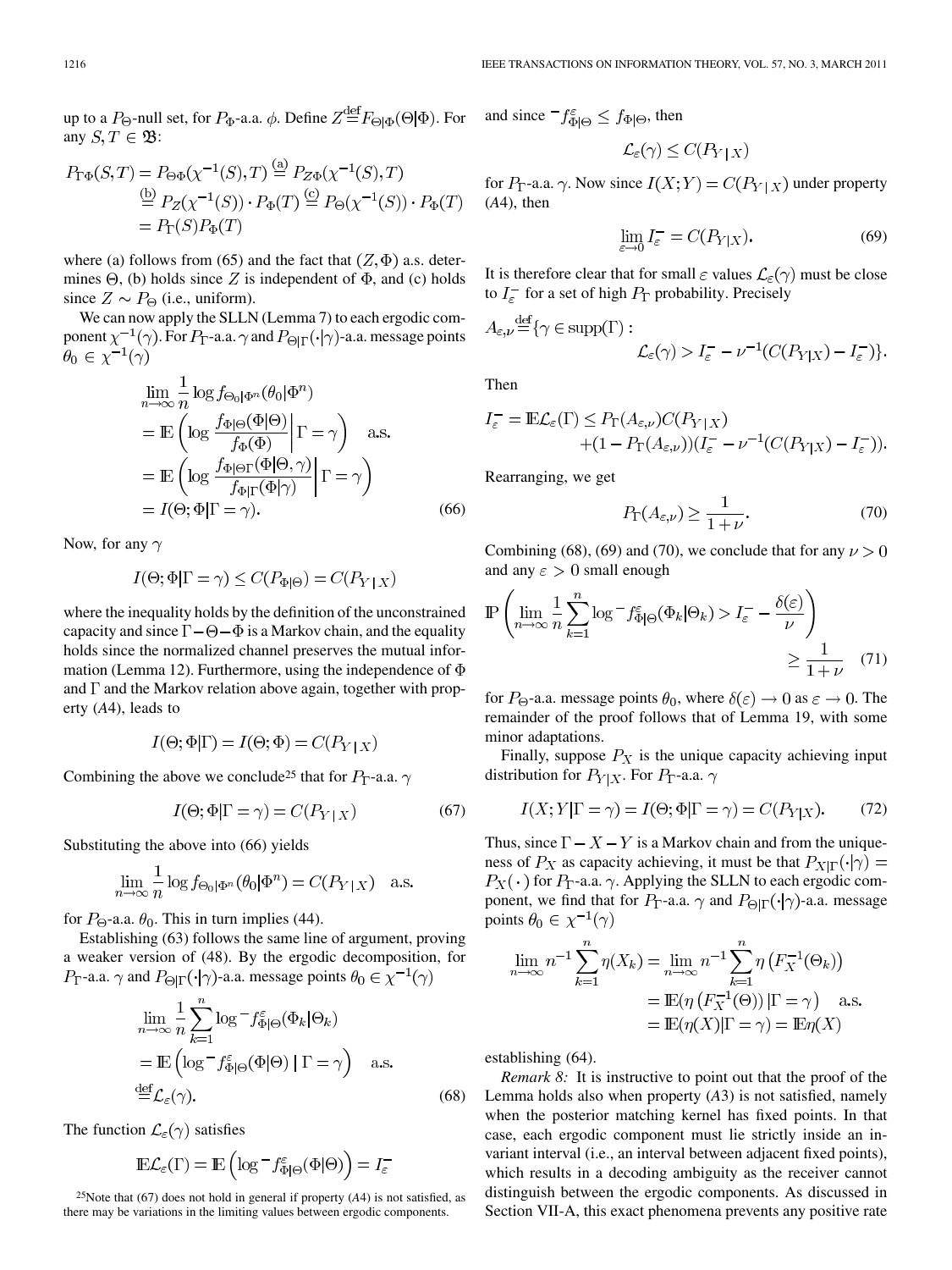from being achieved, and generally requires using a posterior matching variant. The fact that capacity is nonetheless achieved under (*A*4) in the absence of fixed-points even when the chain is not ergodic, suggests that in this case almost any ergodic component, in addition to being capacity achieving in the sense of (67), is also dense in (0, 1). The intuitive interpretation is that in that case any interval intersects with almost all of the ergodic components, hence the receiver, interested in decoding intervals, is "indifferent" to the specific component the chain lies in.

# APPENDIX B POINTWISE ACHIEVABILITY PROOFS

*Proof of Lemma 15:* Property (*A*5) implies in particular that  $F_X(x)$ ,  $F_Y(y)$  are continuous and bijective over  $supp(X)$ ,  $supp(Y)$  respectively, and that  $F_{XY}(x|y)$  is jointly continuous in  $x, y$  over  $\text{supp}(X, Y)$ . The normalized posterior matching kernel is therefore given by

$$
F_{\Theta|\Phi}(\theta|\phi) = F_{X|Y} \left( F_X^{-1}(\theta) \middle| F_Y^{-1}(\phi) \right)
$$

and is jointly continuous in  $\theta$ ,  $\phi$  over supp( $\Theta$ ,  $\Phi$ ) (note that for the family  $\Omega_A$  this does not hold in general). Thus, property  $(A3^*)$  implies (by continuity) that for any  $\theta \in (0,1)$  there exists some  $\phi \in (0,1)$  so that  $F_{\Theta|\Phi}(\theta|\phi) \neq \theta$ .<sup>26</sup>

We first show that the chain is  $P_{\Theta\Phi}$ -irreducible. Let  $\mathfrak B$  here denote the usual Borel  $\sigma$ -algebra corresponding to the open unit interval. Since  $\Theta_n$  is a deterministic function of  $(\Theta_{n-1}, \Phi_{n-1})$ , and since  $\Phi_n$  is generated from  $\Theta_n$  via a memoryless channel, it follows (by arguments similar to those given in the proof of Lemma 16) that to establish irreducibility it suffices to consider only the  $\Theta_n$  component of the chain, and (since  $P_{\Theta \Phi}$  has a proper p.d.f.) to show that any set  $\Delta \in \mathfrak{B}$  with  $\mathcal{U}(\Delta) > 0$  is reached in a finite time with a positive probability starting from any fixed message point  $\Theta_0 = \theta_0 \in (0,1)$ .

Define the set mapping  $\pi : \mathfrak{B} \mapsto \mathfrak{B}$ 

$$
\pi(A) \stackrel{\text{def}}{=} \{ \xi \in (0,1) : \xi = F_{\Theta|\Phi}(\theta|\phi), \theta \in A, \phi \in \text{supp}(\Phi \mid \Theta = \theta) \}
$$

namely, the set of all points that are "reachable" from the set  $\overline{A}$  in a single iteration. If  $\overline{A}$  is an interval (or a single point), then  $\pi(A)$  is also an interval, since it is a continuous image of the set  $A' = \text{supp}(\Theta, \Phi) \cap \{A \times (0, 1)\}\)$ , which by property (A5) is a connected set<sup>27</sup>. For any  $\theta_0 \in (0,1)$  it holds that

26Note that continuity also implies there is an interval for which this holds, and since  $\Phi \sim \mathcal{U}$ , the stronger property (A3) holds.

 $\mathbb{E}(F_{\Theta|\Phi}(\theta_0|\Phi)) = \theta_0$ , and together with property (A3<sup>\*</sup>) it must also be that

$$
\inf_{\phi \in \text{supp}(\Phi \,|\, \Theta = \theta_0)} F_{\Theta|\Phi}(\theta_0|\phi) < \theta_0
$$
\n
$$
< \sup_{\phi \in \text{supp}(\Phi \,|\, \Theta = \theta_0)} F_{\Theta|\Phi}(\theta_0|\phi). \tag{73}
$$

Thus,  $\theta_0$  is an interior point of the interval  $\pi$ ( $\{\theta_0\}$ ). The arguments above regarding  $\pi$  can be applied to all points within the set  $\pi({\theta_0})$ , and then recursively to obtain

$$
\theta_0 \in \pi(\{\theta_0\}) \subseteq \pi^{(2)}(\{\theta_0\}) \subseteq \dots \subseteq \pi^{(n)}(\{\theta_0\}) \subseteq \dots
$$
\n(74)

where  $\pi^{(n)}$  is the *n*-fold iteration of  $\pi$ . Therefore, is a sequence of *expanding intervals* containing  $\theta_0$  as an interior point. Note also that  $\pi^{(n)}(\{\theta_0\}) = \text{supp}(\Theta_n | \Theta_0 = \theta_0)$ . Consider the set

$$
A_{\theta_0} = \bigcup_{n=0}^{\infty} \pi^{(n)}(\{\theta_0\}).
$$

Let us show that  $A_{\theta_0} = (0, 1)$ . First, it is easy to see that  $A_{\theta_0}$ is an open interval, since it is a union of nested intervals, and if it had contained one of its endpoints then that endpoint would have been contained in  $\pi^{(n)}(\{\theta_0\})$  for some *n*, which by the expansion property above is an interior point of  $\pi^{(n+1)}(\{\theta_0\}) \subseteq$  $A_{\theta_0}$ , in contradiction. Now, suppose that  $A_{\theta_0} = (\theta_1, \theta_2)$  for  $\theta_1 > 0$ . Using (73) and the continuity of  $F_{\Theta | \Phi}(\theta | \phi)$  once again, we have

$$
\lim_{\theta \to \theta_1^+} \inf_{\phi \in \text{supp}(\Phi \, | \, \Theta = \theta)} F_{\Theta|\Phi}(\theta|\phi) = \inf_{\phi \in \text{supp}(\Phi \, | \, \Theta = \theta_1)} F_{\Theta|\Phi}(\theta_1|\phi) < \theta_1
$$

in contradiction. The same argument applies for  $\theta_2$ , establishing  $A_{\theta_0} = (0, 1)$ . As a result, for any set  $\Delta \in \mathfrak{B}$  with  $\mathcal{U}(\Delta) > 0$  we have that  $\mathcal{U}(\Delta \cap \pi^{(n)}(\{\theta_0\})) \to \mathcal{U}(\Delta)$  as  $n \to \infty$ . Therefore, there exists a finite *n* for which  $U(\Delta \cap \pi^{(n)}(\{\theta_0\})) > 0$ , and since  $\mathcal{U} \ll P_{\Theta_n|\Theta_0}$  when restricted to  $\pi^{(n)}(\{\theta_0\})$ , it must be that  $P_{\Theta_n|\Theta_0}(\Delta|\theta_0) > 0$ . Thus, the normalized chain is  $P_{\Theta\Phi}$ -irreducible. It was already verified that  $P_{\Theta \Phi}$  is an invariant distribution, hence by Lemma 4 the chain is also recurrent,  $P_{\Theta\Phi}$  is unique and ergodic, and so property (*A*2) holds.

Let  $P$  denote the stochastic kernel of our Markov chain. To establish p.h.r., we would like to use condition (i) of Lemma 5. However,  $\Theta_{n+1}$  is a deterministic function of  $(\Theta_n, \Phi_n)$ , and thus  $\mathcal{P}(\cdot | (\theta, \phi)) \nleq P_{\Theta \Phi}$  (as the former is supported on a  $P_{\Theta\Phi}$ -null set). Nevertheless, it is easy to see that due to the expansion property, the 2-skeleton of the chain (which is also recurrent with the same invariant distribution) admits a proper p.d.f. over a subset of  $\text{supp}(\Theta, \Phi)$  and therefore  $\mathcal{P}^2(\cdot | (\theta, \phi)) \ll P_{\Theta \Phi}$  for any  $(\theta, \phi) \in \text{supp}(\Theta, \Phi)$ . Thus, by condition (i) of Lemma 5 the 2-skeleton is p.h.r., which in turn implies the chain itself is p.h.r. via condition (ii) of Lemma 5.

To establish aperiodicity, we use the expansion property (74) once again. Suppose the chain has period  $d > 1$  and let  $\{D_i\}_{i=0}^{d-1}$ be the corresponding partition of the state space supp $(\Theta, \Phi)$ . From our previous discussion we already know that for any

<sup>&</sup>lt;sup>27</sup>This is proved as follows: since  $F_X, F_Y$  are continuous, the set  $\text{supp}(\Theta, \Phi)$  inherits the properties of  $\text{supp}(X, Y)$ , namely it is connected (and open, hence path-connected) and convex in the  $\phi$ -direction. Therefore, any two points in  $a, b \in A'$  can be connected by a path in  $\text{supp}(\Theta, \Phi)$ . If this path does not lie entirely in  $A'$ , then consider a new path that starts from  $a$  in a straight line connecting to the last point in the original path which has the same  $\theta$  coordinate as  $a$ , then merges with the original path until reaching the first point with the same  $\theta$  coordinate as  $b$ , and continuing in a straight line to b. Since  $\text{supp}(\Theta, \Phi)$  is convex in the  $\phi$ -direction this new path is completely within  $A'$ .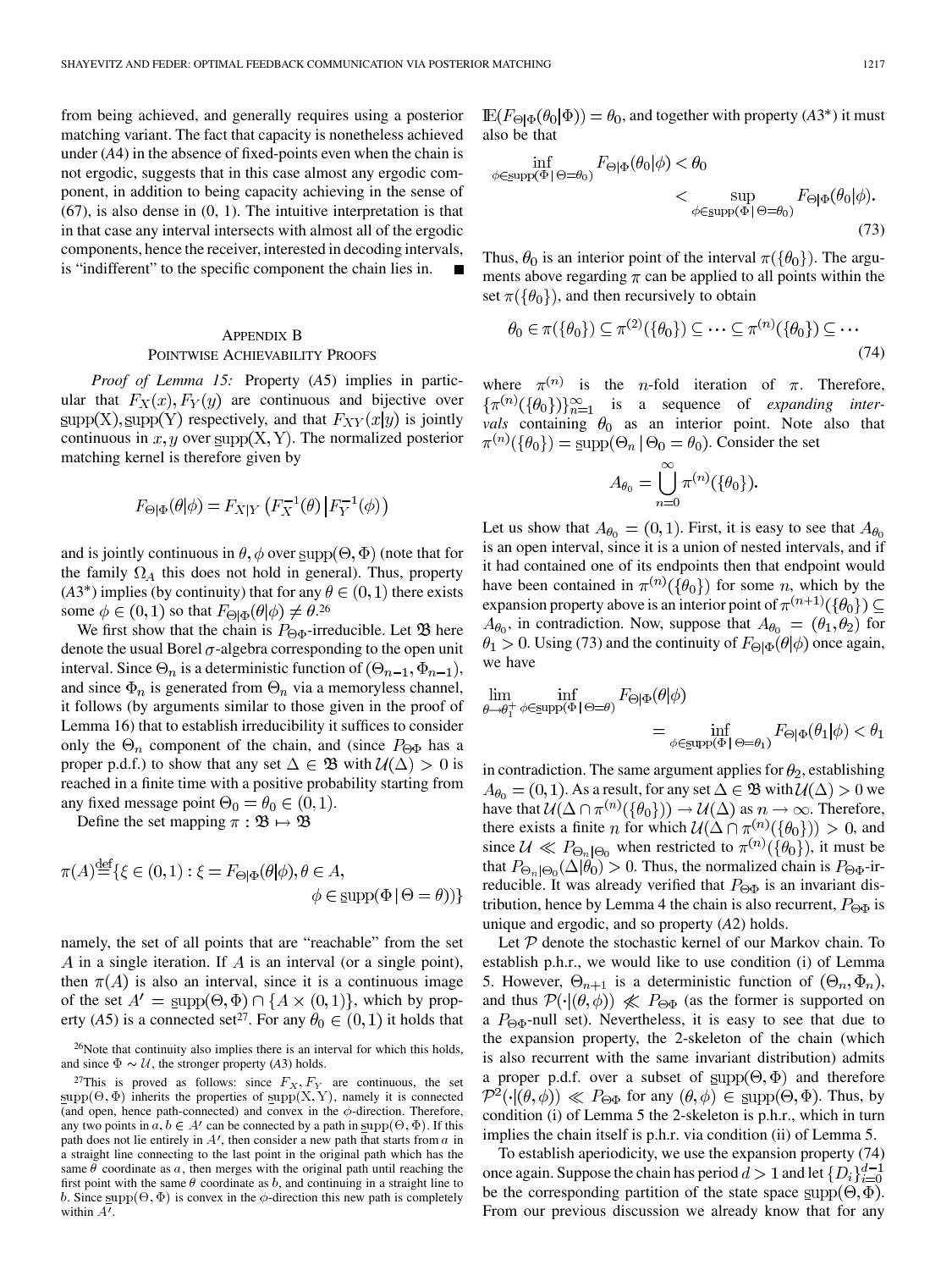$(\theta_0, \phi_0)$ , the set supp $(\Theta_n | \Theta_0 = \theta_0, \Phi_0 = \phi_0)$  is an interval that expands into (0, 1) as  $n \to \infty$ . Since we have the Markov relation  $\Phi_n - \Theta_n - \Theta^{n-1} \Phi^{n-1}$ , the set  $\text{supp}(\Theta_n, \Phi_n | \Theta_0 =$  $\theta_0, \Phi_0 = \phi_0$ ) expands into supp $(\Theta, \Phi)$  in the sense that it contains any open subset of  $\text{supp}(\Theta, \Phi)$  for any n large enough. Therefore, by definition of periodicity for any  $n \in \mathbb{N}$  and  $i \in$  $\{0,\ldots,d-1\}$  we have  $\mathbb{P}((\Theta_{nd+i},\Phi_{nd+i})\in D_i|(\Theta_0,\Phi_0)\in$  $(D_0) = 1$ , and since  $P_{\Theta \Phi} \ll U \times U$ , then it must be that  $(\mathcal{U} \times \mathcal{U})(\text{supp}(\Theta, \Phi) \setminus D_i) = 0$  for any  $i \in \{0, 1, \ldots, d - 1\}.$ However, this cannot be satisfied by  $d > 1$  disjoint sets.

*Lemma 27:* Suppose  $(P_X, P_{Y|X}) \in \Omega_C$ . Then Lemmas 19 and 20 hold for any fixed message point  $\Theta_0 = \theta_0 \in (0,1)$ . Furthermore, for any  $\varepsilon > 0, \delta > 0$  and  $\theta_0 \in (0, 1)$ :

$$
\lim_{n \to \infty} \mathbb{P}(\neg \Theta_n^{\delta} > \varepsilon | \Theta_0 = \theta_0)
$$
  
= 
$$
\lim_{n \to \infty} \mathbb{P}(\neg \Theta_n^{\delta} < 1 - \varepsilon | \Theta_0 = \theta_0)
$$
  
= 0.

*Proof:* The proofs of Lemmas 19 and 20 remain virtually the same, only now using the SLLN for p.h.r. chains (Lemma 7) to obtain convergence for any fixed message point.

Since by Lemma 15 the normalized chain is p.h.r. and aperiodic, Lemma 6 guarantees that the marginal distribution converges to the invariant distribution  $P_{\Theta \Phi}$  in total variation, for any initial condition and hence any fixed message point. Loosely speaking, we prove the result by reducing the fixed message point setting for large enough  $n$ , to the already analyzed case of a uniform message point in Lemma 18.

First, let  $\{\hat{\Phi}_n\}_{n=1}^{\infty}$  be a sequence of r.v.'s such that  $P_{\tilde{\Phi}_n}$  tends to  $\mathcal U$  in total variation. Then the result of Lemma 17 can be rewritten as

$$
\lim_{n \to \infty} \mathbb{E}(\psi_{\lambda}[F_{\Theta|\Phi}(\cdot|\tilde{\Phi}_n) \circ h]) \le \xi(\psi_{\lambda}(h)) \tag{75}
$$

which holds since the expectation is taken over a bounded function.

Now, consider the k-fold chain  $\{\Theta_n^{n+k-1}, \Phi_n^{n+k-1}\}_{n=1}^{\infty}$  for some fixed  $k$ . It is immediately seen that this chain is also p.h.r., and its invariant distribution is  $P_{\Theta\Phi}^k$ , the k-fold cartesian product of  $P_{\Theta\Phi}$ . Thus, by Lemma 6 the k-fold chain approaches this invariant distribution in total variation for any initial condition. In particular, this implies that

$$
\lim_{n \to \infty} d_{TV} \left( P_{\Phi_n^{n+k-1}|\Theta_0} (\cdot|\theta_0), \mathcal{U}^k \right) = 0
$$

where  $\mathcal{U}^k$  is the k-fold cartesian product of  $\mathcal{U}$ . Namely, the distribution of  $k$  consecutive outputs tends to i.i.d. uniform in total variation. Using (75) and a trivial modification of Lemma 9 for an asymptotically i.i.d. control sequence, we have that for any fixed  $k$ 

$$
\lim_{n \to \infty} \mathbb{P}\left(\psi_{\lambda}(\bar{G}_n(\theta)) > \nu \,|\Theta_0 = \theta_0\right) \le \frac{1}{\nu} \,r(k) \tag{76}
$$

where  $r(\cdot)$  is the decay profile of  $\xi$ . Let  $n_k$  be the smallest integer such that for any  $n \geq n_k$ 

$$
\mathbb{P}(\psi_{\lambda}(\bar{G}_n(\theta)) > \nu | \Theta_0 = \theta_0) \le \frac{1}{\nu} \sqrt{r(k)}
$$

holds, which must exist by (76). Then

$$
\lim_{k \to \infty} \mathbb{P} \left( \psi_{\lambda} \left( \bar{G}_{n_k}(\theta) \right) > \nu \middle| \Theta_0 = \theta_0 \right) \leq \frac{1}{\nu} \lim_{k \to \infty} \sqrt{r(k)} = 0.
$$

Now, the proof of the Lemma follows through by working with  $(k, n_k)$  in lieu of n, and in (43) using the fact that the distribution of  $\bar{G}_n(\theta_0)$  tends to  $\mathcal U$  in total variation.

*Proof of Theorem 8:* Let us first make the distinction between the Markov chain generated by the posterior matching scheme for  $(P_X, P_{Y|X})$  when operating over the channel  $P_{Y|X}$ , according to whose law the transmitter and receiver encode/decode, and the chain generated by the same scheme when operating over the channel  $P_{Y^*|X^*}$ , which describes what actually takes place during transmission. We refer to the former as the *primary chain* denoting its input/output sequence as usual by  $(X_n, Y_n)$ , and to the latter as the *mismatch chain*, denoting its input/outptut sequence by  $(X_n^*, Y_n^*)$ . The same monikers and notations are used for the normalized counterparts.

Property (*C*5) guarantees that the expansion property holds for the mismatch chain, and since by Property (*C*3)  $P_{X^*Y^*}$  is an invariant distribution, a similar derivation as in Lemma 15 implies that the mismatch chain is p.h.r., which in particular also guarantees the uniqueness of  $P_{X^*Y^*}$ . We would now like to obtain an analogue of Lemma 19. Let us expand posterior p.d.f. w.r.t. the primary chain, using the fact that it induces an i.i.d. output distribution is (this does not necessarily hold for the mismatch chain) and the channel is memoryless

$$
f_{\Theta_0|Y^n}(\theta|y^n) = \frac{f_{Y_n|\Theta_0, Y^{n-1}}(y_n|\theta, y^{n-1})}{f_{Y_n|Y^{n-1}}(y_n|y^{n-1})} f_{\Theta_0|Y^{n-1}}(\theta|y^{n-1})
$$
  
= 
$$
\frac{f_{Y|X}(y_n|g_n(\theta, y^{n-1}))}{f_Y(y_n)} f_{\Theta_0|Y^{n-1}}(\theta|y^{n-1}).
$$

Applying the recursion rule  $n$  times, taking a logarithm and evaluating the above at the message point, we obtain

$$
\frac{1}{n}\log f_{\Theta_0|Y^n}(\theta|y^n) = \frac{1}{n}\sum_{k=1}^n \log \frac{f_{Y|X}(y_k|g_k(\theta, y^{k-1}))}{f_Y(y_k)}
$$

Now we can evaluate this posterior of the primary chain using the inputs/outputs of the mismatch chain, and apply the p.h.r. SLLN (Lemma 19) for the mismatch chain using its invariant distribution  $P_{\Theta^*\Phi^*}$ 

$$
\lim_{n \to \infty} \frac{1}{n} \log f_{\Theta_0|Y^n}(\Theta_0|Y^{*n})
$$
\n
$$
= \lim_{n \to \infty} \frac{1}{n} \sum_{k=1}^n \log \frac{f_{Y|X}(Y_k^*|g_k(\Theta_0, Y^{*k-1}))}{f_Y(Y_k^*)}
$$
\n
$$
\stackrel{\text{(a)}}{=} \lim_{n \to \infty} \frac{1}{n} \sum_{k=1}^n \log \frac{f_{Y|X}(Y_k^*|X_k^*)}{f_Y(Y_k^*)}
$$
\n
$$
= \mathbb{E}\left(\log \frac{f_{Y|X}(Y^*|X^*)}{f_Y(Y^*)}\right) \mathcal{P}_{\theta_0}^* - \text{a.s.}
$$
\n
$$
= \mathbb{E}\left(\log \frac{f_{Y|X}(Y^*|X^*)}{f_{Y^*|X^*}(Y^*|X^*)} + \log \frac{f_{Y^*}(Y^*)}{f_Y(Y^*)}
$$
\n
$$
+ \log \frac{f_{Y^*|X^*}(Y^*|X^*)}{f_{Y^*}(Y^*)}\right)
$$
\n
$$
\stackrel{\text{(b)}}{=} I(X^*; Y^*) - (D(P_{Y^*|X^*}||P_{Y|X}|P_{X^*}) - D(P_{Y^*}||P_Y))
$$
\n
$$
\stackrel{\text{def}}{=} R^{\text{mis}}(X, Y; X^*, Y^*)
$$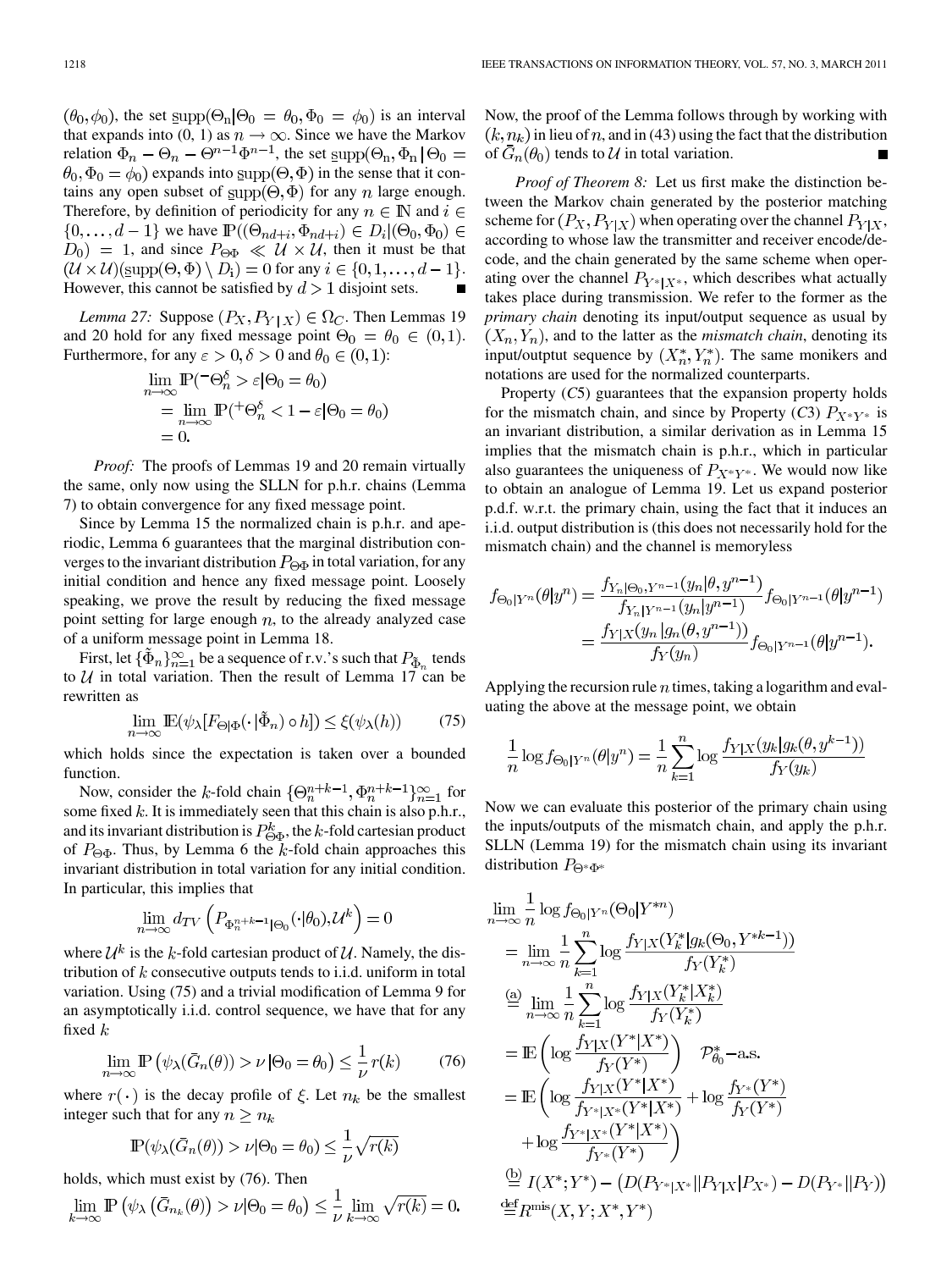where in (a) we used the definition of the channel input, and in (b) the finiteness of the terms is guaranteed by Property (C2) and the fact that  $(P_{X^*}, P_{Y^*|X^*})$  is an input/channel pair. The same analysis using normalized chains results in

$$
\lim_{n \to \infty} \frac{1}{n} \log f_{\Theta_0 | \Phi^n}(\Theta_0 | \Phi^{*n}) = \mathbb{E} \log f_{\Phi | \Theta}(\Phi^* | \Theta^*)
$$
  
=  $R^{\text{mis}} \quad P_{\theta_0} - \text{a.s.}$ 

where the last equality is due to the invertibility of the chain normalization, which is guaranteed by property (*A*5). Now we can define the analogue of  $I_{\epsilon}^-$  in (47) as follows:

$$
R_{\varepsilon}^{\text{mis}} \stackrel{\text{def}}{=} \mathbb{E} \log \mathcal{I}_{\Phi|\Theta}^{\varepsilon}(\Phi^*|\Theta^*)
$$

Therefore

$$
0 \leq R^{\text{mis}} - R_{\varepsilon}^{\text{mis}} = D\left(P_{\Phi^*|\Theta^*} \middle\|^{-1} P_{\Phi|\Theta}^{\varepsilon} \middle\| P_{\Theta}\right) - D(P_{\Phi^*|\Theta^*} \middle\| P_{\Phi|\Theta} \middle\| P_{\Theta}\right)
$$

The second term on the right-hand-side above is finite due to Property (*C*2), and by Property (*C*1) we have that  $\inf_{\varepsilon>0} D(P_{\Phi^*|\Theta^*}||^{-}P_{\Phi|\Theta}^{\varepsilon}|P_{\Theta}) < \infty$ . Thus, for any  $\varepsilon > 0$ small enough

$$
-\infty < R_\varepsilon^{\text{mis}} \leq R^{\text{mis}}.
$$

We can now continue as in the proof of Lemma (20), to show that (46) holds in this case for any rate  $R < R^{\text{mis}}$ .

The contraction Property (*C*4) implies the equivalent of Lemma 18 for the mismatch chain, since although the output sequence  $Y_n^*$  is not necessarily i.i.d. even when we start in the invariant distribution, we have a contraction uniformly given any conditioning. Tied together with the above and repeating the last steps of Theorem 4, the achievability of (56) is established.

# APPENDIX C MISCELLANEOUS PROOFS

*Proof of Lemma 2:* For simplicity we assume that  $f_X$  is symmetric around its maximum, the general unimodal case follow through essentially the same way. Since the property of having a regular tail is shift invariant, we can further assume without loss of generality that  $f_X$  attains its maximum at (and is symmetric around)  $x = 0$ .

(i) By the assumption, there exist  $m_0, m_1 > 0, b \ge a > 1$ and  $x_0 > 1$  so that for any  $|x| > x_0$ 

$$
m_0|x|^{-b} \leq f_X(x) \leq m_1|x|^{-a}
$$

Thus, for any  $x > x_0$ 

$$
1 - F_X(x) \le m_1 \int_x^{\infty} y^{-a} dy = \frac{m_1}{a - 1} x^{1 - a}
$$

$$
\le \frac{m_0^{\frac{1 - a}{b}} m_1}{1 - a} f_X^{\frac{a - 1}{b}}(x)
$$

and similarly

$$
1 - F_X(x) \ge \frac{m_1^{\frac{1-b}{a}} m_0}{1-b} f_X^{\frac{b-1}{a}}(x).
$$

Identical derivations hold for  $F_X(x)$  and  $x < -x_0$ , and thus setting  $\gamma = 1 - F_X(x_0)$  the tail regularity is established.

(ii) By the assumption, there exist  $0 < m_0 < m_1, a \ge 1$ ,  $b > 0$  and  $x_0 > 1$  so that for any  $|x| > x_0$ 

$$
m_0 e^{-b|x|^a} \le f_X(x) \le m_1 e^{-b|x|^a}
$$

Thus, for any  $x > x_0$ 

$$
1 - F_X(x) \le m_1 \int_x^{\infty} e^{-by^a} dy
$$
  
\n
$$
\le m_1 \int_x^{\infty} \left(\frac{y}{x}\right)^{a-1} e^{-by^a} dy
$$
  
\n
$$
\le m_1 \int_{x^a}^{\infty} \frac{1}{ax^{a-1}} e^{-bz} dz
$$
  
\n
$$
= \frac{m_1}{abx^{a-1}} e^{-bx^a}
$$
  
\n
$$
\le \frac{m_1}{mod} f_X(x)
$$

and on the other hand

$$
(1 - F_X(x))(ab + (a - 1)x^{-a})
$$
  
\n
$$
\geq m_0 \int_x^{\infty} (ab + (a - 1)x^{-a})e^{-by^a} dy
$$
  
\n
$$
\geq m_0 \int_x^{\infty} (ab + (a - 1)y^{-a})e^{-by^a} dy
$$
  
\n
$$
\stackrel{(a)}{=} -m_0 \frac{e^{-by^a}}{y^{a-1}}\Big|_x^{\infty}
$$
  
\n
$$
= m_0 \frac{e^{-bx^a}}{x^{a-1}}
$$

where (a) is easily verified by differentiation. Thus, for any  $x > x_0$ 

$$
1 - F_X(x) \ge \frac{m_0 x}{abx^a + a - 1} e^{-bx^a} \ge m_0 m_1^{-\frac{\beta}{b}} f_X^{\frac{\beta}{b}}(x)
$$

where the last inequality holds for  $x > x_0$  with suitable selection of  $\beta > b$ . Identical derivations hold for  $F_X(x)$ and  $x < -x_0$ , and thus setting  $\gamma = 1 - F_X(x_0)$  the tail regularity is established.

*Proof of Lemma 13:*

(i) Let  $0 < M \stackrel{\text{def}}{=} \inf_{\text{supp}(\Theta,\Phi)} f_{\Phi|\Theta}(\phi|\theta)$ . Since  $\text{supp}(\Theta,\Phi)$  is convex in the  $\theta$ -direction and  $f_{\Phi|\Theta}(\phi|\theta) = f_{\Theta|\Phi}(\theta|\phi)$ , we have that  $\tau_{\Phi|\Theta}(\phi|\theta) \geq M$  over supp( $\Theta$ ,  $\Phi$ ). Therefore:

$$
0 \le D(P_{\Phi|\Theta}||^{-}P_{\Phi|\Theta}^{s}|P_{\Theta})
$$
  
\n
$$
= \iint_{\text{supp}(\Theta,\Phi)} f_{\Phi|\Theta}(\phi|\theta) \log \frac{f_{\Phi|\Theta}(\phi|\theta)}{-}f_{\Phi|\Theta}^{s}(\phi|\theta)} d\theta d\phi
$$
  
\n
$$
\le \iint_{\text{supp}(\Theta,\Phi)} f_{\Phi|\Theta}(\phi|\theta) \log \frac{f_{\Phi|\Theta}(\phi|\theta)}{M} d\theta d\phi
$$
  
\n
$$
= -(h(\Phi|\Theta) + \log M) < \infty
$$

where in the last inequality we used the finiteness of the joint entropy and  $\Theta \sim \mathcal{U}$ . The same holds for  $D(P_{\Phi|\Theta}||+P_{\Phi|\Theta}^{\epsilon}|P_{\Theta})$ , concluding the proof.

(ii) Since both  $F_X, F_Y$  are now bijective, we have that

$$
F_{\Phi|\Theta}(\phi|\theta) = F_{Y|X} \left( F_Y^{-1}(\phi) \left| F_X^{-1}(\theta) \right. \right)
$$

Е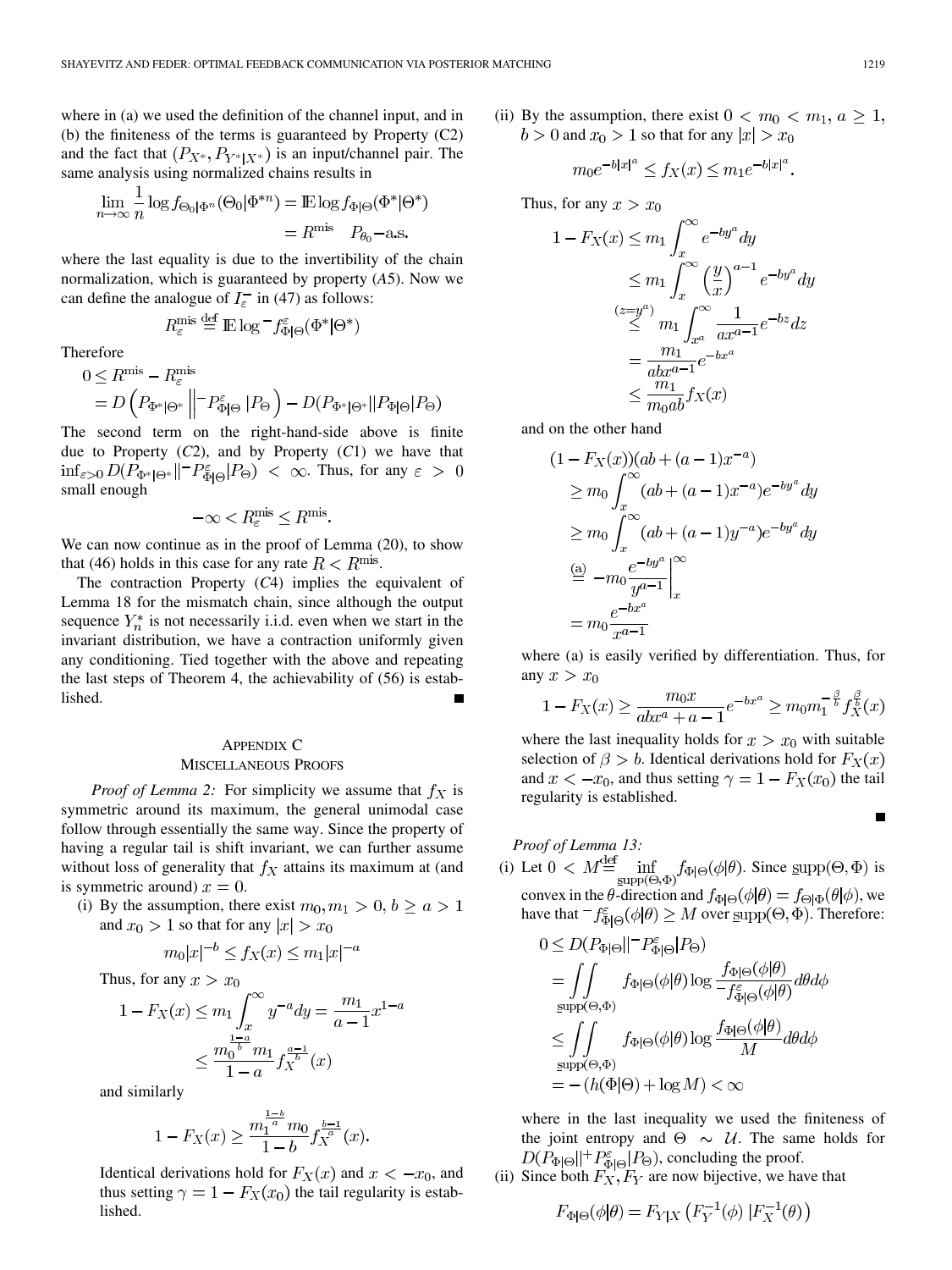and thus

 $\overline{ }$ 

$$
f_{\Phi|\Theta}(\phi|\theta) = \frac{\partial}{\partial \phi} \left( F_{Y|X} \left( F_Y^{-1}(\phi) \middle| F_X^{-1}(\theta) \right) \right)
$$
  
= 
$$
\frac{f_{Y|X} \left( F_Y^{-1}(\phi) \middle| F_X^{-1}(\theta) \right)}{f_Y \left( F_Y^{-1}(\phi) \right)}
$$
  
= 
$$
\frac{f_{X|Y} \left( F_X^{-1}(\theta) \right) \left| F_Y^{-1}(\phi) \right|}{f_X(F_X^{-1}(\theta))}
$$

We can therefore write

$$
-f_{\Phi|\Theta}^{\varepsilon}(\phi|\theta) = \inf_{\xi \in J_{\varepsilon}^{-}(\phi,\theta)} \frac{f_{X|Y}\left(F_X^{-1}(\xi)\right)|F_Y^{-1}(\phi)}{f_X\left(F_X^{-1}(\xi)\right)}
$$

$$
\geq m^{-1} \cdot \inf_{\xi \in J_{\varepsilon}^{-}(\phi,\theta)} f_{X|Y}\left(F_X^{-1}(\xi)|F_Y^{-1}(\phi)\right)
$$

where  $m \stackrel{\text{def}}{=} \sup f_X(x) < \infty$ . Denote the max-to-min ratio bound by

$$
M = \sup_{y \in \text{supp}(Y)} \left( \frac{\sup_{x \in \text{supp}(X|Y=y)} f_{X|Y}(x|Y=y)}{\inf_{x \in \text{supp}(X|y)} f_{X|Y}(x|y)} \right).
$$

The relative entropy  $D(f_{\Phi|\Theta}||^f f_{\Phi|\Theta}^{\varepsilon})$  is now upper bounded as follows:

$$
D\left(P_{\Phi|\Theta}\middle\parallel P_{\Phi|\Theta}\middle\right| P_{\Theta}\right)
$$
\n
$$
\leq \iint_{\text{supp}(\Theta,\Phi)} d\theta d\phi \frac{f_{X|Y}\left(F_X^{-1}(\theta)\middle\vert F_Y^{-1}(\phi)\right)}{f_X\left(F_X^{-1}(\theta)\right)}
$$
\n
$$
\cdot \log \frac{m \cdot f_{X|Y}\left(F_X^{-1}(\theta)\middle\vert F_Y^{-1}(\phi)\right)}{f_X\left(F_X^{-1}(\theta)\right) \cdot \inf_{\xi \in J_{\epsilon}^{-}(\phi,\theta)} f_{X|Y}\left(F_X^{-1}(\xi)\right)\left[F_Y^{-1}(\theta)\right]}
$$
\n
$$
= \log(m) + \iint_{\text{supp}(X,Y)} dxdy f_{X|Y}(x|y) f_Y(y)
$$
\n
$$
\cdot \log \left(\frac{1}{f_X(x)} \cdot \frac{f_{X|Y}(x|y)}{\inf_{z \in \widehat{J}_{\epsilon}^{-}(y,x)} f_{X|Y}(z|y)}\right)
$$
\n
$$
\leq \log(m) + h(X) + \log M < \infty
$$
\n(77)

where a straightforward change of variables was performed, and  $\widetilde{J}_{\varepsilon}^{-}(y, x)$  is the counterpart of  $J_{\varepsilon}^{-}(\phi, \theta)$ . In the last inequality we used the fact that  $\text{supp}(X, Y)$ is convex in the  $y$ -direction, which implies that  $\widehat{J}_{\varepsilon}^-(y,x) \subseteq \text{supp}(\overline{X} | Y = y)$ . Furthermore,  $h(X)$ is finite since  $f_X$  is proper and bounded.

(iii) We prove the claim under the lenient assumption that  $f_{X|Y}(x|y)$  is also symmetric for any fixed y. The argument for the general claim is a similar yet more tedious version of this proof. We need the following Lemma:

*Lemma 28:* Suppose  $X$  is proper with a symmetric unimodal p.d.f., a finite variance  $\sigma^2$ , and a regular tail with parameters  $\gamma$ ,  $c_i$ ,  $\alpha_i$ . Define

$$
f_X^*(x) \stackrel{\text{def}}{=} \inf_{z \in (e(x), x)} f_X(x), \quad e(x) \stackrel{\text{def}}{=} F_X^{-1} \left( \frac{1}{2} F_X(x) \right)
$$

and let

$$
\gamma^* \stackrel{\text{def}}{=} \min\left(\gamma, \frac{1}{3}\right), \quad M \stackrel{\text{def}}{=} \sup f_X(x),
$$

$$
M_1 \stackrel{\text{def}}{=} \frac{\gamma^*}{4} \left(\sqrt{\frac{2}{\gamma^*}} \sigma - \frac{1 - \gamma^*}{2M}\right).
$$

Then

$$
D(f_X || f_X^*) \le \alpha_1^{-1} \log \frac{2c_1}{c_0} + (1 + \alpha_1 - \alpha_0) \log M + \log M_1
$$

*Proof:* Without loss of generality we can assume that  $\gamma$  <  $\frac{1}{3}$ , since a larger value implies a regular tail for any smaller value. Define  $x_2 < x_1 < x_0 < 0$  to be

$$
x_0 = F_X^{-1}(\gamma), \quad x_1 = F_X^{-1}(\frac{\gamma}{2}), \quad x_2 = F_X^{-1}(\frac{\gamma}{4}).
$$

It is easy to see that  $e(x_0) = x_1$  and  $e(x_1) = x_2$ . Defining  $M = \sup f_X(x)$  we can lower bound  $|x_1|$  using symmetry:

$$
2|x_1|M \ge 1 - \gamma \quad \Rightarrow \quad |x_1| \ge \frac{1 - \gamma}{2M}.
$$

Using Chebyshev's inequality and symmetry, we can upper bound  $|x_2|$  by

$$
2\int_{|x_2|}^{\infty} f_X(x)dx = \frac{\gamma}{2} \le \frac{\sigma^2}{x_2^2} \quad \Rightarrow \quad |x_2| \le \sqrt{\frac{2}{\gamma}}\sigma
$$

Combining the above and using the monotonicity of f for  $x < 0$ , we have

$$
f_X(x_1) \cdot (|x_2| - |x_1|) \ge \frac{\gamma}{4}
$$

which yields a lower bound for  $f_X(x_1)$ 

$$
f_X(x_1) \ge \frac{\gamma}{4(|x_2| - |x_1|)} \ge \frac{\gamma}{4} \left( \sqrt{\frac{2}{\gamma}} \sigma - \frac{1 - \gamma}{2M} \right) = M_1
$$

and since  $f_X$  is symmetric and unimodal and by the assumption  $\gamma < \frac{1}{3}$ , it is readily verified that

$$
f_X^*(x) = f_X(e(x)) \qquad x \in (-\infty, x_0)
$$
  
\n
$$
f_X^*(x) \ge f_X(x_1) \ge M_1 \qquad x \in (x_0, |x_0|)
$$
  
\n
$$
f_X^*(x) = f_X(x) \qquad x \in (|x_0|, \infty).
$$
\n(78)

Now, recall that  $f$  has a regular tail, which is this symmetric case means that (recall that  $x_0 < 0$ )

$$
c_0 f^{\alpha_0}(x) \le F(x) \le c_1 f^{\alpha_1}(x) \quad |x| > |x_0|
$$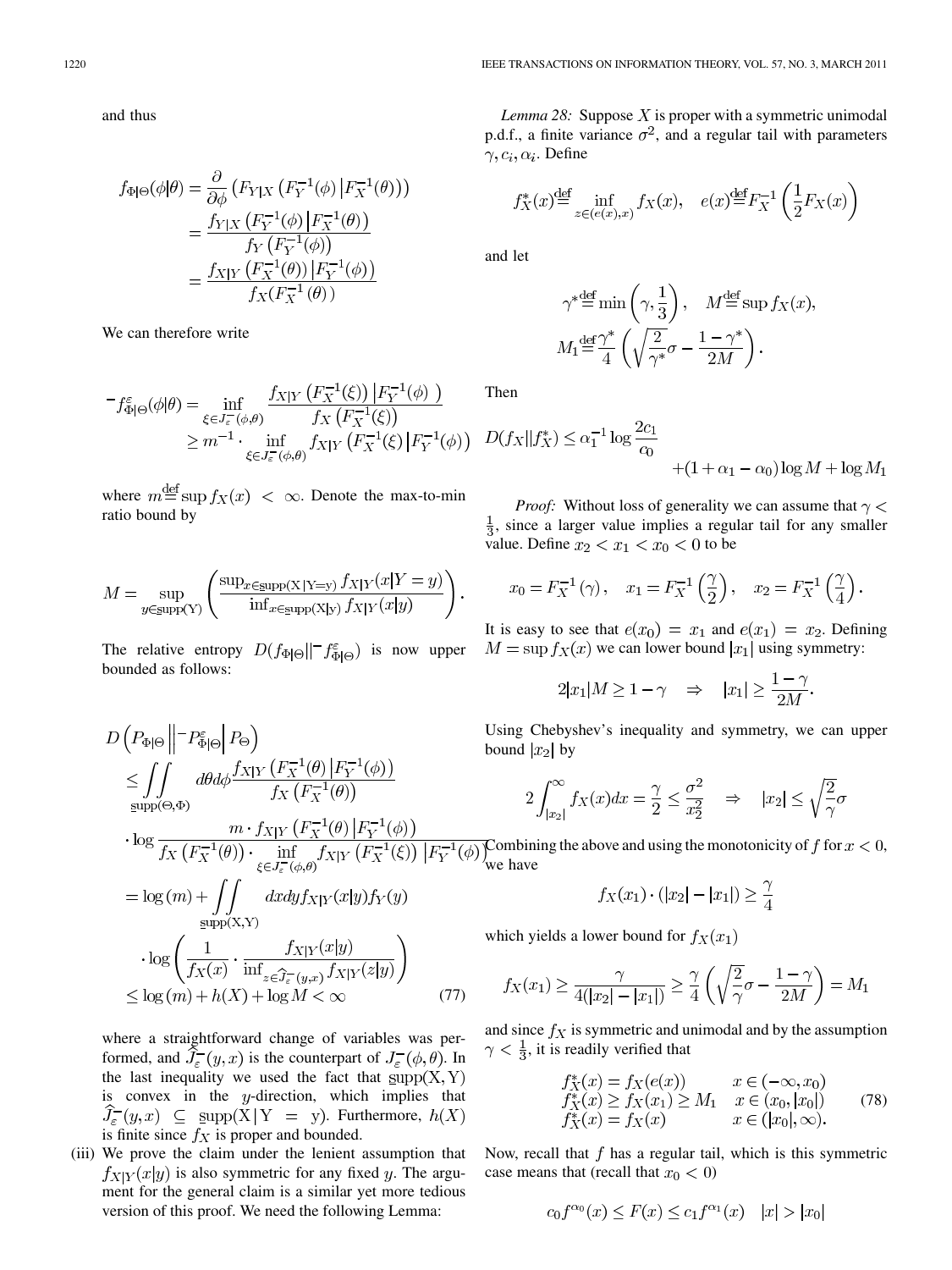Let us upper bound the relative entropy between  $f_X, f_X^*$  using the above, together with (78), as

$$
D(f_X||f_X^*)
$$
  
=  $\int_{-\infty}^{x_0} f_X(x) \log \frac{f_X(x)}{f_X^*(x)} dx$   
+  $\int_{x_0}^{|x_0|} f_X(x) \log \frac{f_X(x)}{f_X^*(x)} dx$   
+  $\int_{|x_0|}^{\infty} f_X(x) \log \frac{f_X(x)}{f_X^*(x)} dx$   
 $\leq \int_{-\infty}^{x_0} f_X(x) \log \frac{f_X(x)}{f_X(e(x))} dx$   
+  $\int_{x_0}^{|x_0|} f_X(x) \log \frac{M}{M_1} dx$   
+  $\int_{|x_0|}^{\infty} f_X(x) \log 1 dx$   
 $\leq \alpha_1^{-1} \int_{-\infty}^{x_0} f_X(x) \log \left( \frac{f_X^{\alpha_1}(x)}{F_X(x)} \frac{2F_X(e(x))}{f_X^{\alpha_1}(e(x))} \right) dx$   
+  $\log M - \log M_1$   
 $\leq \alpha_1^{-1} \int_{-\infty}^{x_0} f_X(x) \log \left( \frac{f_X^{\alpha_1}(x)}{c_0 f_X^{\alpha_0}(x)} \frac{2c_1 f_X^{\alpha_1}(e(x))}{f_X^{\alpha_1}(e(x))} \right) dx$   
+  $\log M - \log M_1$   
 $\leq \alpha_1^{-1} \log \frac{2c_1}{c_0} + (1 + \alpha_1 - \alpha_0) \log M - \log M_1$   
 $\leq \infty.$ 

Returning to the pursued claim, let  $\gamma$ ,  $c_i$ ,  $\alpha_i$  be the common tail parameters of  $f_{X|Y}(\cdot|y)$ , let  $M = \sup f_{X|Y}(x|y)$  and let  $\sigma^2$  be an upper bound on the variance of  $f_{X|Y}(\cdot|y)$  for all y. It follows from definition that for any  $y$ 

$$
\inf_{z \in \widehat{J}_\varepsilon^-(y,x)} f_{X|Y}(z|y) \ge f_{X|Y}^*(x|y)
$$

where  $f_{X|Y}^*$  is defined as in Lemma 28. We now follow the derivations of the previous claim (ii) up to (77), and use the above inequality and Lemma 28 to obtain:

$$
D\left(P_{\Phi|\Theta}\middle\parallel^{-} P_{\Phi|\Theta}^{\varepsilon}\middle\vert P_{\Theta}\right)
$$
  
\n
$$
\leq \log(m) + h(X)
$$
  
\n
$$
+ \int_{\text{supp}(Y)} f_Y(y) dy \int_{\text{supp}(X|Y=y)} f_{X|Y}(x|y)
$$
  
\n
$$
\times \log \frac{f_{X|Y}(x|y)}{f_{X|Y}^*(x|y)} dx
$$
  
\n
$$
= \log(m) + h(X)
$$
  
\n
$$
+ \int_{\text{supp}(Y)} f_Y(y) D(f_{X|Y}(\cdot|y)) |f_{X|Y}^*(\cdot|y)) dy
$$
  
\n
$$
= \log(m) + h(X) + \alpha_1^{-1} \log \frac{2c_1}{c_0}
$$
  
\n
$$
+ (1 + \alpha_1 - \alpha_0) \log M - \log M_1 < \infty.
$$

The same proof holds for  $D(P_{\Phi|\Theta}||+P_{\Phi|\Theta}^{\varepsilon}|P_{\Theta})$ . (iv) A direct consequence of (i).

## ACKNOWLEDGMENT

The authors would like to thank Sergio Verdú for suggesting Example 10, and Young-Han Kim for some useful comments.

#### **REFERENCES**

- [1] C. E. Shannon, "The zero-error capacity of a noisy channel," *IRE Trans. Inf. Theory*, vol. IT-2, pp. 8–19, Sep. 1956.
- [2] T. T. Kadota, M. Zakai, and J. Ziv, "Capacity of a continuous memoryless channel with feedback," *IEEE Trans. Inf. Theory*, vol. IT-17, pp. 372–378, Jul. 1971.
- [3] M. Horstein, "Sequential transmission using noiseless feedback," *IEEE Trans. Inf. Theory*, vol. IT-9, pp. 136–143, Jul. 1963.
- [4] J. P. M. Schalkwijk, "A class of simple and optimal strategies for block coding on the binary symmetric channel with noiseless feedback," *IEEE Trans. Inf. Theory*, vol. IT-17, no. 3, pp. 283–287, May 1971.
- [5] J. P. M. Schalkwijk and K. A. Post, "On the error probability for a class of binary recursive feedback strategies," *IEEE Trans. Inf. Theory*, vol. IT-19, pp. 498–511, Jul. 1973.
- [6] M. Horstein, Sequential Transmission of Digital Information With Feedback Research Laboratory of Electronics, Cambridge, MA, Tech. Rep. 375, 1960, MIT.
- [7] J. P. M. Schalkwijk and T. Kailath, "A coding scheme for additive noise channels with feedback part I: No bandwidth constraint," *IEEE Trans. Inf. Theory*, vol. IT-12, pp. 172–182, Apr. 1966.
- [8] J. P. M. Schalkwijk, "A coding scheme for additive noise channels with feedback part II: Band-limited signals," *IEEE Trans. Inf. Theory*, vol. IT-12, pp. 183–189, Apr. 1966.
- [9] Y. H. Kim, A. Lapidoth, and T. Weissman, "On reliability of Gaussian channels with noisy feedback," in *Proc. 44th Allerton Conf. Communication, Control, and Computing*, Sep. 2006.
- [10] A. Sahai and S. Mitter, "The necessity and sufficiency of anytime capacity for stabilization of a linear system over a noisy communication link—Part I: Scalar systems," *IEEE Trans. on Inf. Theory*, vol. 52, no. 8, pp. 3369–3395, Aug. 2006.
- [11] R. Gallager*, Information Theory and Reliable Communication*. New York: Wiley, 1968.
- [12] T. M. Cover and J. A. Thomas*, Elements of Information Theory*. New York: Wiley, 1991.
- [13] S. P. Meyn and R. L. Tweedie*, Markov Chains and Stochastic Stability*. Berlin/New York: Springer–Verlag, 1993.
- [14] O. Hernández-Lerma and J. B. Lasserre*, Markov Chains and Invariant Probabilities*. Berlin: Birkhäuser Verlag, 2003.
- [15] Y. Kifer*, Ergodic Theory of Random Transformations*. Boston, MA: Birkhäuser, 1986.
- [16] P. Diaconis and D. Freedman, "Iterated random functions," *SIAM Rev.*, vol. 41, no. 1, pp. 45–76, 1999.
- [17] D. Steinsaltz, "Locally contractive iterated function systems," *Ann. of Prob.*, vol. 27, no. 4, pp. 1952–1979, Oct. 1999.
- [18] Ö. Stenflo, "Ergodic theorems for markov chains represented by iterated function systems," *Bull. Polish Acad. Sci. Math.*, vol. 49, no. 1, pp. 27–43, 2001.
- [19] S. Verdú, "The exponential distribution in information theory," *Prob. Inform. Transmiss.*, vol. 32, no. 1, pp. 86–95, Jan.–Mar. 1996.
- [20] A. N. Kolmogorov and S. V. Fomin*, Introductory Real Anal.*. New York: Dover Publications, 1975.
- [21] A. Kramer, "Improving communication reliability by use of an intermittent feedback channel," *IEEE Trans. Inf. Theory*, vol. IT-15, no. 1, pp. 52–60, Jan. 1969.
- [22] R. G. Gallager and B. Nakiboglu, "Variations on a theme by Schalkwijk and Kailath," *IEEE Trans. Inf. Theory*, vol. 56, no. 1, pp. 6–17, Jan. 2010.
- [23] T. Weissman, "Robustness and sensitivity of the Schalkwijk-Kailath scheme," *The Kailath Colloq.*, 2006.
- [24] R. Zamir and U. Erez, "A Gaussian input is not too bad," *IEEE Trans. Inf. Theory*, vol. 50, no. 6, pp. 1362–1367, Jun. 2004.
- [25] J. M. Ooi and G. W. Wornell, "Fast iterative coding techniques for feedback channels," *IEEE Trans. Inf. Theory*, vol. IT-44, pp. 2960–2976, Nov. 1998.
- [26] A. Tchamkerten and I. E. Telatar, "Variable length coding over unknown channels," *IEEE Trans. Inf. Theory*, vol. 52, no. 5, pp. 2126–2145, May 2006.
- [27] M. Feder and A. Lapidoth, "Universal decoding for channels with memory," *IEEE Trans. Inf. Theory*, vol. 44, no. 5, pp. 1726–1745, Sep. 1998.